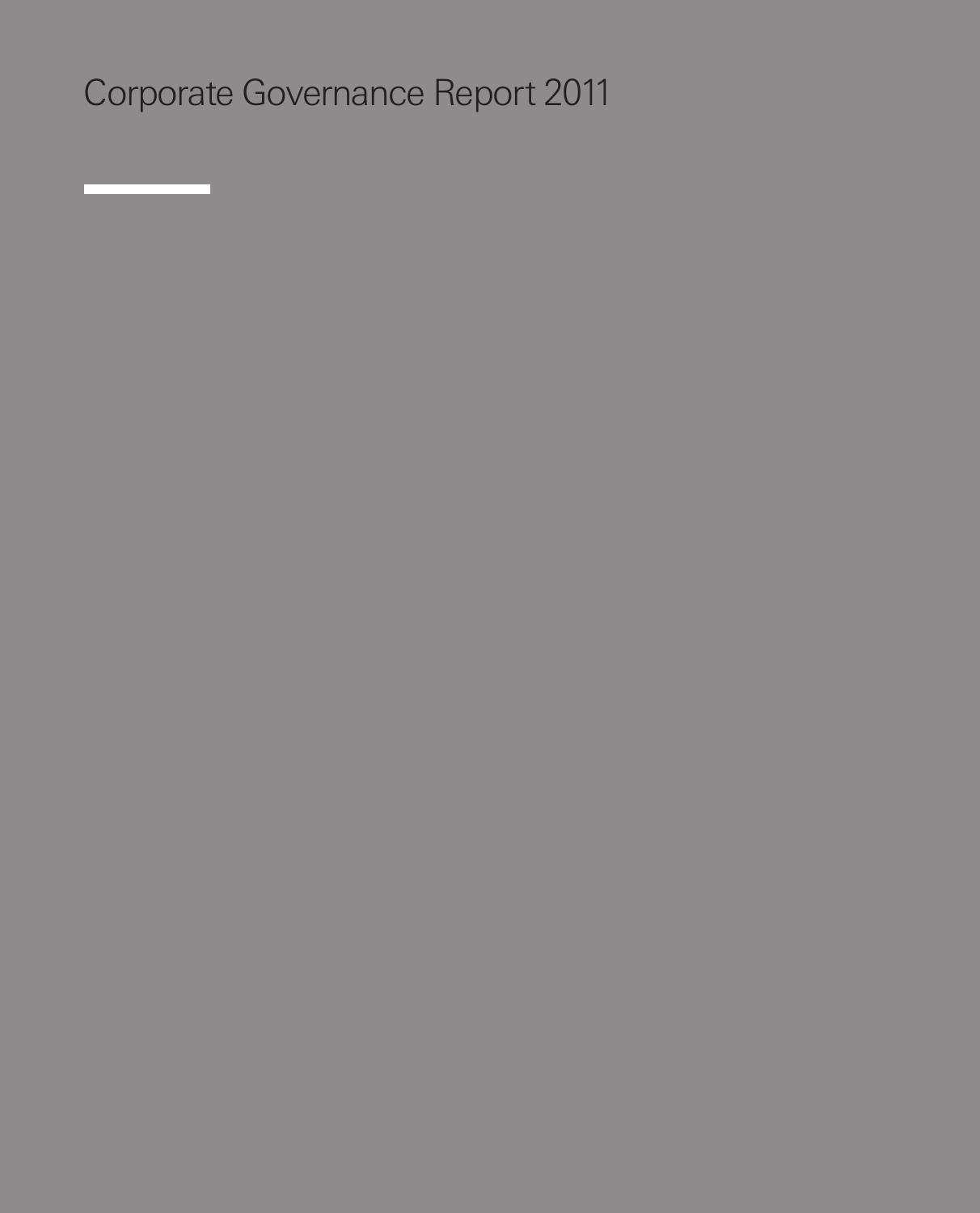| <b>Situation at</b><br>31 December 2011 | 3<br>3         | 1.        | <b>Group structure and shareholders</b>                                                |
|-----------------------------------------|----------------|-----------|----------------------------------------------------------------------------------------|
|                                         | $\sqrt{3}$     | 1.1       | Group structure<br>1.2 Significant shareholders                                        |
|                                         | 3              |           | 1.3 Cross-shareholdings                                                                |
|                                         | $\overline{4}$ |           |                                                                                        |
|                                         | $\overline{4}$ | 2.<br>2.1 | <b>Capital structure</b><br>Capital                                                    |
|                                         | $\overline{4}$ |           | 2.2 Conditional capital                                                                |
|                                         | 4              |           | 2.3 Changes in capital                                                                 |
|                                         | $\overline{4}$ |           | 2.4 Shares and participation certificates                                              |
|                                         | $\overline{4}$ |           | 2.5 Profit sharing certificates                                                        |
|                                         | $\overline{4}$ |           | 2.6 Limitations on transferability and nominee registrations                           |
|                                         | 5              | 2.7       | Convertible bonds and options                                                          |
|                                         | 6              | 3.        | <b>Board of Directors (1)</b>                                                          |
|                                         | 6              | 3.1       | Members of the Board of Directors                                                      |
|                                         | $\overline{I}$ | 3.2       | Professional background and other activities and functions                             |
|                                         | 10             | 3.3       | Elections and terms of office                                                          |
|                                         | 11             |           | 3.4 Internal organisational structure                                                  |
|                                         | 13             |           | 3.5 Definition of areas of responsibility                                              |
|                                         | 14             |           | 3.6 Information and control instruments vis-à-vis the Executive Board (2)              |
|                                         | 15             | 4.        | <b>Executive Board</b>                                                                 |
|                                         | 15             | 4.1       | Members of the Executive Board                                                         |
|                                         | 16<br>19       | 4.3       | 4.2 Professional background and other activities and functions<br>Management contracts |
|                                         |                |           |                                                                                        |
|                                         | 19             | 5.        | <b>Compensations, shareholdings and loans</b>                                          |
|                                         | 19             | 6.        | Shareholders' participation                                                            |
|                                         | 19<br>20       | 6.1       | Voting rights and representation restrictions<br>6.2 Statutory quorums                 |
|                                         | 20             |           | 6.3 Convocation of the General Meeting of shareholders                                 |
|                                         | 20             |           | 6.4 Inclusion of item on the agenda                                                    |
|                                         | 20             | 6.5       | Inscriptions into the share register                                                   |
|                                         | 20             | 7.        | <b>Change of control and defence measures</b>                                          |
|                                         | 20             | 7.1       | Duty to make an offer                                                                  |
|                                         | 20             | 7.2       | Clauses on change of control                                                           |
|                                         | 21             | 8.        | <b>Auditors</b>                                                                        |
|                                         | 21             | 8.1       | Duration of the mandate and term of office of the lead auditor                         |
|                                         | 21             | 8.2       | Auditing fees                                                                          |
|                                         | 21             | 8.3       | <b>Additional fees</b>                                                                 |
|                                         | 21             | 8.4       | Supervisory and control instruments pertaining to the audit                            |
|                                         | 22             | 9.        | <b>Information policy</b>                                                              |
|                                         | 23             |           | General Organisation of Nestlé S.A.                                                    |
|                                         | 25             |           | <b>Appendix 1: Compensation Report 2011</b>                                            |
|                                         | 37             |           | Appendix 2: Articles of Association of Nestlé S.A.                                     |

(1) The full Board of Directors Regulations and Committee Charters are published on www.nestle.com. The term Executive Committee, as used in the SIX Directive, is replaced by Executive Board throughout this document.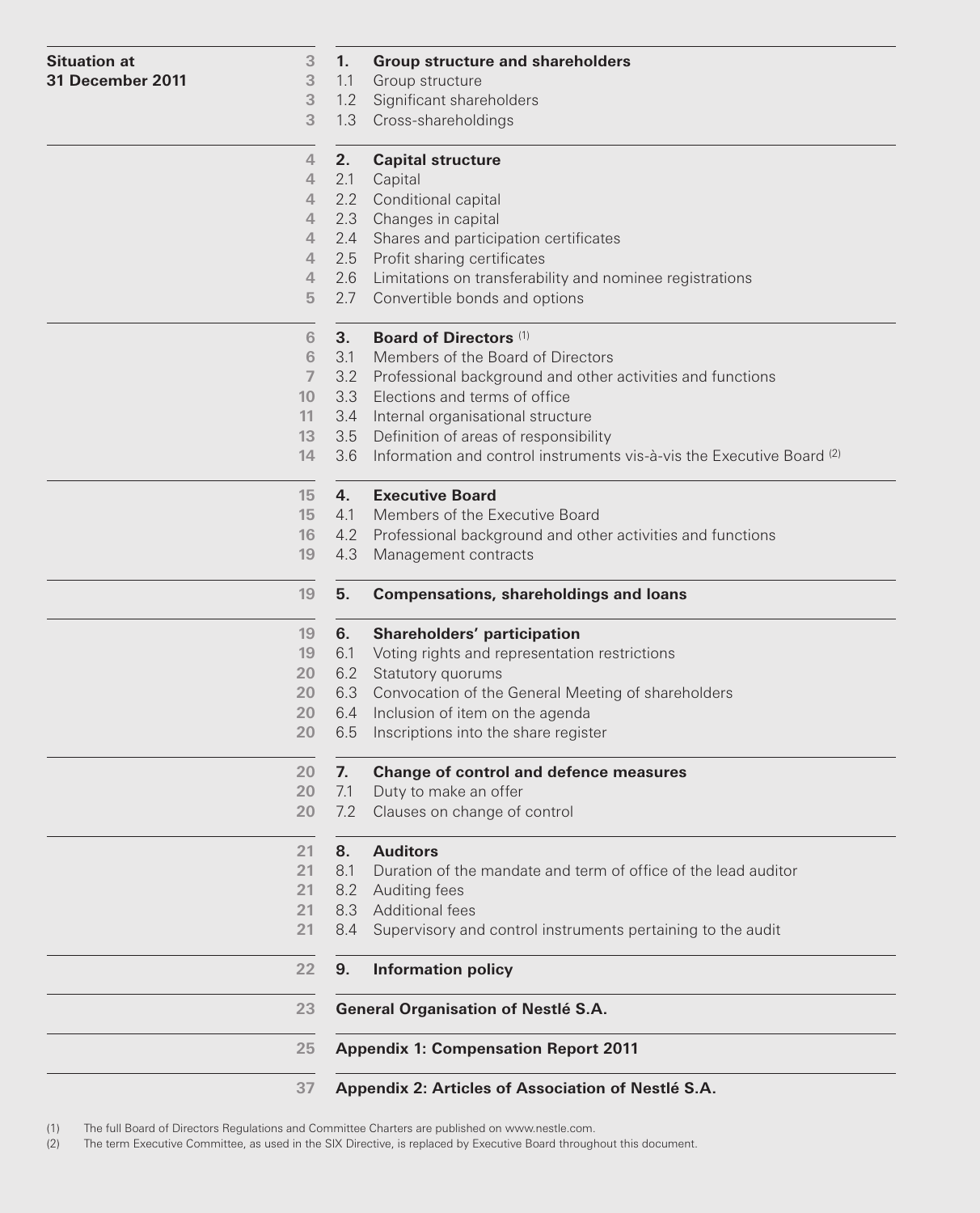# Preliminary remarks

The Nestlé Corporate Governance Report 2011 follows the SIX Swiss Exchange Directive on Information relating to Corporate Governance and takes into account the Swiss Code of Best Practice for Corporate Governance. Additional information can be found in the Compensation Report (Appendix 1).

To avoid duplication of information, cross-referencing to other reports is made in some sections, namely the Annual Report 2011, the 2011 Financial Statements that comprise the Consolidated Financial Statements of the Nestlé Group and the Financial Statements of Nestlé S.A., as well as the Articles of Association of Nestlé S.A., whose full text can be consulted in Appendix 2 or on www.nestle.com.

The 2011 Consolidated Financial Statements of the Nestlé Group comply with International Financial Reporting Standards (IFRS) issued by the International Accounting Standards Board (IASB) and with the Interpretations issued by the International Financial Reporting Interpretations Committee (IFRIC). Where necessary, these disclosures have been extended to comply with the requirements of the SIX Swiss Exchange Directive.

#### **1. Group structure and shareholders**

**1.1 Group structure**

Please refer to the Annual Report 2011 for the overview of Directors and Officers.

#### 1.1.1 Description of the issuer's operational group structure

For the general organisation chart of Nestlé S.A., refer to page 23 of this document. The Group's Management structure is represented in the analysis by operating segments (refer to Note 3 of the 2011 Consolidated Financial Statements of the Nestlé Group).

#### 1.1.2 All listed companies belonging to the issuer's group

Please refer to page 48 of the Annual Report 2011 for Nestlé S.A.'s registered offices, its stock exchange listing and quotation codes and information on market capitalisation.

Please refer to the 2011 Consolidated Financial Statements of the Nestlé Group, page 120 for a list of the principal affiliated and associated companies, with an indication of their company names, registered office, share capital, place of listing, securities' ISIN numbers, their market capitalisation and the Company's participation.

# 1.1.3 The non-listed companies belonging to the issuer's consolidated entities

Please refer to the 2011 Consolidated Financial Statements of the Nestlé Group, page 120 for the enumeration of the principal affiliated and associated companies, with an indication of their company names, registered office, share capital and the Company's participation.

#### **1.2 Significant shareholders**

On 31 December 2011, Nestlé S.A. held, together with a Nestlé subsidiary, 128 020 079 treasury shares representing 3.9% of the share capital, including 75 200 000 shares repurchased under Nestlé S.A.'s Share Buy-Back Programme of CHF 10 billion completed on 6 September 2011 (refer to Note 18 of the 2011 Consolidated Financial Statements of the Nestlé Group). During 2011, the Company published on the electronic publication platform of the SIX Swiss Exchange one disclosure notification pertaining to the holding of its own shares. This holding fell below the threshold of 5% on 22 June 2011 as a consequence of the capital reduction effected by the Company.

With respect to nominees, Chase Nominees Ltd, London, was a registered Nominee N (refer to point 2.6.3. below) of 346 904 083 shares, i.e. 10.5% of the shares of the Company as at 31 December 2011. At the same date, Citibank N.A., London, as a depositary for the shares represented by American Depositary Receipts, was the registered holder of 243 575 492 shares, i.e. 7.4% of the shares of the Company. Also on 31 December 2011, Nortrust Nominees Ltd, London, was a registered Nominee N of 112 866 475 shares of the Company, representing 3.5% of the shares.

Further, Mellon Bank N.A., Everett, was a registered Nominee N of 109 326 112 shares, i.e. 3.3% of the shares of the Company as at 31 December 2011.

#### **1.3 Cross-shareholdings**

The Company is not aware of cross-shareholdings exceeding 5% of the capital or voting rights on both sides.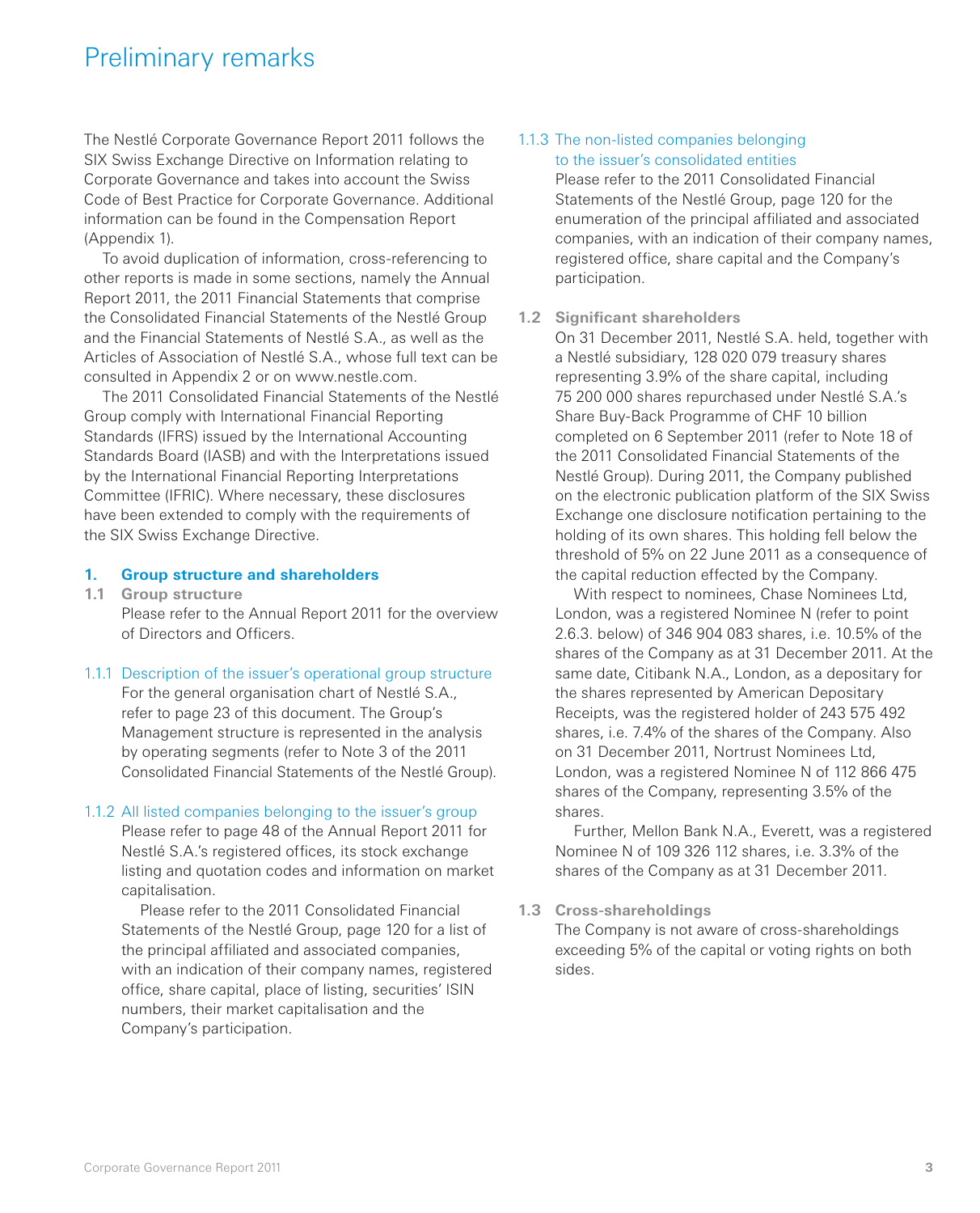# **2. Capital structure**

# **2.1 Capital**

The ordinary share capital of Nestlé S.A. is CHF 330 000 000. The conditional share capital is CHF 10 000 000. Nestlé S.A. does not have any authorised share capital.

# **2.2 Conditional capital**

The share capital may be increased in an amount not to exceed CHF 10 000 000 by issuing up to 100 000 000 registered shares with a nominal value of CHF 0.10 each through the exercise of conversion rights and/or option rights granted in connection with the issuance by Nestlé or one of its subsidiaries of newly or already issued convertible debentures, debentures with option rights or other financial market instruments. Thus the Board of Directors has at its disposal a flexible instrument enabling it, if necessary, to finance the activities of the Company through convertible debentures.

For a description of the group of beneficiaries and of the terms and conditions of the issue of conditional capital, refer to art. 3bis of the Articles of Association of Nestlé S.A.

# **2.3 Changes in capital**

The share capital was reduced three times in the last three financial years as a consequence of several Share Buy-Back Programmes launched by the Company; the resulting cancellations of shares were approved at the Annual General Meetings of 23 April 2009, 15 April 2010 and 14 April 2011.

In 2009, the Annual General Meeting resolved to reduce the share capital by 180 000 000 shares to CHF 365 000 000.

In 2010, the share capital was further reduced by 185 000 000 shares to CHF 346 500 000. In 2011, the Annual General Meeting approved a reduction of the share capital by 165 000 000 shares to CHF 330 000 000.

For the breakdown of capital ("equity") for 2011, 2010 and 2009 see the changes in equity in the 2011 and 2010 Consolidated Financial Statements of the Nestlé Group.

**2.4 Shares and participation certificates** Nestlé S.A.'s capital is composed of registered shares only. The number of registered shares with a nominal value of CHF 0.10 each, fully paid up, was 3 300 000 000 at 31 December 2011.

According to art. 11 par. 1 of the Articles of Association, each share recorded in the share register as a share with voting rights confers the right to one vote to its holder. See also point 2.6.1 below.

Shareholders have the right to receive dividends. There are no participation certificates.

- **2.5 Profit sharing certificates** There are no profit sharing certificates.
- **2.6 Limitations on transferability and nominee registrations**
- 2.6.1 Limitations on transferability for each share category, along with an indication of statutory group clauses, if any, and rules for granting exceptions

According to art. 5 par. 5 of the Articles of Association, no person or entity shall be registered with voting rights for more than 5% of the share capital as recorded in the commercial register. The limitation on registration also applies to persons who hold some or all their shares through nominees pursuant to that article. Legal entities that are linked to one another, through capital, voting rights, management or in any other manner, as well as all natural persons or legal entities achieving an understanding or forming a syndicate or otherwise acting in concert to circumvent the regulations concerning the limitation on registration or the nominees, shall be counted as one person or nominee (art. 5 par. 7 of the Articles of Association). The limitation on registration also applies to shares acquired or subscribed by the exercise of subscription, option or conversion rights (art. 5 par. 10 of the Articles of Association). See also art. 5 par. 6 and 9 of the Articles of Association and point 2.6.3 below.

2.6.2 Reasons for granting exceptions in the year under review

Please refer to points 2.6.3 and 6.1.2 below.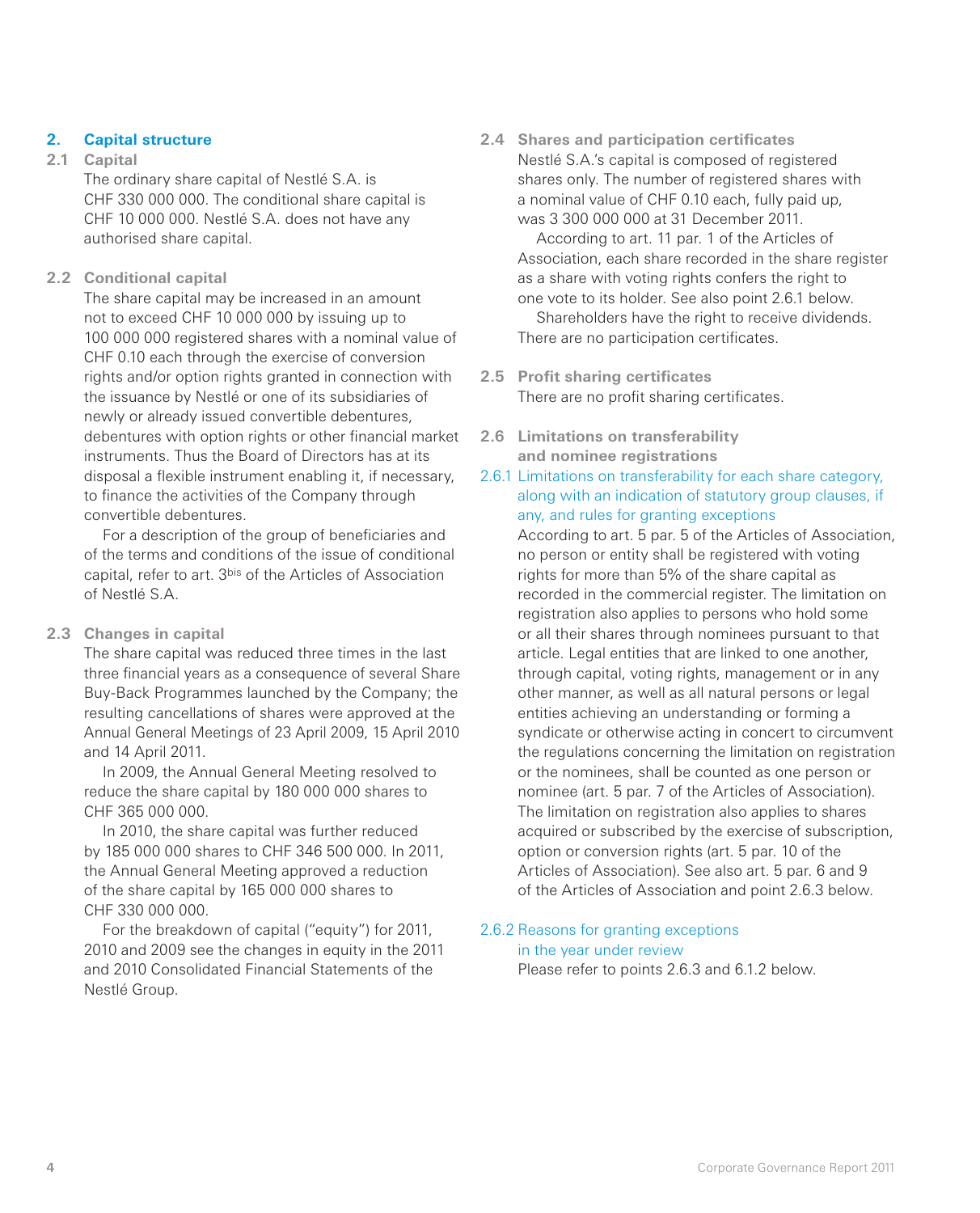# 2.6.3 Admissibility of nominee registrations, along with an indication of percent clauses, if any, and registration conditions

Pursuant to art. 5 par. 6 and 9 of the Articles of Association, the Board of Directors has issued regulations concerning nominees, setting forth rules for their entry as shareholders in the share register. These regulations allow the registration of:

- Nominees N ("N" as Name of beneficial owner disclosed): where trading and safekeeping practices make individual registration of beneficial owners difficult or impractical, shareholders may register their holdings through a Nominee N with voting rights, subject to the specific understanding that the identity and holdings of beneficial owners are to be disclosed to the Company, periodically or upon request. Voting rights of Nominees are to be exercised on the basis of voting instructions received from the beneficial owners. Holdings of a Nominee N, or Nominees N acting as an organised group or pursuant to a common agreement, may not exceed 5% of the share capital of the Company. Holdings exceeding the 5% limit (respectively the limit fixed by the Board of Directors, see point 6.1.2 below) are registered without voting rights. The responsibility for disclosure of beneficial owners and their holdings resides with the nominees registered in the share register.
- Nominees A ("A" as Anonymous beneficial owner): registration without voting rights.

# 2.6.4 Procedure and conditions for cancelling statutory privileges and limitations on transferability Please refer to point 6.1.3 below.

**2.7 Convertible bonds and options** As at 31 December 2011, there were 8 500 000 outstanding put options, sold, in the context of global liquidity management, by a Nestlé subsidiary on Nestlé S.A. shares, which if exercised would represent 0.26% of the share capital of the Company.<sup>(a)</sup>

<sup>(</sup>a) Ratio (for all options) 1:1; 1 000 000 options: maturity 21 December 2012 / strike price CHF 47.00; 300 000 options: maturity 20 July 2012 / strike price CHF 51.00; 900 000 options, maturity 17 August 2012 / strike price CHF 51.00; 600 000 options: maturity 24 August 2012 / strike price CHF 51.00; 900 000 options: maturity 21 September 2012 / strike price CHF 51.00; 250 000 options: maturity 16 November 2012 / strike price CHF 51.00; 300 000 options: maturity 17 August 2012 / strike price CHF 52.00; 300 000 options: maturity 24 August 2012 / strike price CHF 52.00; 300 000 options: maturity 21 September 2012 / strike price CHF 52.00; 900 000 options: maturity 19 October 2012 / strike price CHF 52.00; 800 000 options: maturity 16 November 2012 / strike price CHF 52.00; 1 150 000 options maturity 23 November 2012 / strike price CHF 52.00; 800 000 options: maturity 21 December 2012 / strike price CHF 52.00.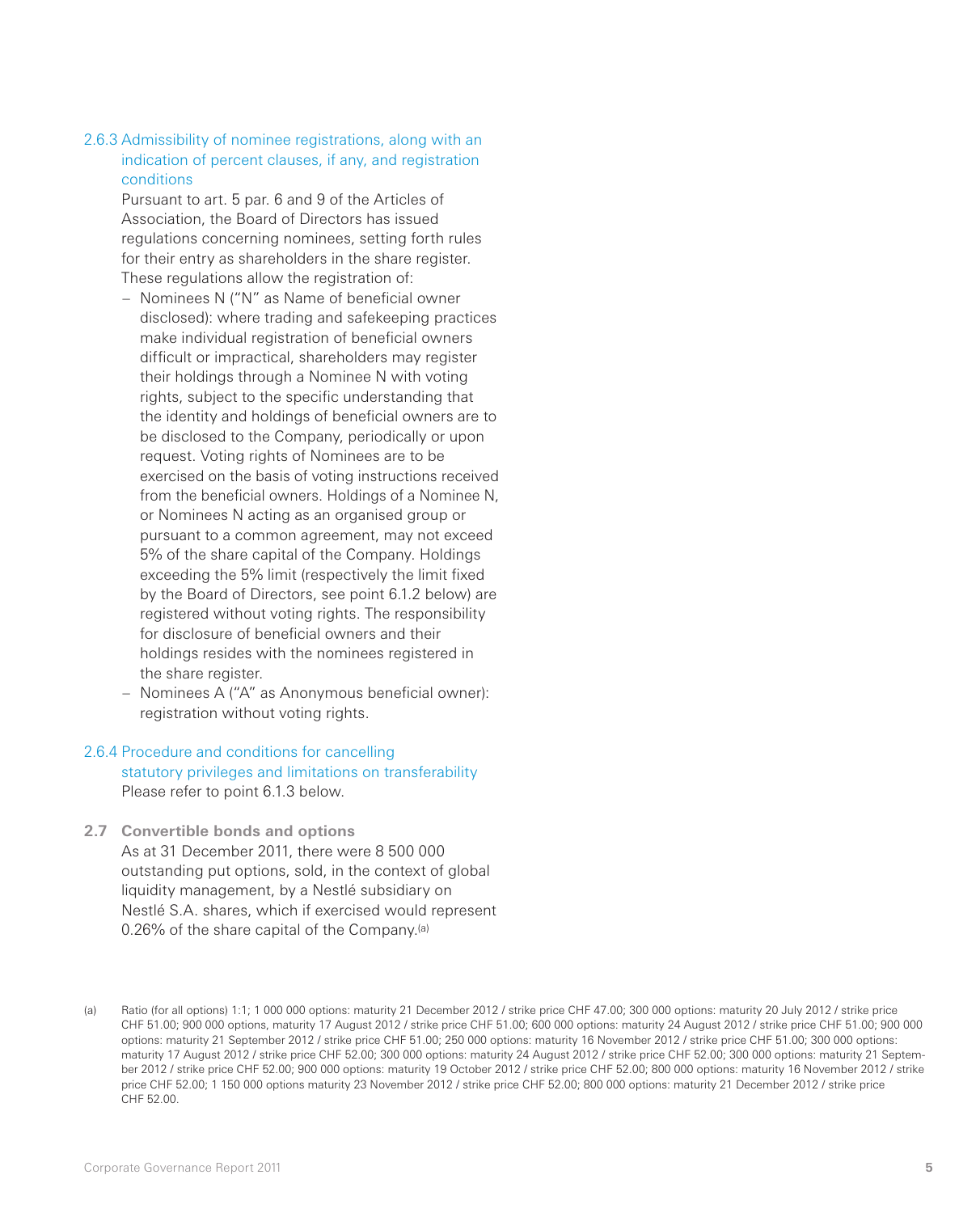# **3. Board of Directors**

**3.1 Members of the Board of Directors**

|                        |               |                |                              | First    | Term    |
|------------------------|---------------|----------------|------------------------------|----------|---------|
| Name                   | Year of birth | Nationality    | Education/Qualifications (a) | election | expires |
| Peter Brabeck-Letmathe | 1944          | Austrian       | Economics                    | 1997     | 2013    |
| Chairman               |               |                |                              |          |         |
| Paul Bulcke            | 1954          | Belgian        | Economics and Business       | 2008     | 2014    |
| CEO                    |               |                | Administration               |          |         |
| Andreas Koopmann       | 1951          | Swiss          | Mechanical Engineering       | 2003     | 2014    |
| 1st Vice Chairman      |               |                | and Business Administration  |          |         |
| Rolf Hänggi            | 1943          | Swiss          | Law and Finance              | 2004     | 2014    |
| 2nd Vice Chairman      |               |                |                              |          |         |
| Jean-René Fourtou      | 1939          | French         | Ecole Polytechnique          | 2006     | 2012    |
| Daniel Borel           | 1950          | <b>Swiss</b>   | Physics and Computer Science | 2004     | 2012    |
| Jean-Pierre Meyers     | 1948          | French         | Economics                    | 1991     | 2014    |
| André Kudelski         | 1960          | <b>Swiss</b>   | Physics                      | 2001     | 2013    |
| Carolina Müller-Möhl   | 1968          | <b>Swiss</b>   | <b>Political Science</b>     | 2004     | 2012    |
| Steven G. Hoch         | 1954          | American/Swiss | International Relations      | 2006     | 2013    |
|                        |               |                | and Economics                |          |         |
| Naïna Lal Kidwai       | 1957          | Indian         | Economics and Business       | 2006     | 2014    |
|                        |               |                | Administration               |          |         |
| <b>Beat Hess</b>       | 1949          | Swiss          | Law                          | 2008     | 2014    |
| Titia de Lange         | 1955          | Dutch          | Biochemistry                 | 2010     | 2013    |
| Jean-Pierre Roth       | 1946          | Swiss          | <b>Economics and Finance</b> | 2010     | 2013    |
| Ann M. Veneman         | 1949          | American       | Law and Political Science    | 2011     | 2014    |

(a) For more complete information on qualifications: please refer to individual CVs on www.nestle.com.

# a) Management tasks of the members of the Board of Directors

With the exception of Paul Bulcke, all members of the Board of Directors are non-executive members. Peter Brabeck-Letmathe is active Chairman and has certain responsibilities for the direction and control of the Group including the Nestlé Health Science Company and Nestlé's engagements with L'Oréal, Galderma and Laboratoires innéov.

# b) Information on non-executive members of the Board of Directors

With the exception of Peter Brabeck-Letmathe, all non-executive members of the Board of Directors are independent, were not previously members of the Nestlé management and have no important business connections with Nestlé.

#### c) Cross-involvement

Peter Brabeck-Letmathe and Jean-Pierre Meyers are on the Board of Directors of both Nestlé and L'Oréal.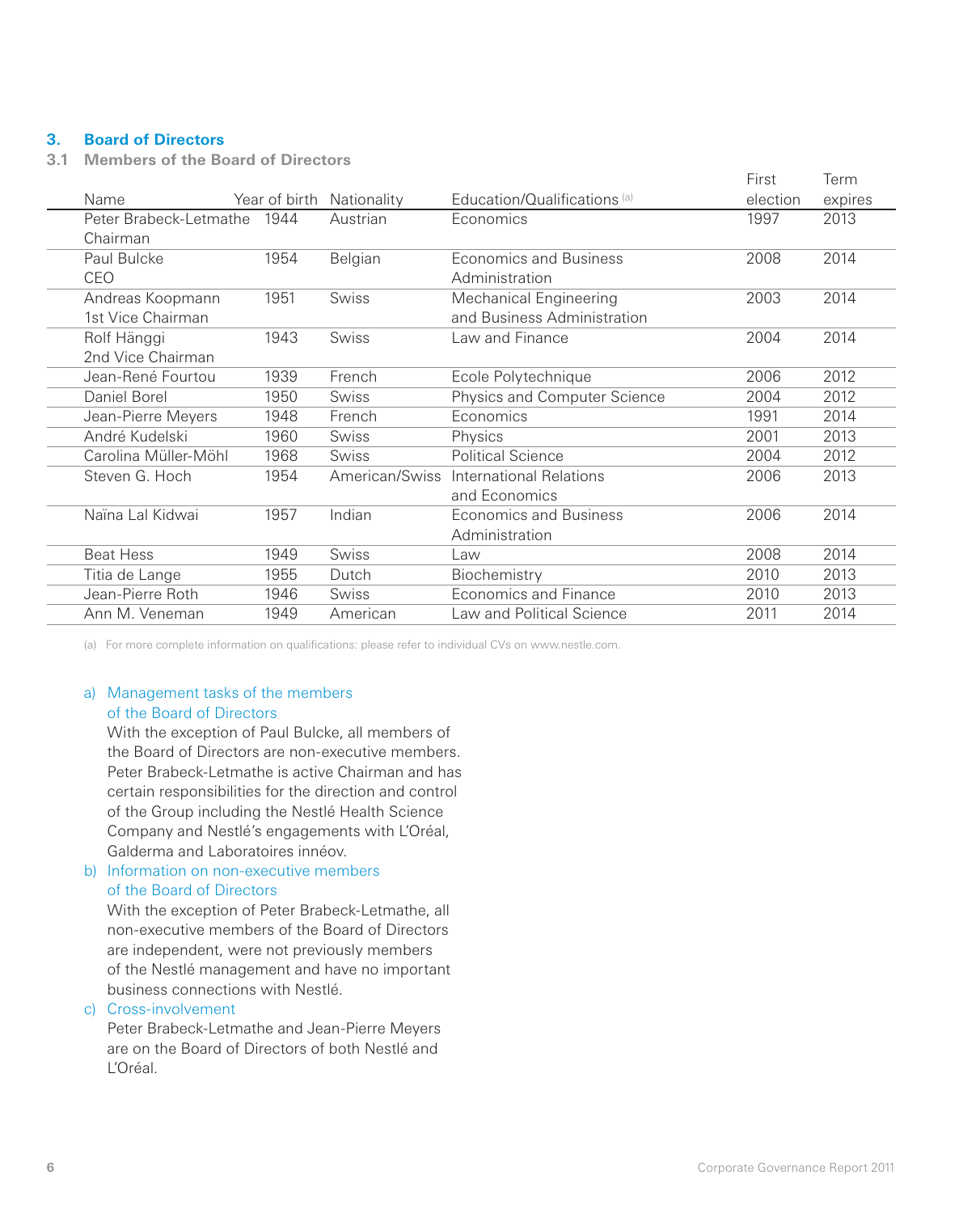**3.2 Professional background and other activities and functions**

#### **Peter Brabeck-Letmathe, Chairman**



Peter Brabeck-Letmathe joined the Nestlé Group's operating company as a salesman in Austria in 1968. Between 1970 and 1987, he held a series of responsibilities in Latin America. In 1987, he was transferred to

Nestlé's International Headquarters in Vevey, Switzerland, as Vice President and was named Executive Vice President in 1992. At the Annual General Meeting of Shareholders in June 1997, Peter Brabeck-Letmathe was elected member of the Board of Nestlé S.A. In 1997, the Board of Directors of Nestlé S.A. appointed him Chief Executive Officer (CEO). In 2001, he was elected Vice Chairman and in 2005 Chairman of the Board of Directors. As of 10 April 2008, Peter Brabeck-Letmathe relinquished his function as CEO remaining Chairman of the Board of Directors.

As a Nestlé S.A. representative, he serves as Vice Chairman of L'Oréal S.A., France.

Peter Brabeck-Letmathe is also Vice Chairman of the Board of Directors of Credit Suisse Group, Switzerland, and member of the Boards of the Exxon Mobil Corporation, Texas, USA and of Delta Topco Limited, Jersey.

In addition, he is a member of the European Round Table of Industrialists, Belgium, a member of the Foundation Board of the World Economic Forum, Switzerland, as well as a member of the Foundation Board of the Verbier Festival, Switzerland.

# **Paul Bulcke, CEO**



Paul Bulcke began his career in 1977 as a financial analyst for Scott Graphics International in Belgium before moving to the Nestlé Group in 1979 as a marketing trainee. From 1980 to 1996, he held various

responsibilities in Nestlé Peru, Nestlé Ecuador and Nestlé Chile before moving back to Europe as Managing Director of Nestlé Portugal, Nestlé Czech and Slovak Republic, and Nestlé Germany. In 2004, he was appointed as Executive Vice President, responsible for Zone Americas. As of April 2008, Paul Bulcke was elected member of the Board of Directors of Nestlé S.A. and the Board appointed him Chief Executive Officer (CEO).

As a representative of Nestlé, Paul Bulcke serves as Co-Chairman of the Supervisory Board of Cereal Partners Worldwide, Switzerland.

Furthermore, Paul Bulcke is a Board member of Roche Holding Ltd., Switzerland as well as of the Consumer Goods Forum and co-chairs its Governance Committee.

#### **Andreas Koopmann, 1st Vice Chairman**



Andreas Koopmann began his career in 1979 as Assistant to the Chairman and CEO of Bruno Piatti AG, Switzerland, and from 1980 to 1982 was Assistant to the Group Executive at Motor Columbus AG,

Holding, Switzerland. From 1982, he was at Bobst Group, starting as Vice President of Engineering and Manufacturing in Roseland, New Jersey, USA. In 1989, he returned to Switzerland, holding a number of senior positions in the company, including member of the Group Executive Committee in charge of Manufacturing. He was a member of the Board of Directors for Bobst Group from 1998 to 2002 and was appointed as CEO in 1995, a position he held until May 2009. As of 2010, Andreas Koopmann was appointed Chairman of Alstom (Suisse) S.A. and Country President.

Presently, he serves as Vice Chairman of Swissmem in Switzerland and as Board member of Credit Suisse Group, Switzerland, CSD Group, Switzerland and Georg Fischer AG, Switzerland.

#### **Rolf Hänggi, 2nd Vice Chairman**



In 1970 Rolf Hänggi started his career as a financial and investment analyst at Swiss Bank Corporation, Switzerland, before moving on to the Union Bank of Switzerland and then to the Baselland

Cantonal Bank, Switzerland. In 1976 he joined Zurich Insurance Company and in 1986 became a member of the Corporate Executive Board and Head of finance and investments in securities, worldwide. He was appointed Deputy CEO of Zurich Insurance Company in 1988, serving as a Board member from 1993 to 1997, before becoming a private consultant.

From 1994 to April 2009, Rolf Hänggi also served as Chairman of Rüd, Blass & Cie AG, Bankers, Switzerland.

Presently, he is a member of the Board of Trustees of the Foundation Luftbild Schweiz, Switzerland; a member of the Foundation Board, Werner Abegg-Fonds, Switzerland until the end of the year 2011; and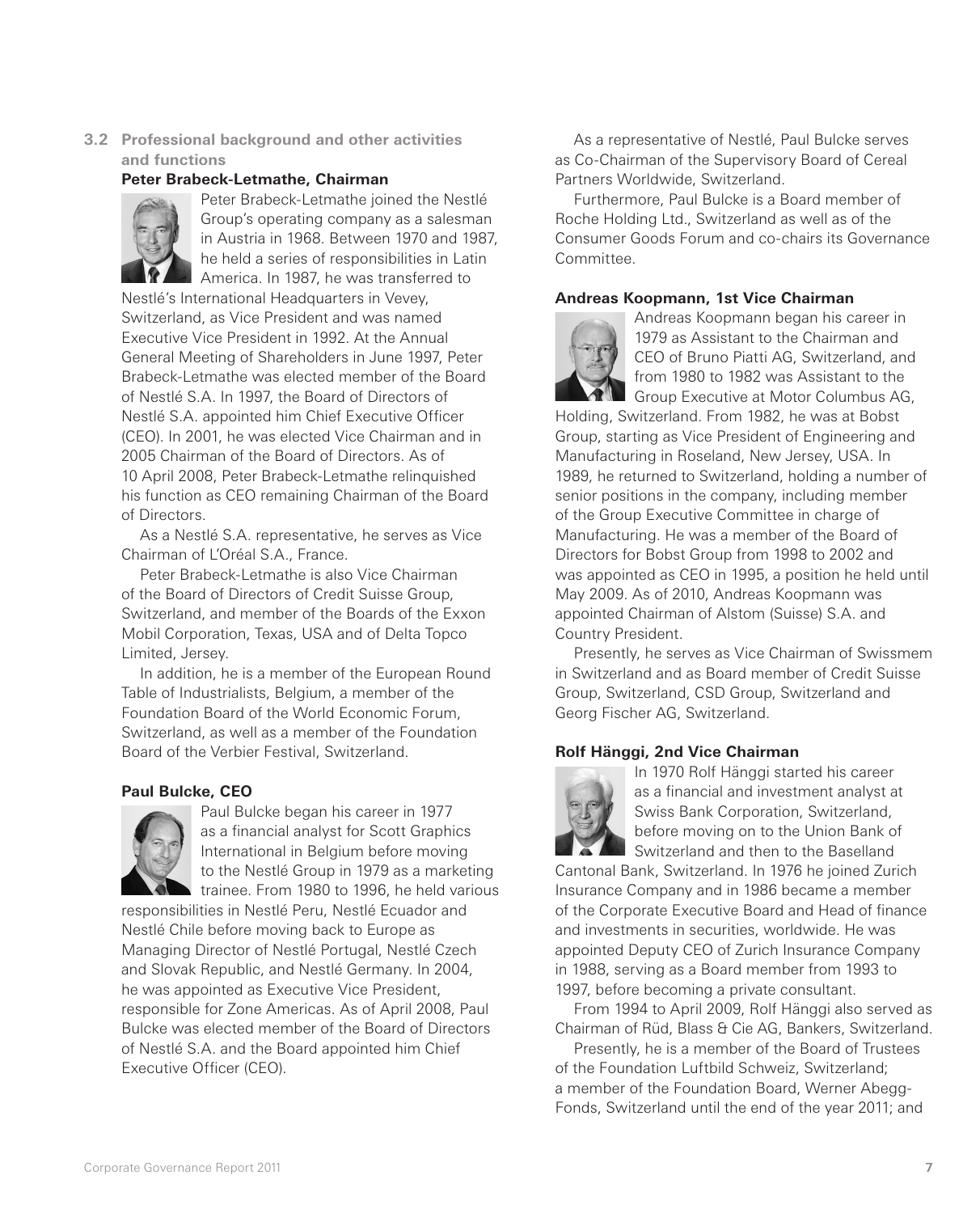also sits on the Advisory Board for the Mastercourse of Advanced Studies in Applied History at the University of Zurich, Switzerland.

# **Jean-René Fourtou**



Jean-René Fourtou began his career at Bossard & Michel in 1963. He became CEO of Bossard Consultants in 1972 and later Chairman and CEO of the Bossard Group from 1977 to 1986.

From 1986 to 1999, he served as Chairman and CEO of Rhône-Poulenc Group, and when Hoechst and Rhône-Poulenc merged to create Aventis in 1999, he became Vice Chairman of the Management Board and Managing Director of the company until 2002. Since 2005, he has been Chairman of the Supervisory Board of Vivendi, where he was Chairman and CEO from 2002 to 2005.

Jean-René Fourtou is Chairman of the Bordeaux University Foundation, France. He also serves as a Board member of Sanofi-Aventis, France and of Maroc Télécom, Morocco.

# **Daniel Borel**



Daniel Borel is the co-founder of Logitech. He served as Chairman and CEO of Logitech S.A. from 1982 to 1988 and of Logitech International S.A. from 1992 to 1998. Since 1998, he has served as

Chairman of Logitech International S.A. As of January 2008, Daniel Borel handed over the office of Chairman remaining a member of the Board of Directors of Logitech International S.A.

In addition, he is President of the EPFL Plus Foundation and serves as Chairman of swissUp, a Foundation for Excellence in Education in Switzerland, and is a member of the Board of Defitech Foundation, Switzerland.

# **Jean-Pierre Meyers**



From 1972 to 1980, Jean-Pierre Meyers was attached to the directorate of financial affairs at Société Générale. During the same time he was Assistant Professor at the Ecole Supérieure de Commerce in

Rouen, France. From 1980 to 1984, he was a Director of the bank Odier Bungener Courvoisier. Jean-Pierre Meyers has been a Board member of L'Oréal S.A., France, since 1987 and Vice Chairman since 1994. He has also served as Vice Chairman of the Bettencourt-Schueller Foundation since 1988.

In addition, Jean-Pierre Meyers is CEO and a member of the Supervisory Board of Téthys S.A.S. in France.

# **André Kudelski**



André Kudelski started his career in 1984 at Kudelski SA, Switzerland, as a research and development engineer. After working in Silicon Valley, he returned to Kudelski SA in 1986 and was appointed product

manager for Pay-TV solutions. From 1989 to 1990, he was the director of the Pay-TV division (NagraVision) before taking over the position of Chairman and CEO of the Kudelski Group in 1991. In addition, he became Chairman of Nagra Plus SA, a joint venture of Kudelski SA and Canal Plus in 1992.

André Kudelski serves on the Board of Directors and the Audit Committee of Dassault Systèmes SA, France, and Edipresse Group, Switzerland. Furthermore, he is a Board member of HSBC Private Banking Holdings (Suisse) S.A. and Vice Chairman of the Board of Directors of the Swiss-American Chamber of Commerce.

# **Carolina Müller-Möhl**



Carolina Müller-Möhl started her career as a PR consultant. In 1999 she served as Vice Chairperson of the Board of Directors of Müller-Möhl Holding AG and became President of the Müller-Möhl Group in 2000.

Carolina Müller-Möhl is a Board member of NZZ Mediengruppe, Switzerland, and of SMG, Schweizerische Management Gesellschaft. She is also Chairperson of Hyos Invest Holding AG, Switzerland, and a Board member of Orascom Development Holding AG, Switzerland.

In addition, she is a member of the Foundation Board of Pestalozzianum, Switzerland, a member of the Advisory Board of the Swiss Economic Forum, a member of the Board of the Pestalozzi Foundation and a founding member and Co-President of the Forum Bildung. Furthermore, Carolina Müller-Möhl is also a member of the Foundation Board of Avenir Suisse, a think tank for economic and social issues.

She was nominated as a Young Global Leader 2007 by the World Economic Forum, and does a lot of work in the socio-political field, with a particular commitment to education policy and gender issues.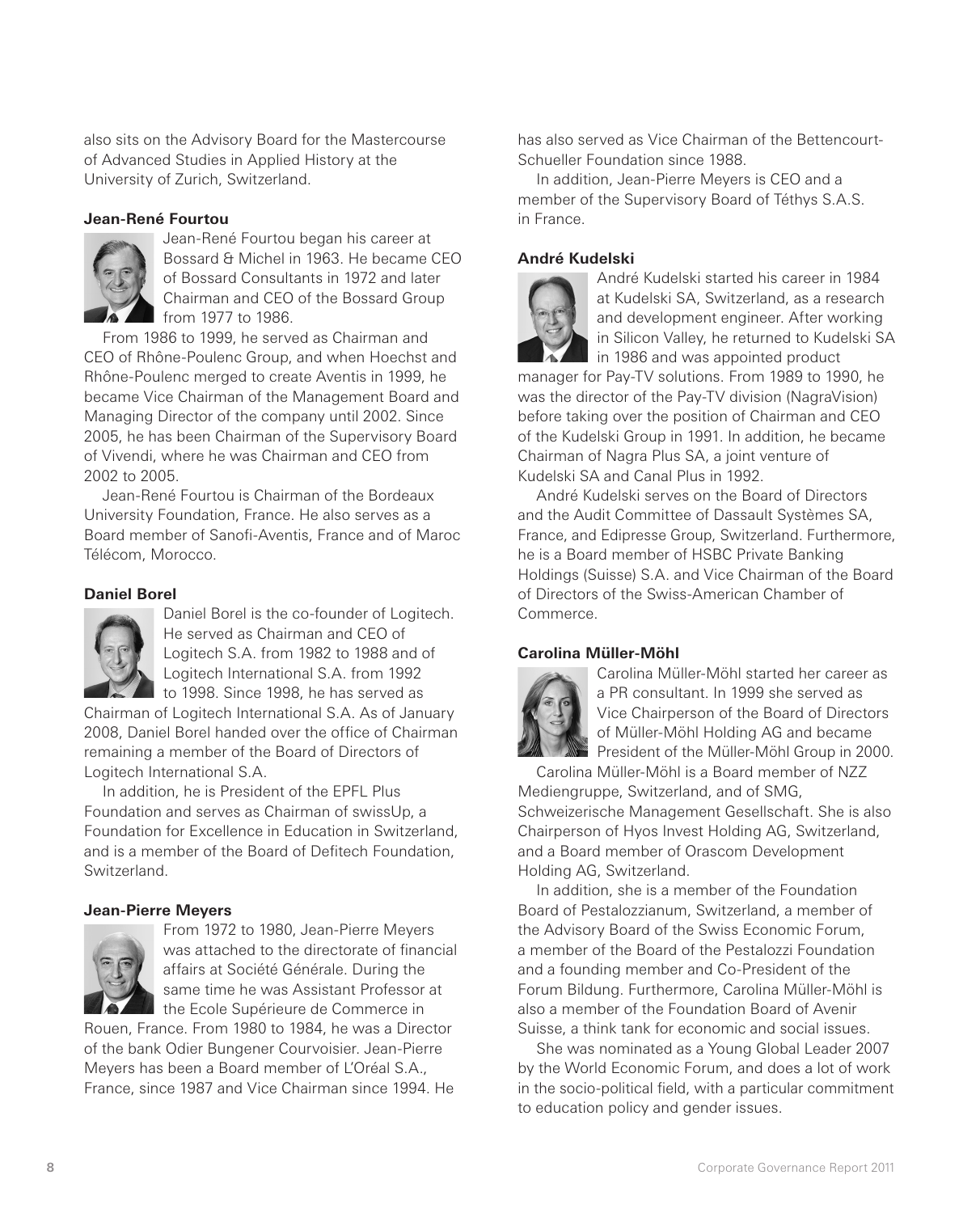#### **Steven G. Hoch**



Steven G. Hoch started his career in 1978 at the Chemical Bank in New York and Zurich, where he held a series of positions in commercial banking, principally advising multi-national companies. Steven G. Hoch

was Senior Vice President and a member of the Management Committee at Bessemer Trust Company, N.A., New York, from 1990 to 1994, and a member of the Executive Committee and Head of Client Service at Pell Rudman Trust Company, Boston, from 1994 to 2002. In 2002, he founded Highmount Capital, LLC, a US-based investment management firm where he is a Senior Partner.

Steven G. Hoch is Chairman of the American Swiss Foundation, a trustee of the Woods Hole Oceanographic Institution, USA, and a member of the National Board of the Smithsonian Institution, USA.

#### **Naïna Lal Kidwai**



Naïna Lal Kidwai started her career in 1982 and until 1994 was at ANZ Grindlays Bank Plc.

From 1994 to 2002, she was Vice Chairperson and Head of Investment

Banking at Morgan Stanley India before moving to HSBC. Currently she is Country Head of the HSBC Group of Companies in India. In 2010, she was appointed to the Board of HSBC Asia-Pacific. She is Senior Vice President of the Federation of Indian Chambers of Commerce & Industry (FICCI).

She serves the Government of India on the Government-Industry Task Force and the Indo-German Consultative Group. She is Chairperson of the India Advisory Council of the City of London and the India Advisory Board of the Harvard Business School, where she is also a Global Advisor. Other engagements include, being on the Board of the Aspen Institute India, NCAER (National Council of Applied Economics Research) and NIBM (National Institute Bank Management). Her interests in the Environment include being on the Board of Shakti Sustainable Energy Foundation, the World Economic Forums' Global Agenda Council on Climate Change and TERI's Advisory Council.

Naïna Lal Kidwai was given the Padma Shri Award by the Indian government in 2007, has been recognised in India and abroad with awards and been repeatedly ranked in global lists of Top Women in business.

#### **Beat Hess**



Beat Hess started his career in 1977 at BBC Brown Boveri Ltd in Baden as Legal Counsel where he was promoted to General Counsel in 1986. From 1988 to 2003, he was Senior Group Officer,

General Counsel and Secretary for ABB Ltd in Zurich. From 2003 until his retirement in January 2011, Beat Hess is Group Legal Director and a member of the Group Executive Committee of Royal Dutch Shell plc, The Hague, The Netherlands, responsible on worldwide level for legal and intellectual property services as well as for the Shell Compliance Office.

Beat Hess is a member of the Board of Holcim Ltd, Switzerland and he has been nominated for election to the Board of Sonova Holding AG. He is also a member of the The Hague Academy of International Law and a member of the Supervisory Board of the The Hague Institute for the Internationalisation of Law.

#### **Titia de Lange**



Titia de Lange earned her doctoral and post-doctoral degrees in biochemistry in Amsterdam, London and San Francisco. In 1997, she was appointed Professor **A** at the Rockefeller University, New York,

where since 1999 she holds as well the Leon Hess Professorship. In 2006 she became Associate Director of the Anderson Cancer Center at that same University. Titia de Lange is also an elected member of the American National Academy of Sciences and has worked extensively with the National Institutes of Health. In addition to these research activities, she currently serves on many scientific advisory boards and award committees of universities and other research centres around the world, as well as on review panels and editorial boards. Furthermore, she has been awarded numerous honours and awards since 1980.

For Nestlé, Titia de Lange serves as a member of the Nestlé Nutritional Council (NNC) – a group of international experts who advise Nestlé on nutrition.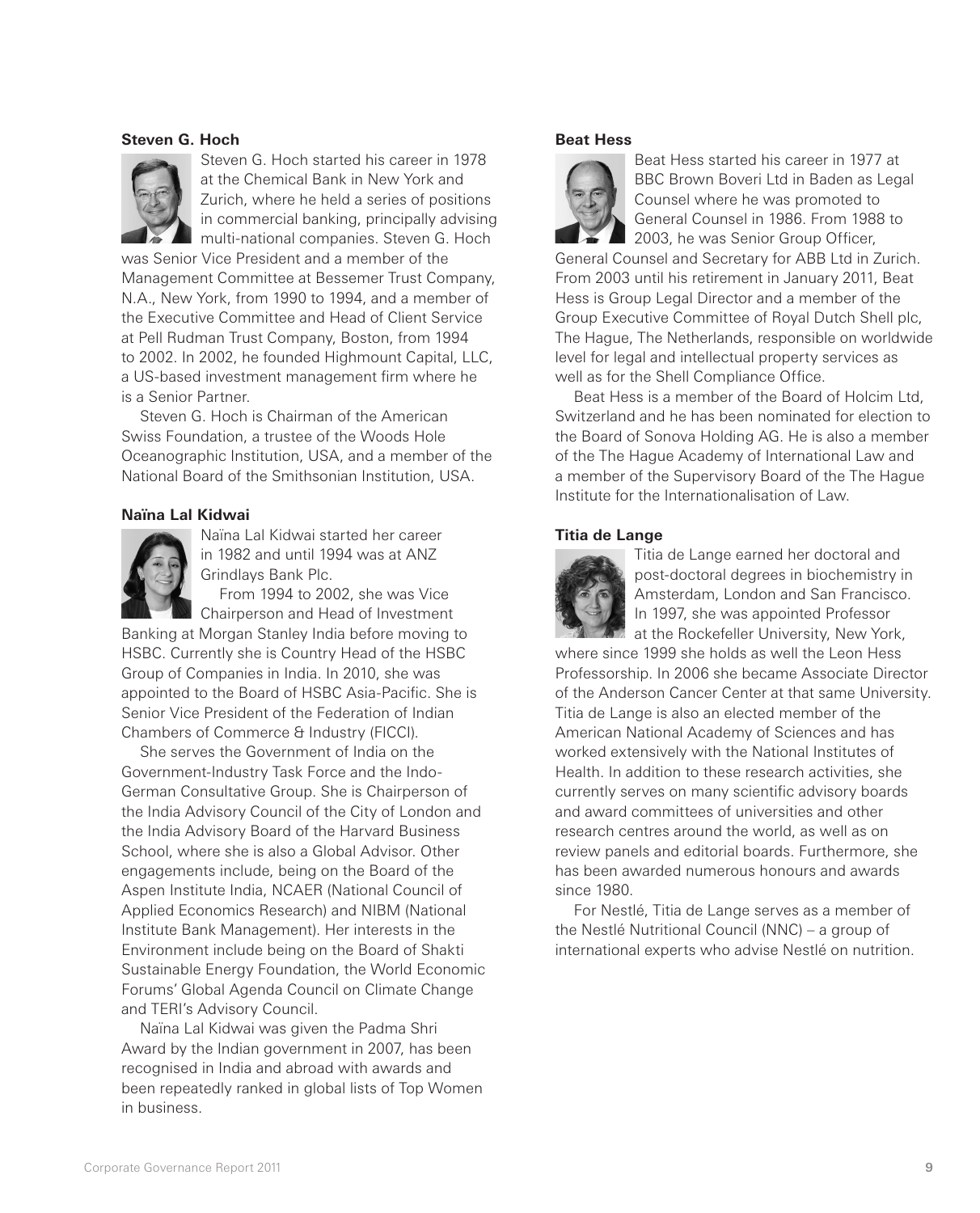#### **Jean-Pierre Roth**



Jean-Pierre Roth spent his whole career at the Swiss National Bank, which he joined in 1979. After various senior positions, he was appointed a member of the Swiss Governing Board in 1996 before becoming

its Chairman in 2001 until 2009. From 2001 he was a member of, and since 2006 the Chairman of the Board of Directors of the Bank of International Settlements until his retirement in 2009. Jean-Pierre Roth also served as Swiss Governor of the International Monetary Fund from 2001 until 2009 and as a Swiss representative on the Financial Stability Board from 2007 until 2009.

As of 2010, Jean-Pierre Roth has been a member of the Board of Swatch Group AG and a member of the Foundation Board and Programme Committee of Avenir Suisse, Switzerland. Since 1 July 2010, he has served as Chairman of the Board of Directors of Geneva Cantonal Bank as well as a Board member of the global (re)insurance company Swiss Re.

#### **Ann M. Veneman**



An attorney by training, Ann M. Veneman was Secretary of the United States Department of Agriculture (USDA) from 2001 to 2005. She then served a five-year term as the Executive Director of the

United Nations Children's Fund. Earlier in her career she was in various positions in the USDA and also served four years as the Secretary of the California Department of Food and Agriculture. She is currently a member of the Boards of Alexion Pharmaceuticals, the Close Up Foundation, Malaria No More, and 4-H. She is also Co-Chair of Mothers Day is Every Day and on a number of advisory boards including BRAC, The Chicago Council Global Agriculture Development Initiative, and the Bipartisan Policy Council Nutrition and Physical Activity Initiative. She is a member of the Council on Foreign Relations, and the Trilateral Commission.

In 2009, she was named to the Forbes 100 Most Powerful Women list, and she has been the recipient of numerous awards and honours throughout her career.

Ann M. Veneman also serves as member of the Nestlé Creating Shared Value Advisory Board.

# **3.3 Elections and terms of office**

The Annual General Meeting has the competence to elect and remove the members of the Board. In principle, the initial term of office of a Board member is three years. Outgoing Directors are re-eligible. Each year the Board is renewed by rotation in a way that, after a period of three years, all members will have been subject to re-election.

The Board of Directors elects, for a one-year term, the Chairman, the Chief Executive Officer (CEO), two Vice Chairmen and the members of the Committees.

The term of office of a Board member expires no later than the Annual General Meeting following his or her 72nd birthday.

For the principles of the selection procedure: see point 3.4.2 below (Nomination Committee).

For the time of first election and remaining term of office see point 3.1 above.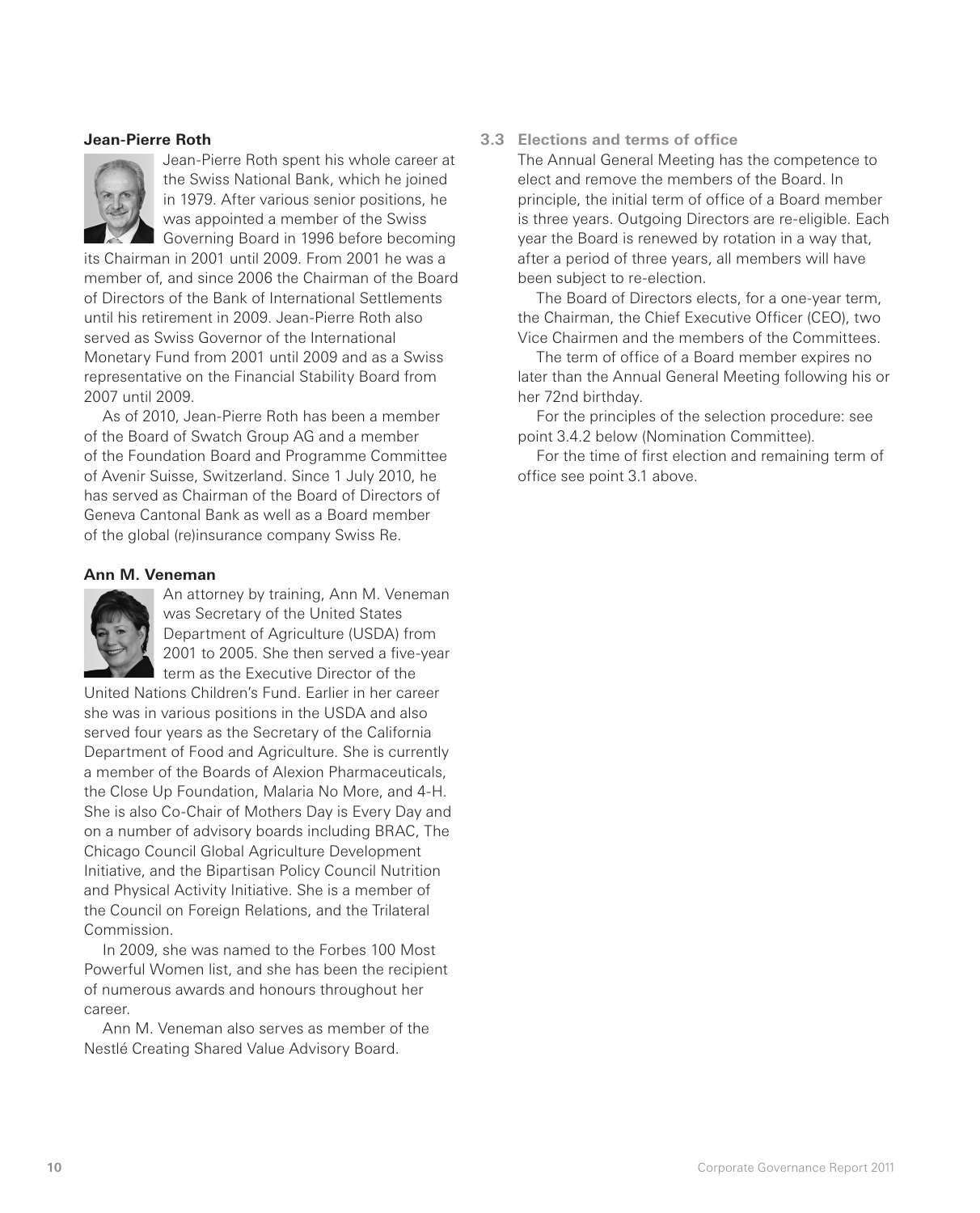#### **3.4 Internal organisational structure**

3.4.1 Allocation of tasks within the Board of Directors

|                        | Chairman's and Corporate<br>Governance Committee | Compensation<br>Committee | Nomination<br>Committee | Audit<br>Committee |
|------------------------|--------------------------------------------------|---------------------------|-------------------------|--------------------|
| Peter Brabeck-Letmathe | $\bullet$ (Chair)                                |                           |                         |                    |
| Chairman               |                                                  |                           |                         |                    |
| Paul Bulcke            |                                                  |                           |                         |                    |
| CEO                    |                                                  |                           |                         |                    |
| Andreas Koopmann       |                                                  |                           | $\bullet$ (Chair)       |                    |
| 1st Vice Chairman      |                                                  |                           |                         |                    |
| Rolf Hänggi            |                                                  |                           |                         | $\bullet$ (Chair)  |
| 2nd Vice Chairman      |                                                  |                           |                         |                    |
| Jean-René Fourtou      | ٠                                                | $\bullet$                 |                         |                    |
| Daniel Borel           |                                                  | $\bullet$ (Chair)         |                         |                    |
| Jean-Pierre Meyers     |                                                  | ٠                         |                         |                    |
| André Kudelski         |                                                  |                           |                         | $\bullet$          |
| Carolina Müller-Möhl   |                                                  |                           |                         |                    |
| Steven G. Hoch         |                                                  |                           | ٠                       |                    |
| Naïna Lal Kidwai       |                                                  |                           |                         | $\bullet$          |
| <b>Beat Hess</b>       |                                                  |                           |                         | $\bullet$          |
| Titia de Lange         |                                                  |                           |                         |                    |
| Jean-Pierre Roth       |                                                  |                           |                         |                    |
| Ann M. Veneman         |                                                  |                           |                         |                    |

# 3.4.2 Tasks and area of responsibility for each Committee of the Board of Directors (1)

The powers and responsibilities of each Committee are established in the applicable Committee Charter, which is approved by the Board. Each Committee is entitled to engage outside counsel.

The Chairman's and Corporate Governance

Committee consists of the Chairman, the two Vice Chairmen, the CEO (Administrateur délégué) and other members as elected by the Board. It liaises between the Chairman and the full Board of Directors in order to act as a consultant body to the Chairman and to expedite whenever necessary the handling of the Company's business. The Committee periodically reviews the Corporate Governance of the Company and prepares recommendations for the Board. It also advices on certain finance-related tasks including the Company's financing and financial management.

While the Committee has limited authority as per the Board Regulations, it may in exceptional and urgent matters deal with business matters which

might arise between Board meetings. In all cases it keeps the Board fully appraised. It reviews the Board's annual work plan.

The Compensation Committee is chaired by an independent and non-executive member of the Board, the other members are one Vice Chairman and a minimum of two other non-executive members of the Board of Directors. All members are independent. The Compensation Committee determines the principles for remuneration of the members of the Board and submits them to the Board for approval. It oversees and discusses the remuneration principles for the Company and the Group. In addition, it proposes the remuneration of the Chairman, the CEO and approves the individual remunerations of the members of the Executive Board. It reports on its decisions to the Board and keeps the Board updated on the overall remuneration policy of the Group.

The Nomination Committee includes a Chairperson, who is an independent and non-executive member of

(1) For complete information please refer to the Board of Directors Regulations and Committee Charters on www.nestle.com.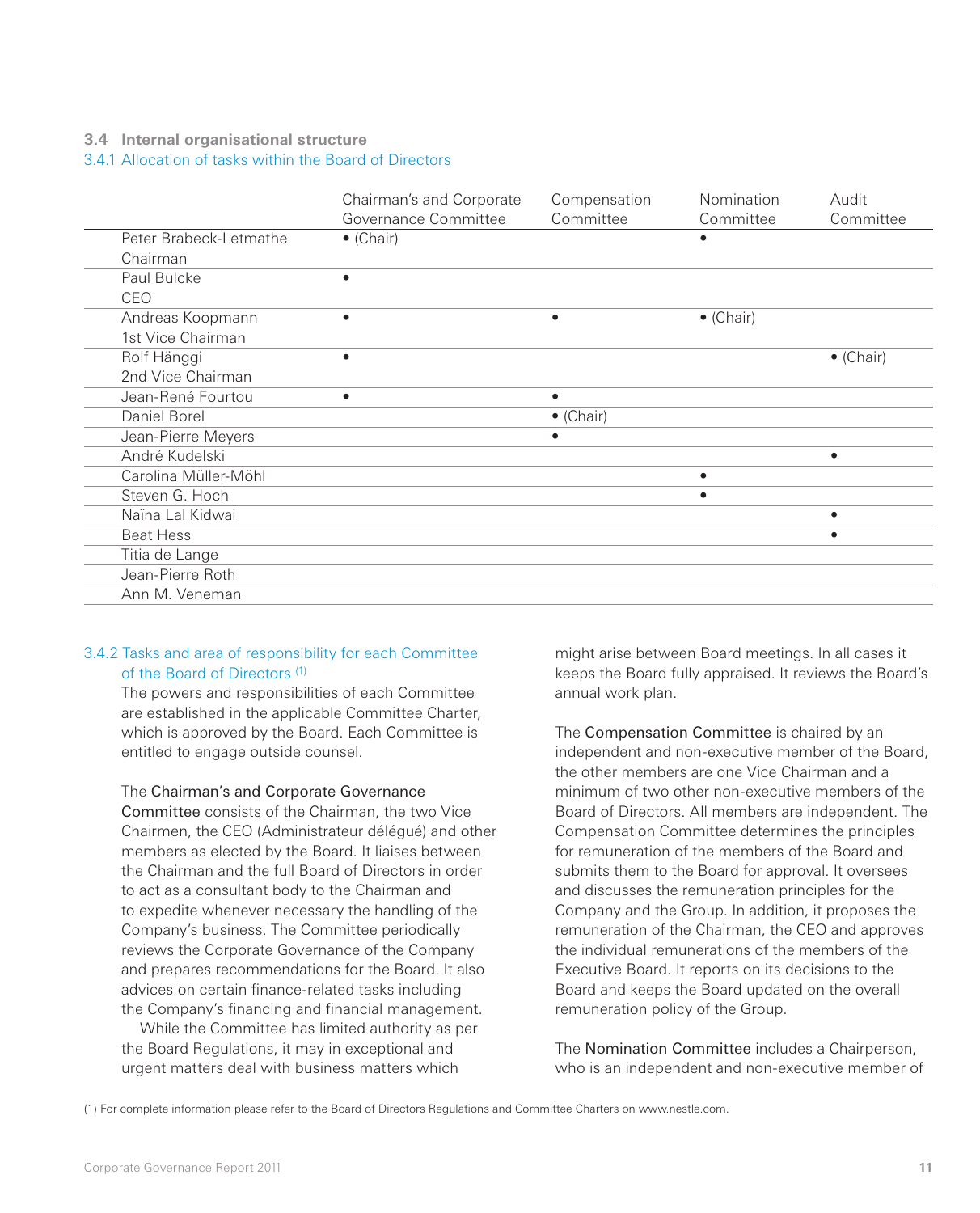the Board; the other members are the Chairman of the Board of Directors and a minimum of two independent and non-executive members of the Board. The Nomination Committee establishes the principles for the selection of candidates to the Board, selects candidates for election or re-election to the Board and prepares a proposal for the Board's decision. The candidates to the Board must possess the necessary profiles, qualifications and experience to discharge their duties. Newly appointed Board members receive an appropriate introduction into the business and affairs of the Company and the Group. If required, the Nomination Committee arranges for further training. It reviews, at least annually, the independence of the members of the Board and it prepares the annual self-evaluation of the Board and its Committees. It oversees the long-term succession planning of the Board.

The Audit Committee consists of a Vice Chairman, who chairs the Committee, and a minimum of two other members of the Board, excluding the CEO and any former member of the Executive Board. At least one member has to have recent and relevant financial expertise, the others must be familiar with the issues of accounting and audit. In discharging its responsibilities, it has unrestricted access to the Company's management, books and records. The Audit Committee supports the Board of Directors in its supervision of financial controls through a direct link to KPMG (external auditors) and the Nestlé Group Audit (corporate internal auditors). The Audit Committee's main duties include the following:

- to discuss Nestlé's internal accounting procedures
- to make recommendations to the Board of Directors regarding the nomination of external auditors to be appointed by the shareholders
- to discuss the audit procedures, including the proposed scope and the results of the audit
- to keep itself regularly informed on important findings of the audits and of their progress
- to oversee the quality of the internal and external auditing
- to present the conclusions on the approval of the Financial Statements to the Board of Directors
- to review certain reports regarding internal controls and the Group's annual risk assessment.

The Audit Committee regularly reports to the Board on its findings and proposes appropriate actions. The responsibility for approving the annual Financial Statements remains with the Board of Directors.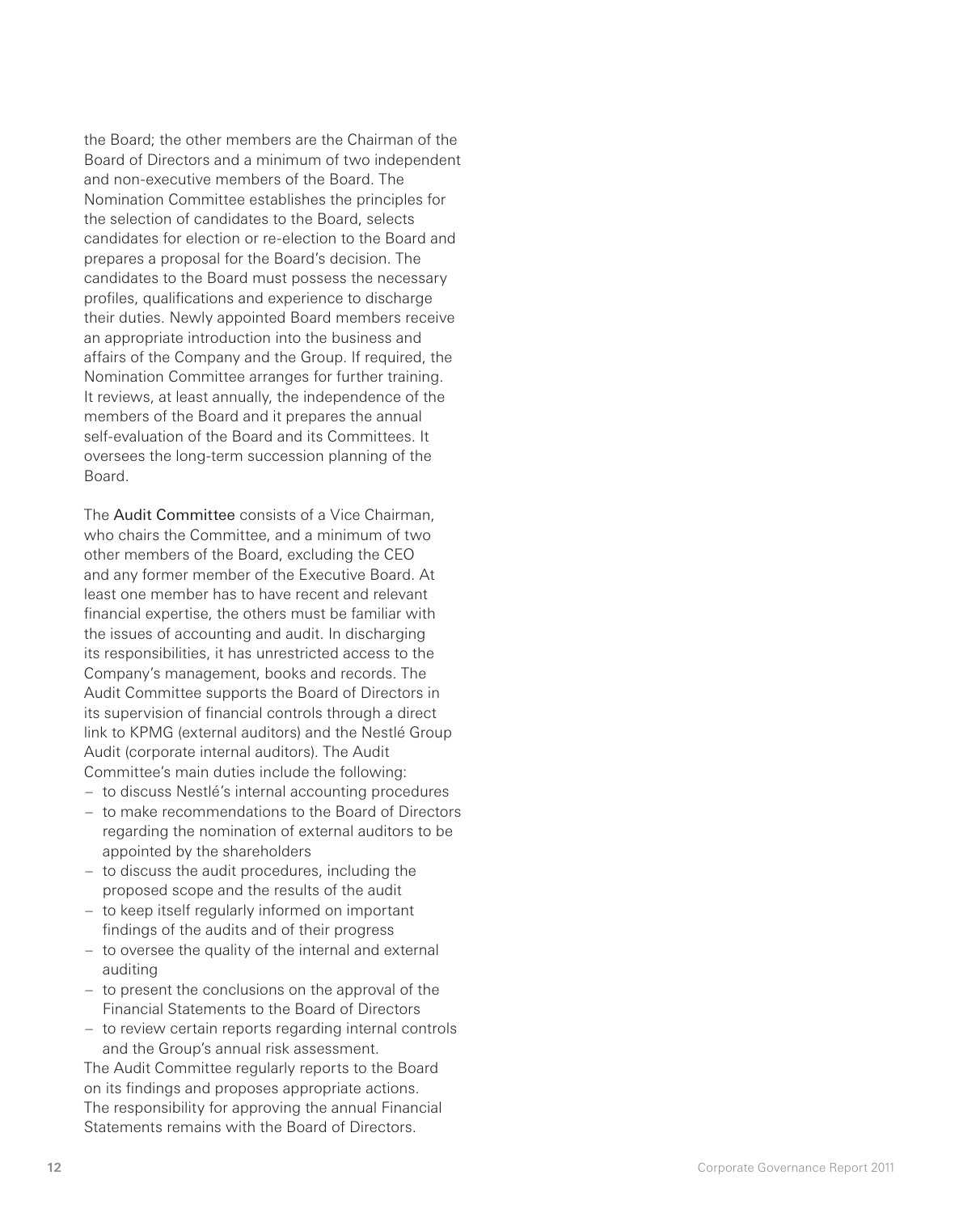# 3.4.3 Work methods of the Board of Directors and its Committees

The Board meets as often as necessary, at least quarterly, and on notice by the Chairman or by the person designated by him. In addition, the Board must be convened as soon as a Board member requests the Chairman to call a meeting. All Committees provide a detailed report to the full Board at each meeting in a dedicated Chairmans's session.

The Board reserves at least one day per year to discuss the strategic long-term plan of the Company. In addition, every year the Board visits one operating company for three to five days, in 2011 Nestlé in Brazil. The average attendance at the Board meetings was 100%. Board meetings, with the exception of certain Chairman's and in camera sessions, are attended by all members of the Executive Board. In addition, selected members of the Executive Board and senior management participate in certain Committee meetings.

At each Board meeting the Chairmen of the various Committees report on their Committee's activities.

**3.5 Definition of areas of responsibility** The governing bodies have responsibilities as follows:

# 3.5.1 Board of Directors (1)

The Board of Directors is the ultimate governing body of the Company. It is responsible for the ultimate supervision of the Group. The Board attends to all matters which are not reserved for the Annual General Meeting or another governance body of the Company by law, the Articles of Association or specific regulations issued by the Board of Directors.

The Board has the following main duties:

- a) the ultimate direction of the Company, in particular the conduct, management and supervision of the business of the Company, and the provision of necessary directions;
- b) the determination of the Company's organisation;
- c) the determination of accounting and financial control principles, as well as the principles of financial planning;
- d) the appointment and removal of the Chairman and the Vice Chairmen, of the Committee members and members of the Executive Board;
- e) the ultimate supervision of the Chairman and the members of the Executive Board, in particular with respect to their compliance with the law, the Articles of Association, the Board Regulations and instructions given from time to time by the Board;
- f) the preparation of the Annual Report, the Annual General Meeting and execution of its resolutions;
- g) the notification of the court in the event of overindebtedness;
- h) the discussion and approval of:
	- the Group's long-term strategy and annual investment budget;
	- major financial operations;
	- any significant policy issue dealing with the Company's or the Group's general structure or with financial, commercial and industrial policy;
	- Corporate Governance Principles of the Company;
	- the review of and decision on any report submitted to the Board;
	- the Group's annual risk assessment.

# 3.5.2 Executive Board

The Board of Directors delegates to the CEO, with the authorisation to subdelegate, the power to manage the Company's and the Group's business, subject to law, the Articles of Association and the Regulations of the Board of Directors.

The CEO chairs the Executive Board and delegates to its members individually the powers necessary for carrying out their responsibilities, within the limits fixed in the Executive Board's Regulations.

(1) For complete information please refer to the Board of Directors Regulations on www.nestle.com.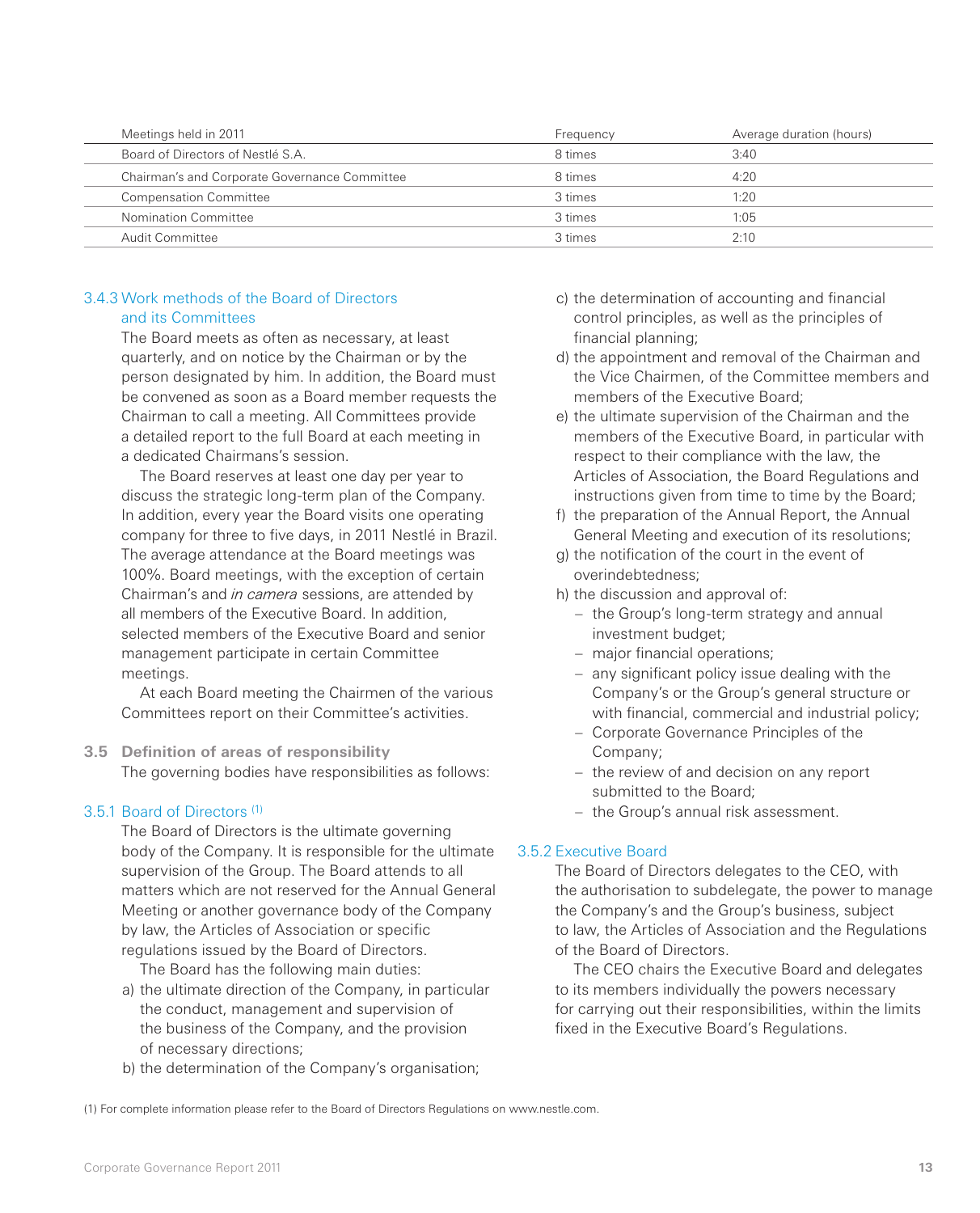**3.6 Information and control instruments vis-à-vis the Executive Board** The Board of Directors, on a regular basis, is informed on material matters involving the Company's and the Group's business. The members of the Executive Board attend the Board of Directors meetings and report on significant projects and events. In addition, regular written reports are provided, including consolidated financial information, capital investment and strategy progress reports.

The Chairman and the CEO ensure the proper information flow between the Executive Board and the Board of Directors.

The Board of Directors receives regular and ad hoc reports from the Board's Committees, the Chairman, the CEO, as well as from the Executive Board. The minutes of Committee meetings are made available to the full Board. The Board pays a visit to a major market every year, where it meets members of senior management.

Furthermore, the Audit Committee reviews the financial performance and assesses the effectiveness of the internal and external audit processes as well as the internal risk management organisation and processes.

Members of the Executive Board and other senior management attend the Audit Committee meetings, except for certain *in camera* sessions.

Additional information and control instruments include:

- The external auditors, KPMG (auditors of Nestlé S.A. and of the Consolidated Financial Statements of the Nestlé Group), who conduct their audit in compliance with Swiss law and in accordance with Swiss Auditing Standards and with International Standards on Auditing.
- The Nestlé Group Audit function, the corporate internal auditors, which has a direct link to the Audit Committee. It comprises a unit of international auditors who travel worldwide, completing audit assignments.
- Group Risk Services, the corporate risk management unit, providing assistance to all corporate entities with regard to risk management, loss prevention, claims handling and insurance. A top-level risk assessment is performed once a year for all businesses. For more information, please refer to Note 23 of the 2011 Consolidated Financial Statements of the Nestlé Group.

– Group Compliance and other risk and controlrelated functions provide additional guidance and oversight. Risk and compliance activities are regularly coordinated through the Group Compliance Committee to ensure a holistic, entity-wide approach. For more information, please refer to page 8 of the Annual Report 2011.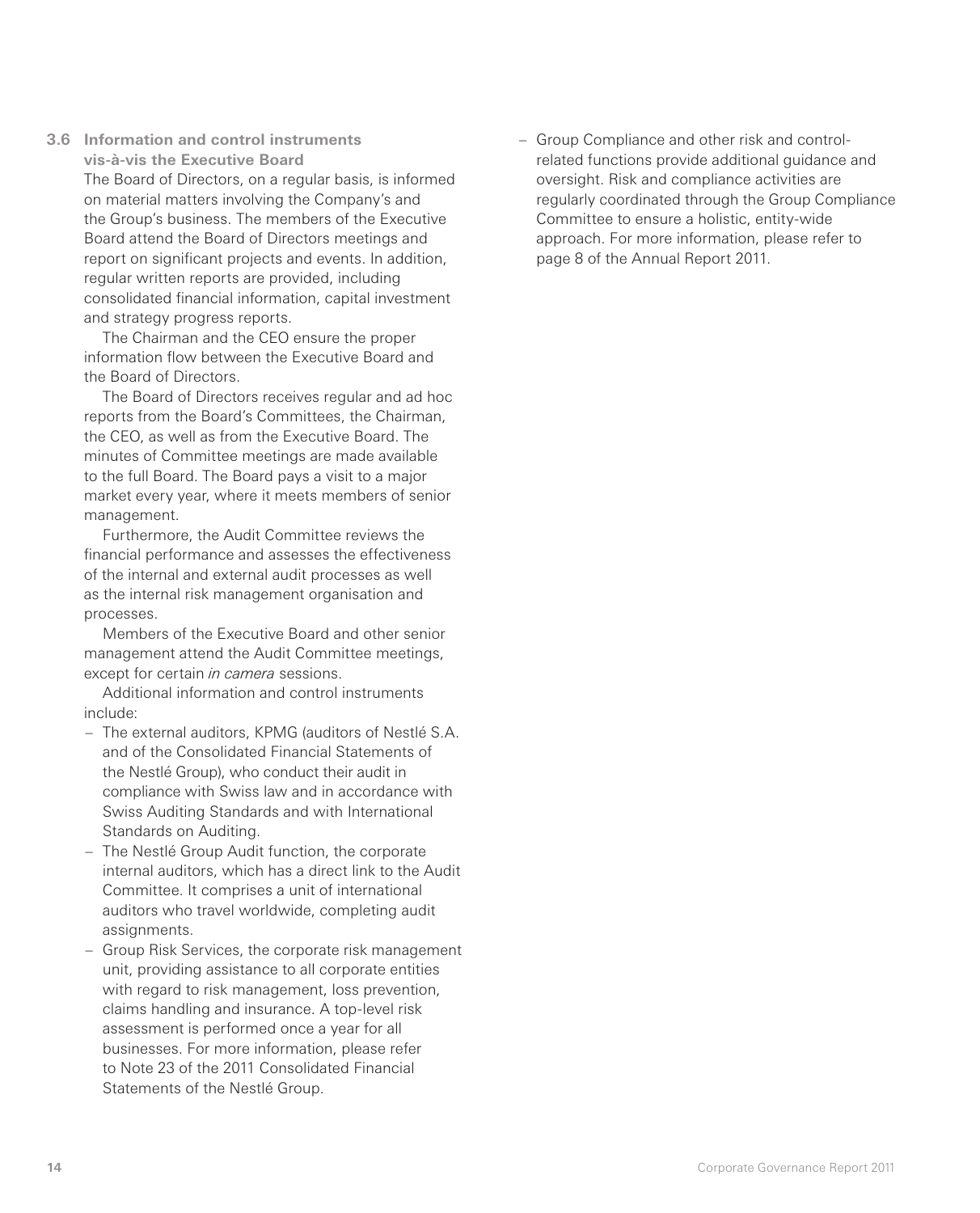# **4. Executive Board**

**4.1 Members of the Executive Board**

| Name                             | Year of birth | Nationality  | Education/Current function                                                                                                    |
|----------------------------------|---------------|--------------|-------------------------------------------------------------------------------------------------------------------------------|
| Paul Bulcke                      | 1954          | Belgian      | Economics and Business Administration<br>CEO                                                                                  |
| <b>Werner Bauer</b>              | 1950          | German       | <b>Chemical Engineering</b><br>EVP: Chief Technology Officer: Innovation,<br>Technology and R&D                               |
| José Lopez                       | 1952          | Spanish      | Mechanical Engineering<br>EVP: Operations, GLOBE                                                                              |
| John J. Harris                   | 1951          | American     | <b>Business Administration</b><br>EVP: Nestlé Waters                                                                          |
| James Singh                      | 1946          | Canadian     | <b>Business Administration</b><br>EVP: CFO, Finance and Control, Legal, IP, Tax, Treasury,<br>Global Nestlé Business Services |
| Laurent Freixe                   | 1962          | French       | <b>Business Administration</b><br>EVP: Zone Europe                                                                            |
| Chris Johnson                    | 1961          | American     | Economics and Business Administration<br>EVP: Zone Americas                                                                   |
| Patrice Bula                     | 1956          | <b>Swiss</b> | Economics and Business Administration<br>EVP: Strategic Business Units, Marketing,<br>Sales and Nespresso                     |
| Doreswamy Nandkishore<br>(Nandu) | 1958          | Indian       | Electrical Engineering and Postgraduate in Management<br>EVP: Zone Asia, Oceania and Africa                                   |
| Wan Ling Martello                | 1958          | American     | <b>Business Administration and Accountancy</b><br>EVP:                                                                        |
| Marc Caira                       | 1954          | Canadian     | Marketing<br>Deputy EVP: Nestlé Professional                                                                                  |
| Jean-Marc Duvoisin               | 1959          | Swiss        | Economics and Political Science<br>Deputy EVP: Human Resources                                                                |
| Kurt Schmidt                     | 1957          | American     | <b>Business Administration and Chemistry</b><br>Deputy EVP: Nestlé Nutrition                                                  |
| David P. Frick                   | 1965          | Swiss        | Law<br>SVP: Corporate Governance, Compliance and<br><b>Corporate Services</b>                                                 |

(EVP: Executive Vice President; SVP: Senior Vice President)

For complete information: please refer to individual CVs on www.nestle.com)

\* CFO as of 1 April 2012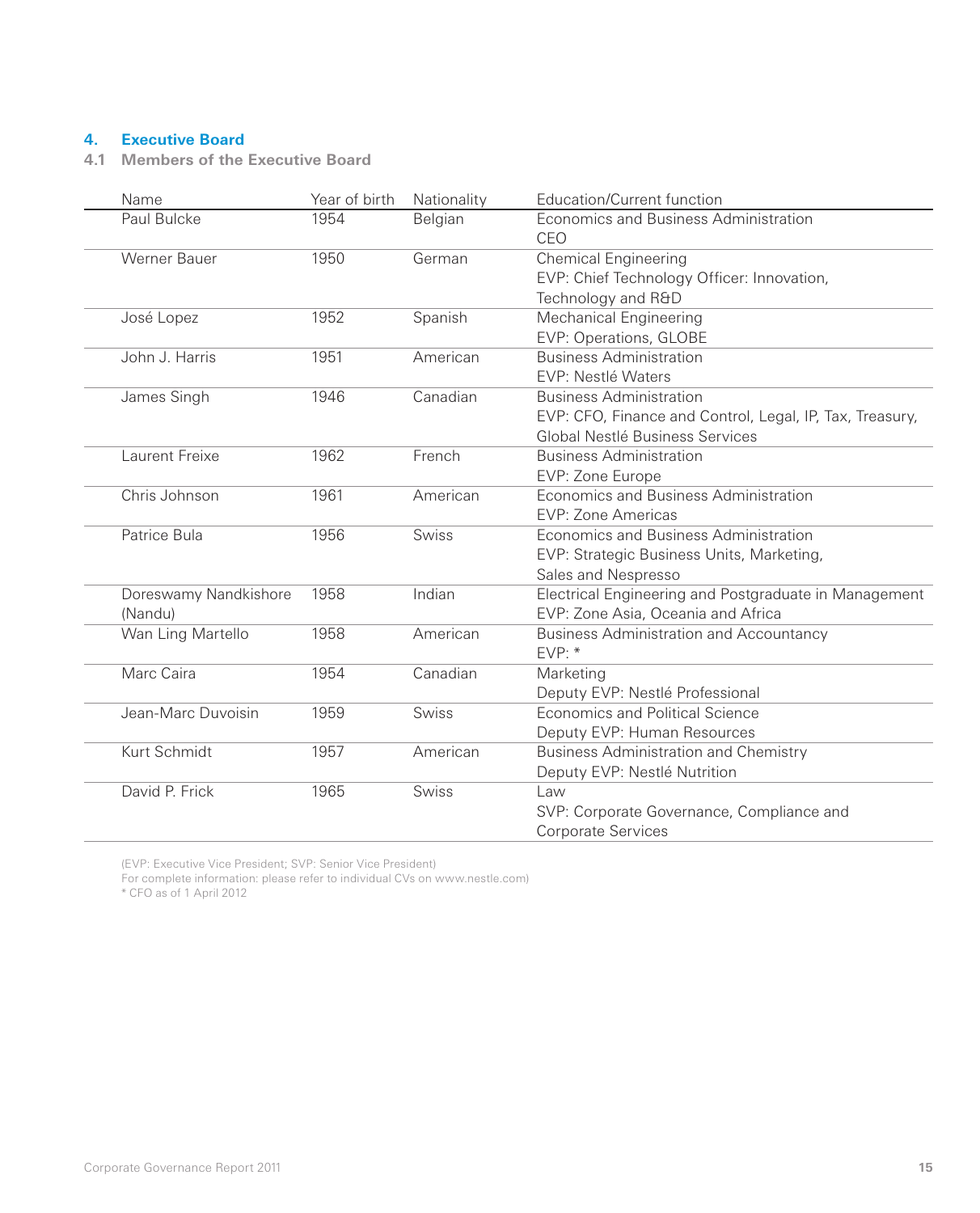**4.2 Professional background and other activities and functions**

# **Paul Bulcke**

Please refer to point 3.2 above.

# **Werner Bauer**



Werner Bauer began his career in 1975 as an Assistant Professor in Chemical Engineering at the University of Erlangen-Nürnberg. In 1980, he was appointed Professor in Chemical Engineering at the

Technical University, Hamburg, and in 1985 he obtained the Directorship of the Fraunhofer Institute for Food Technology and Packaging and a position as Professor in Food Biotechnology, Technical University, Munich.

In 1990, Werner Bauer became Head of the Nestlé Research Center, Lausanne, moving on to become Head of Nestlé Research and Development in 1996. After serving as Technical Manager and then Market Head for Nestlé Southern and Eastern Africa Region, he moved to the position of Executive Vice President and Head of Technical, Production, Environment, Research and Development in 2002. In 2007, he was appointed Chief Technology Officer, Head of Innovation, Technology, Research and Development.

As a representative of Nestlé, Werner Bauer also undertakes the following duties: Chairman of the Supervisory Board of Nestlé Deutschland AG; Board member of L'Oréal S.A. in France; Chairman for both Life Ventures S.A. and Nutrition-Wellness Venture AG, Switzerland; Chairman of Sofinol S.A. in Switzerland. Furthermore, Werner Bauer is Chairman of the Nestlé Institute of Health Sciences, Switzerland, Board member of Nestlé Health Science S.A. and Board member of Galderma Pharma, Switzerland.

He is also Chairman of the Board of Trustees for the Bertelsmann Foundation and a member of the Bertelsmann Verwaltungsgesellschaft (BVG) in Germany. Werner Bauer is member of the Supervisory Board of GEA Group AG, Germany and is a Board member of "scienceindustries", Switzerland.

# **José Lopez**



José Lopez joined Nestlé in 1979 as Engineering Trainee. From 1983 to 1995, he completed various technical assignments in Spain, USA, Japan and France. In 1995, he was appointed Technical Manager of

the Oceania Region, becoming in 1997 the Operations Director responsible for Technical, Supply Chain and

Exports. In 1999, José Lopez became Market Head responsible for the Malaysian/Singaporean Region; in 2003, he was appointed Market Head of Nestlé Japan. As Executive Vice President of Operations since 2007, José Lopez is responsible for Procurement, Manufacturing, Supply Chain, Quality Management, Health & Safety, Environment and Engineering. As of 2008, he has also been in charge of GLOBE (Global Business Excellence; IS/IT).

As a representative of Nestlé, José Lopez serves as Chairman of Nestec SA as well as of Nestrade SA and is a member of the Supervisory Board of Cereal Partners Worldwide, Switzerland.

Presently, José Lopez is Chairman of the Management Board of GS1 (formerly EAN International) in Belgium and a member of the Advisory Board of the University of Cambridge's Programme for Sustainability Leadership (CPSL).

# **John J. Harris**



John J. Harris began his career in 1974 as a Marketing Management Trainee at Carnation Company in the United States (acquired by Nestlé in 1985). From 1974 to 1987, John J. Harris held various positions

in both Friskies PetCare and Carnation Products Division. In 1987, he was promoted to Vice President and General Manager of the Carnation Products Division.

In 1991, he was transferred to the Friskies PetCare Division as Vice President and General Manager and was instrumental in Friskies PetCare's acquisition of Alpo Pet Foods, announced in January 1995. In January 1997, John J. Harris was named Senior Vice President of Nestlé S.A. in Vevey responsible for the Nestlé Worldwide PetCare Strategic Business Unit. In March 1999, he returned to Nestlé USA as President of Friskies PetCare Company. In early 2001, he was nominated Chief Worldwide Integration Officer following the acquisition of Ralston Purina Company.

He was nominated Chief Executive Officer of Nestlé Purina PetCare Europe in 2002 and received added responsibility for Asia, Oceania and Africa in 2005.

Effective December 2007, John J. Harris was appointed Executive Vice President of Nestlé S.A. and Chairman and Chief Executive Officer of Nestlé Waters.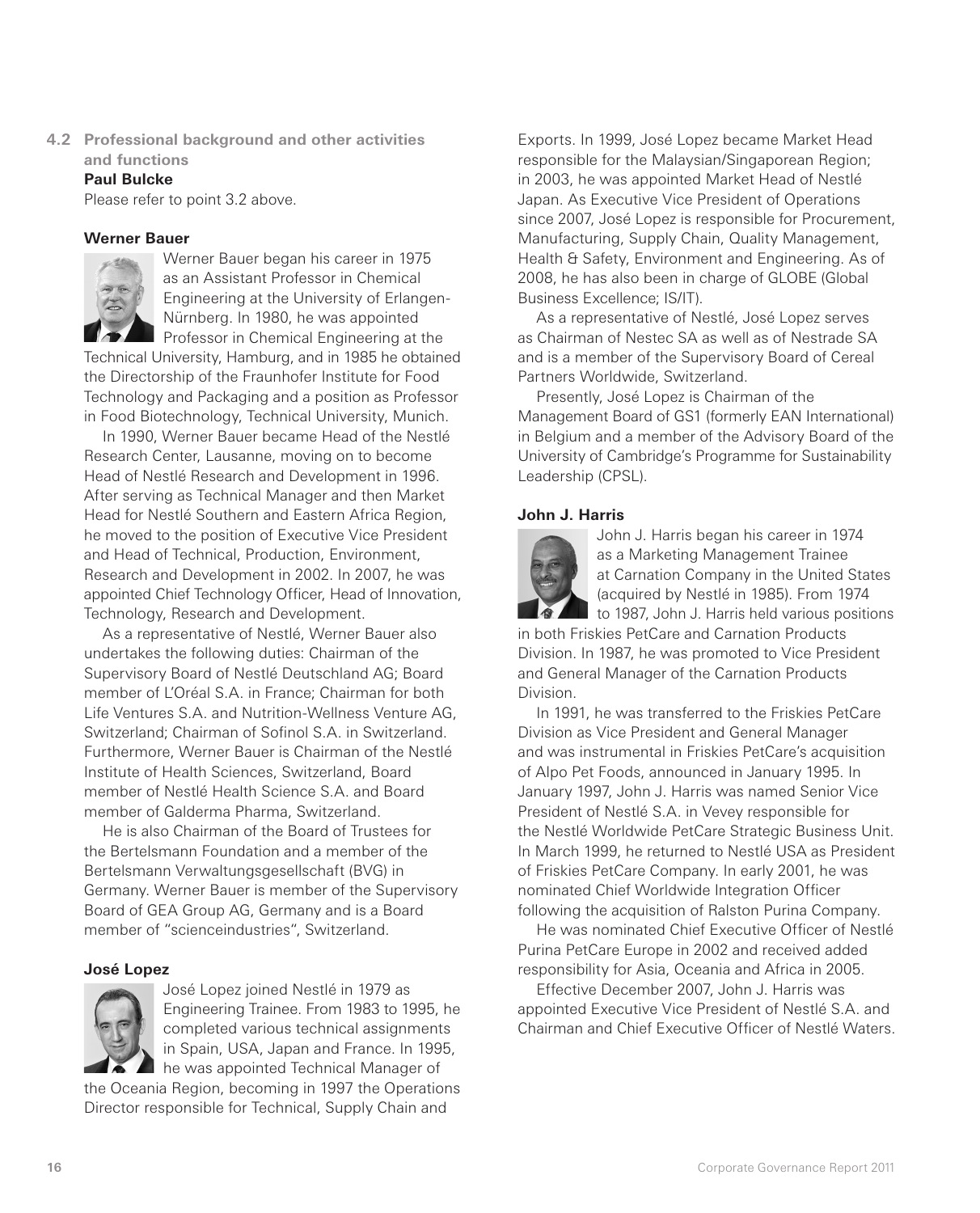#### **James Singh**



James Singh joined Nestlé Canada, Inc. in 1977 as a Financial Analyst. In 1980, he became Manager Financial Analysis and Planning, moving on to Director of Finance FoodServices and then Vice President

Finance and Treasurer. In 1993, James Singh was appointed Senior Vice President Finance before taking his position as Executive Vice President and Chief Financial Officer of Nestlé Canada, Inc. in 1995. In 2000, he was transferred to Nestlé's International Headquarters in Vevey, Switzerland as Senior Vice President in charge of Mergers & Acquisitions, Joint Ventures, Divestments, Corporate Real Estate and Corporate Venturing Investments as well as for special strategic corporate projects. As of January 2008, James Singh has been appointed Executive Vice President and Chief Financial Officer with responsibility for Finance and Control, Legal, Treasury, Intellectual Property and Tax departments as well as the Global Nestlé Business Services.

As a representative of Nestlé, James Singh is Chairman of Nestlé Capital Advisers S.A. and of Nestlé International Travel Retail S.A.; he is a Board member of both Life Ventures S.A. and Nutrition-Wellness Venture AG.

Furthermore, James Singh was elected as a Director of the RTL Group in Luxembourg on 20 April 2011.

# **Laurent Freixe**



Laurent Freixe joined Nestlé France in 1986 as a sales representative and got increasing responsibilities in the field of sales and marketing. In 1999, he became a member of the Management Committee

and was nominated Head of the Nutrition Division. In 2003, Laurent Freixe became Market Head of Nestlé Hungary. In January 2007, he was appointed Market Head of the Iberian Region taking responsibility for Spain and Portugal. As of November 2008, Laurent Freixe has been serving as Executive Vice President in charge of Zone Europe.

As a representative of Nestlé, he is Chairman of Nestlé Entreprises S.A.S. in France, Nestlé Suisse S.A., Société des Produits Nestlé S.A. and Beverage Partners Worldwide S.A. in Switzerland as well as Board member of Lactalis Nestlé Produits Frais S.A.S. in France and member of the Supervisory Board of Cereal Partners Worldwide, Switzerland.

In addition, Laurent Freixe is a member of the Foreign Investment Advisory Council of Russia, a Board member of Association des Industries de Marque (AIM) in Belgium, member of the Board and Executive Committee of the CIAA, member of the Liaison Committee with the CIAA and member of the Executive Board of ECR Europe in Belgium.

#### **Chris Johnson**



Chris Johnson started his career with Nestlé in 1983 as a marketing trainee at Carnation Inc. During his first eight years, he took on increasing responsibilities mainly in the commercial area, at Nestlé USA

and then, from 1991, in Japan. Senior Area Manager for the Asian region of Nestlé Waters in Paris from 1995, he was then transferred to Taiwan in 1998 as Market Head. From 2000, Chris Johnson led the worldwide development and implementation of GLOBE (Global Business Excellence; IS/IT), the Strategic Supply Chain as well as eNestlé. He was appointed Deputy Executive Vice President in April 2001, and later moved back to Japan in 2007 as Market Head. As of January 2011, Chris Johnson has been serving as Executive Vice President in charge of Zone Americas.

As a representative of Nestlé, Chris Johnson is Chairman of the Board of Nestlé Brasil Ltda. as well as of Nescalin S.A. de C.V., Mexico and of Nestlé Mexico S.A. de C.V. He is also Co-Chairman of the Supervisory Board of Dairy Partners Americas and a member of the Supervisory Board of Cereal Partners Worldwide, Switzerland.

In addition, Chris Johnson is a Board member of the Swiss-Latin American Chamber of Commerce and Treasurer of the Swiss-American Chamber of Commerce.

# **Patrice Bula**



Patrice Bula joined Nestlé in 1980 and was entrusted with various responsibilities in Marketing and Sales in Kenya, Japan and Taiwan before being promoted to Market Head **for Taiwan in 1992, Market Head for Czech** 

Republic in 1995, then Head for the South and Eastern Africa Region in 1997. In 2000 he was appointed Head of Chocolate, Confectionery and Biscuits Strategic Business Unit based at Nestlé's International Headquarters in Vevey. In October 2003, Patrice Bula was transferred as Market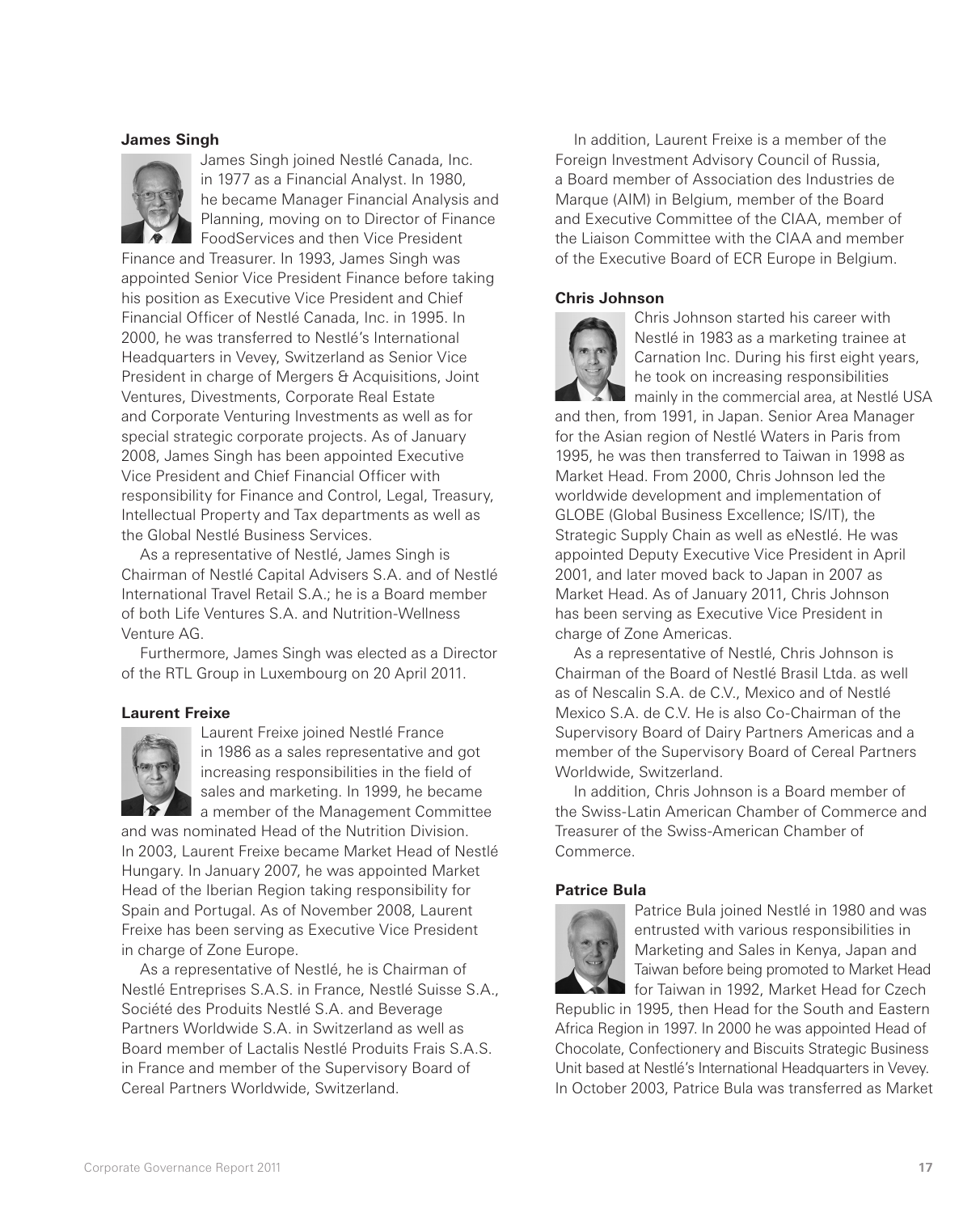Head of Nestlé Germany and in August 2007 he took up the role as Market Head for the Greater China Region.

As of May 2010, Patrice Bula was appointed to the Executive Board of Nestlé S.A. as Executive Vice President with responsibility for the Strategic Business Units, Marketing and Sales, and Nespresso.

As a representative of Nestlé, Patrice Bula serves as Chairman of Nespresso S.A., as a Board member of both Life Ventures S.A. and Nutrition-Wellness Venture AG as well as of Beverage Partners Worldwide S.A., Switzerland. Furthermore, Patrice Bula is Chairman of the Board of Shanghai Totole Food Ltd. as well as of Shanghai Totole First Food Ltd, China and is a Board member of both Yinlu Food Group Companies and Hsu Fu Chi Group Companies, China.

#### **Doreswamy (Nandu) Nandkishore**



Nandu Nandkishore joined Nestlé as a mid-career hire in 1989 in India where, over the next seven years, he took on increasing responsibilities, mainly in marketing. His international career started

in 1996 when he was transferred to Indonesia to run the Confectionery Business Unit.

In 2000, after a short period at Nestlé's International Headquarters in Vevey, Switzerland, he returned to Indonesia where he was promoted to Market Head of Indonesia in March 2003. In April 2005, Nandu Nandkishore became Market Head of Nestlé Philippines, which he ran until October 2009, when he returned to Nestlé's International Headquarters in Vevey, Switzerland to take up the role of Global Business Head, Infant Nutrition at Nestlé Nutrition.

In 2010, Nandu Nandkishore was nominated to the Executive Board of Nestlé S.A. as Deputy Executive Vice President in charge of Nestlé Nutrition – including Infant Nutrition, Performance Nutrition and Weight Management. As of October 2011, the Board of Directors appointed Nandu Nandkishore Executive Vice President responsible for Asia, Oceania, Africa and Middle East.

As a representative of Nestlé, he is Chairman of the Supervisory Board of both P.T. Nestlé Indonesia and P.T. Nestlé Indofood Citarasa Indonesia and a Board member of Nestlé (China) Ltd. and Hsu Fu Chi International Ltd., China. In addition, Nandu Nandkishore is a Board member of Osem Investments Ltd., Israel and a member of the Supervisory Board of Cereal Partners Worldwide S.A.

# **Wan Ling Martello**



Wan Ling Martello joined Nestlé S.A. as Executive Vice President in November 2011 and is the designated Chief Financial Officer effective 1 April 2012.

Wan Ling Martello came to Nestlé S.A. from Walmart Stores Inc., where she was EVP, Global eCommerce in 2010 and 2011. From 2005 to 2009 she was SVP, CFO & Strategy for Walmart International. Prior to Walmart, Wan Ling Martello built her career in the consumer packaged goods industry. She worked at Kraft in increasingly broader finance roles from 1985 to 1995. She was the Corporate Controller at Borden Foods during its turn-around years owned by KKR in 1995 until 1998. She was the CFO and then the President of the U.S. business of NCH, a former subsidiary of AC Nielsen from 1998 to 2005.

Wan Ling Martello serves on the Board of Committee of 100, a U.S. national organisation of Chinese American leaders, as well as the Board of Royal Neighbors of America. She is also a member of the Board of Trustees of the Museum of Chinese in America.

#### **Marc Caira**



Marc Caira started at Nestlé Canada in 1977. In 1986, he was appointed Regional Sales Vice President and then, in 1990, Vice President FoodServices, eventually serving as President of FoodServices & Nescafé

Beverages for Nestlé Canada from 1997 to 2000.

In October 2000, Marc Caira joined Parmalat Canada and became President and CEO of Parmalat North America in 2004.

In May 2006, Marc Caira returned to Nestlé and was appointed Deputy Executive Vice President in charge of FoodServices Strategic Business Division which became Nestlé Professional, a globally managed business unit, in 2009.

#### **Jean-Marc Duvoisin**



Jean-Marc Duvoisin joined Nestlé in 1986, after a short period at the Centre he started his international career in the area of Sales & Marketing, first in Colombia, and then in Central America until 1997 as a Business

Executive Manager in the Dairy, Infant Nutrition and Cereal sector. He came back to the Centre to Zone AMS as Operations Manager for two years after which he returned to Latin America where he assumed the role of Country Manager in 1999 in Ecuador. He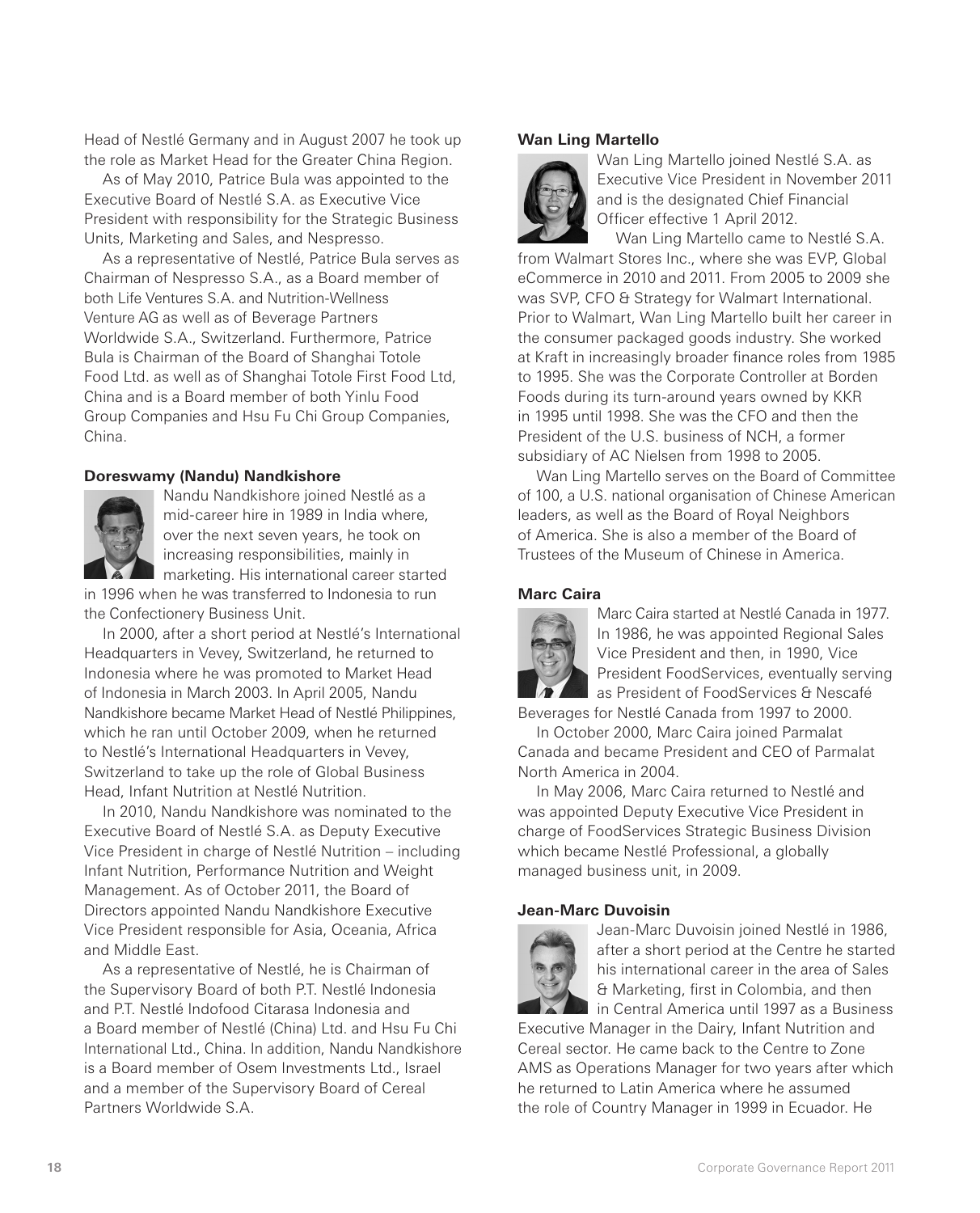became Market Head of the Bolivarian Region (Colombia, Ecuador and Venezuela) in 2003 and Market Head of Mexico in 2004. From 2007, Jean-Marc Duvoisin held the position of Senior Vice President, Head of Corporate Human Resources. Effective January 2010, he was appointed to the Executive Board of Nestlé S.A. as Deputy Executive Vice President, Human Resources and Centre Administration.

As a representative of Nestlé, Jean-Marc Duvoisin serves as Chairman of Nestlé Pension Funds and as a Board member of Nestlé Capital Advisers S.A.

# **Kurt Schmidt**



Kurt Schmidt began his career in Marketing with the Kraft Food U.S. Refrigerated Products Group in 1985, before starting his international assignments as Head of Food & Beverages for Australia and

New Zealand. In 1993, he was appointed to the position of Marketing Director for Kraft Jacobs Suchard in Hungary. In 2002, he joined Novartis and managed the Animal Health Business. Kurt Schmidt finally took over the position of President and Chief Executive Officer of Gerber, a division of Novartis, before joining Nestlé with the acquisition of Gerber Products Company.

 In 2007, he became Regional Business Head for Infant Nutrition and responsible for the coordination of Nestlé Nutrition North America. As of September 2011, Kurt Schmidt was appointed Deputy Executive Vice President in charge of Nestlé Nutrition.

As a representative of Nestlé, he is a Board member of both Life Ventures S.A. and Nutrition-Wellness AG as well as of the Nestlé Nutrition Council.

Furthermore, Kurt Schmidt is Chairman of the International Association of Infant Food Manufacturers  $(IFM)$ .

# **David P. Frick**



David P. Frick began his career in 1991 at the Meilen District Court in Zurich and as an assistant to the Banking Law Chair at Zurich University Law School.

From 1994, he was an attorney in the International Corporate and Litigation practice groups of Cravath, Swaine & Moore, the New York law firm.

In 1999, he became Group General Counsel and Managing Director of Credit Suisse Group, Zurich, where he was appointed a Member of the Executive

Board and served as the company's Head of Legal and Compliance.

David P. Frick joined Nestlé S.A. in 2006 and serves as Senior Vice President, Corporate Governance, Compliance and Corporate Services.

He is a member of the Board of Economiesuisse and chairs its Legal Commission. He also represents Nestlé at SwissHoldings and serves on the SIX Regulatory Board, the Committee on Extraterritoriality for the International Chamber of Commerce in Paris and the Legal Committee for the Swiss-American Chamber of Commerce.

#### **4.3 Management contracts**

There are no management contracts with third parties at Nestlé.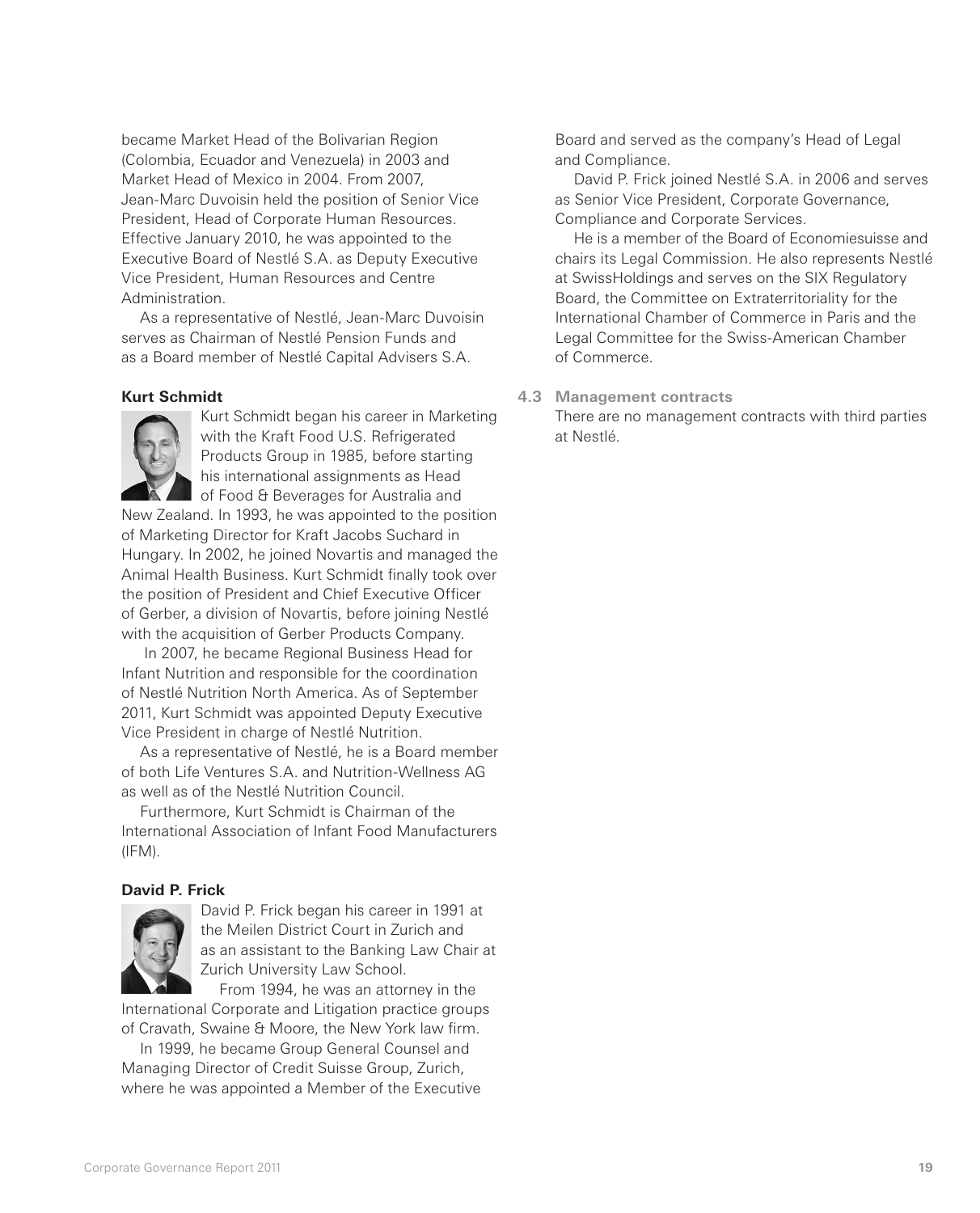**5. Compensations, shareholdings and loans** Please refer to the Compensation Report, Appendix 1 of this document.

# **6. Shareholders' participation**

- **6.1 Voting rights and representation restrictions**
- 6.1.1/ All voting rights restrictions and rules /
- 6.1.2 Reasons for granting exceptions in the year under review

Only persons entered in the share register as shareholders with voting rights may exercise the voting rights or the other rights related thereto (art. 5 par. 2 of the Articles of Association).

No person may exercise, directly or indirectly, voting rights, with respect to own shares or shares represented by proxy, in excess of 5% of the share capital as recorded in the commercial register. Legal entities that are linked to one another through capital, voting rights, management or in any other manner, as well as all natural persons or legal entities achieving an understanding or forming a syndicate or otherwise acting in concert to circumvent such a limit shall be counted as one shareholder (art. 11 par. 2 of the Articles of Association; see art. 11 par. 3 of the Articles of Association, for exceptions to this voting restriction).

To permit the exercise of voting rights in respect of shares deposited with banks, in line with art. 11 par. 4 of the Articles of Association, the Board of Directors may and has granted exceptions to certain banks to vote shares deposited by their clients which in aggregate are in excess of 5% of the share capital.

In order to facilitate trading of the shares on the Stock Exchange, the Board of Directors has issued regulations and authorised certain nominees to exceed the 5% limit to be registered as nominees with voting rights.

# 6.1.3 Procedure and conditions for abolishing statutory voting rights restrictions

A resolution to amend the provisions of the Articles of Association relating to:

- (i) restrictions on the exercise of voting rights and the change or removal of such restrictions, or
- (ii) the limitation on registration or the limitation on voting rights and the change or removal of such limitations requires a majority of two thirds of the shares represented and the absolute majority of the nominal value represented at the General Meeting (art. 13 of the Articles of Association). See also art. 11 par. 4 of the Articles of Association.

# 6.1.4 Statutory rules on participation in the General Meeting of shareholders if they differ from applicable legal provisions

There are no restrictions to the legal regime provided by Swiss Law. Shareholders with voting rights may have their shares represented by the proxy of their choice.

- **6.2 Statutory quorums** Please refer to art. 13 of the Articles of Association.
- **6.3 Convocation of the General Meeting of shareholders**

Nestlé S.A. statutory rules (art. 7 to 9 of the Articles of Association) do not differ from applicable legal provisions. An Extraordinary General Meeting requested by one or more shareholders whose combined holdings represent at least 10% of the share capital as recorded in the commercial register must be held as promptly as practicable following such request (art. 8 par. 2 of the Articles of Association).

- **6.4 Inclusion of item on the agenda** One or more shareholders with voting rights whose combined holdings represent at least 0.15% of the share capital as recorded in the commercial register may request that an item be included in the agenda of the General Meeting by making the request in writing to the Board of Directors at the latest 45 days before the meeting and specifying the agenda items and the proposals made (art. 9 par. 2 and 3 of the Articles of Association).
- **6.5 Inscriptions into the share register** The relevant date to determine the shareholders' right to participate in the General Meeting on the basis of the registrations appearing in the share register is set by the Board of Directors in the invitation to the General Meeting.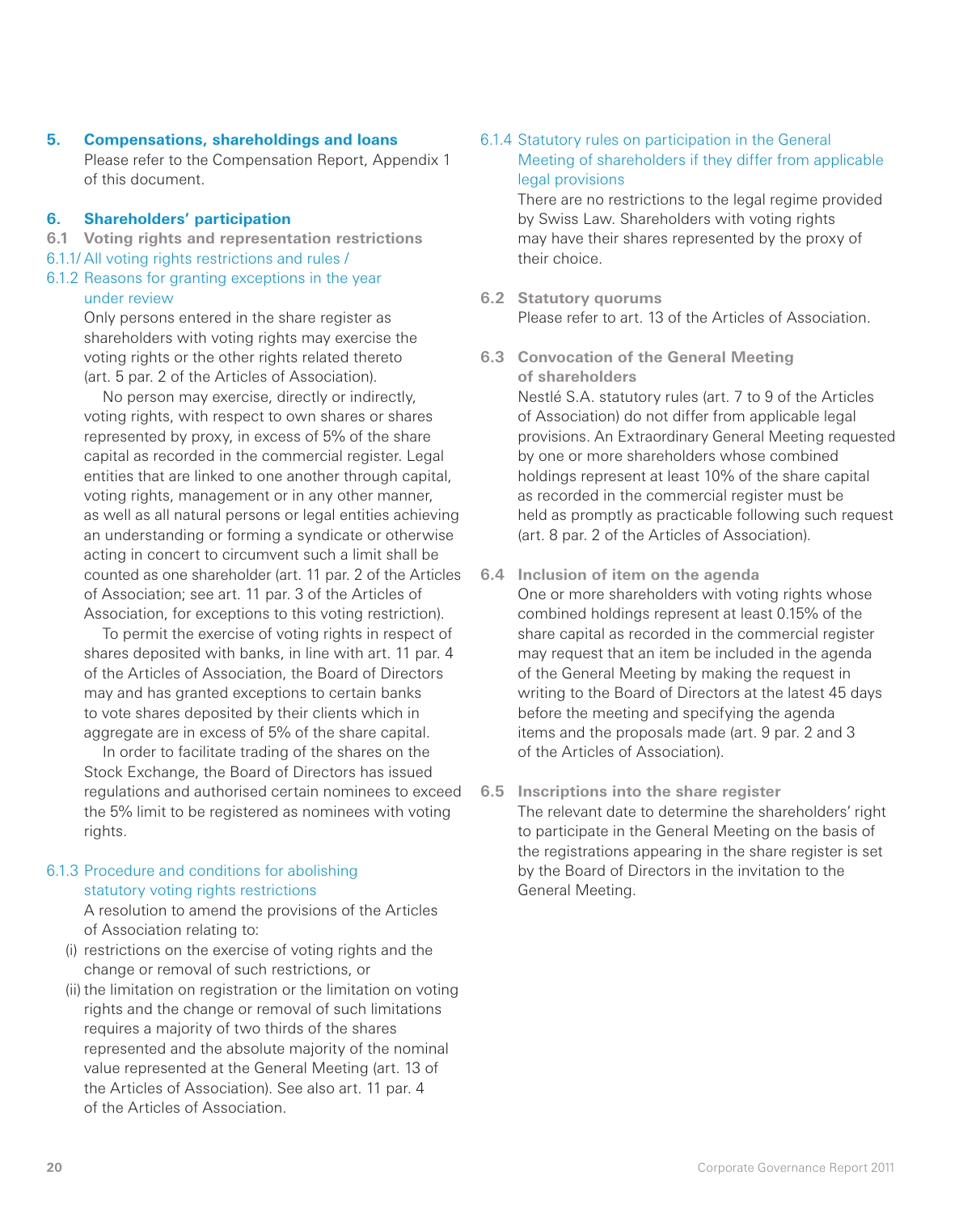# **7. Change of control and defence measures**

**7.1 Duty to make an offer** Nestlé S.A. does not have a provision on opting out or opting up in the Articles of Association.

Thus, the provisions regarding the legally prescribed threshold of 331/3% of the voting rights for making a public takeover offer set out in art. 32 of the Swiss Stock Exchange Act are applicable.

**7.2 Clauses on change of control** There are no such agreements.

# **8. Auditors**

**8.1 Duration of the mandate and term of office of the lead auditor**

> KPMG Klynveld Peat Marwick Goerdeler SA were first appointed on 22 May 1993, and KPMG SA (replacing KPMG Klynveld Peat Marwick Goerdeler SA) were first appointed on 23 April 2009 as auditors of Nestlé S.A.

On 14 April 2011 KPMG SA (hereafter "KPMG") were appointed as auditors of Nestlé S.A. and of the Consolidated Financial Statements of the Nestlé Group for a term of office of one year.

The audit report is signed jointly by two KPMG partners on behalf of KPMG. The first year that Mr Mark Baillache, in his capacity as lead auditor, signed the Financial Statements of Nestlé S.A. and the Consolidated Financial Statements of the Nestlé Group was for the year ending 31 December 2006.

**8.2 Auditing fees**

The total of the auditing fees paid to the auditors for 2011 amounts to CHF 41 million, of which KPMG, in their capacity as Group auditors, received CHF 39 million.

**8.3 Additional fees**

Fees paid to the auditors for 2011 related to additional services amount to CHF 8 million, of which KPMG received CHF 1.5 million for tax services and CHF 1.5 million for other various non-audit services (mainly IS/IT advisory support).

**8.4 Supervisory and control instruments pertaining to the audit** KPMG presents to the Audit Committee a detailed report on the conduct of the 2011 Financial Statements audit, the findings on significant financial accounting and reporting issues together with the findings on

the internal control system as well as an overview of issues found during the interim audit.

In 2011, KPMG participated in all three Audit Committee meetings at the end of which they met with the Audit Committee without the Group's management being present.

Nestlé Group Audit (corporate internal auditors) met three times with the Audit Committee. In addition, the head of internal audit regularly met with the Chairman of the Audit Committee for interim updates.

The Audit Committee reviews annually the appropriateness of retaining KPMG as the auditor of the Nestlé Group and Nestlé S.A., prior to proposing to the Board and to the Annual General Meeting of Nestlé S.A. the election of KPMG as auditors. The Audit Committee assesses the effectiveness of the work of the auditors in accordance with Swiss law, based on their understanding of the Group's business, control, accounting and reporting issues, together with the way in which matters significant at Group level or in the statutory accounts are identified and resolved.

The Audit Committee is also informed on the work of KPMG through regular briefings of its Chairman. The lead auditor is rotated every seven years in accordance with Swiss law. Audit fees are ultimately approved by the Audit Committee.

The Group and KPMG have agreed on clear guidelines as to audit services which it is appropriate for KPMG to provide. These services include due diligence on mergers, acquisitions and disposals and tax and business risk assurance and IS/IT advisory support. These guidelines ensure KPMG's independence in their capacity as auditors to the Group. KPMG monitors its independence throughout the year and confirms its independence to the Audit Committee annually.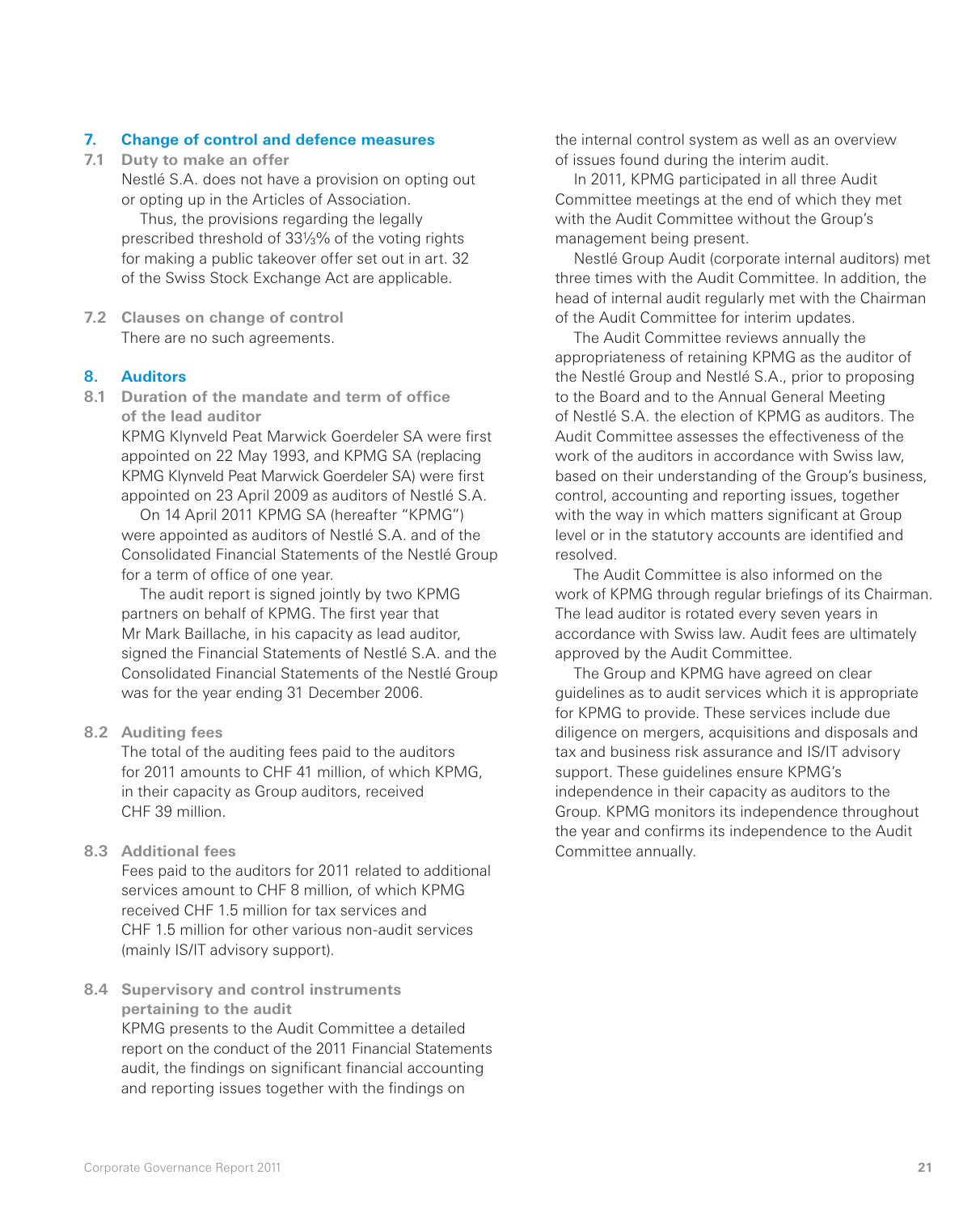# **9. Information policy**

 **Investor Relations – guiding principles** Nestlé is committed to managing an open and consistent communication policy with shareholders, potential investors and other interested parties. The objective is to ensure that the perception of those parties about the historical record, current performance and future prospects of Nestlé is in line with management's understanding of the actual situation at Nestlé. The guiding principles of this policy are that Nestlé gives equal treatment to shareholders in equal situations, that any price-sensitive information is published in a timely fashion and that the information is provided in a format that is as full, simple, transparent and consistent as possible.

#### **Methodology**

Nestlé produces each year a detailed Annual Report, which reviews the business. It also provides detailed audited Financial Statements for the year under review, prepared according to the International Financial Reporting Standards (IFRS). These are complemented by the Half-Yearly Report.

Nestlé publishes its full-year and half-year results, and its first-quarter and nine-months' sales figures; it also publishes press releases at the time of any potentially price-sensitive event, such as significant acquisitions and divestments, joint venture agreements and alliances. Major announcements, such as results of corporate activity, are accompanied by a presentation which is broadcast "live" on the Internet and which anyone can choose to access, whether or not that person is a shareholder.

Furthermore, Nestlé has an active investor relations programme, including both group meetings and one-to-one meetings. This includes the Annual General Meeting, as well as presentations at the time of its full-year and half-year results. The Group also has a programme of roadshows, which take place in most financial centres around the world, and hosts themed events for institutional investors and investment analysts at which members of line management give an overview of their particular areas of responsibility. These meetings focus either on recently announced financial results, recent corporate activity or the longer-term strategy of the Group; they are not an occasion for the disclosure of new information which might encourage an investment decision.

Specifically on governance topics, the Company engages into an active dialogue with investors through regular Chairman's roundtables, surveys and bilateral exchanges which are reported to the Chairman's and Corporate Governance Committee or the Board.

The Company utilises the World Wide Web (www.nestle.com) to ensure a rapid and equitable distribution of information. Nestlé does not just rely on people visiting the site to be updated on the latest developments within the Group: anyone can sign up on the site to be alerted automatically by Nestlé whenever there is a change to the Investor Relations Web site; also press releases are distributed to major wire and news services. There are links to non-financial information that may be of interest to investors, including areas such as the environment, sustainability, the Nestlé Corporate Business Principles and the Nestlé Human Resources Policy. A Corporate calendar of relevant dates is available on the Corporate Web site (www.nestle.com).

The Nestlé Investor Relations Department can be contacted, either through the Web site, or by telephone, fax, e-mail or letter.

#### **Contact**

Investor Relations Nestlé S.A., Avenue Nestlé 55 CH-1800 Vevey (Switzerland) Tel. +41 (0)21 924 35 09 Fax +41 (0)21 924 28 13 E-mail: ir@nestle.com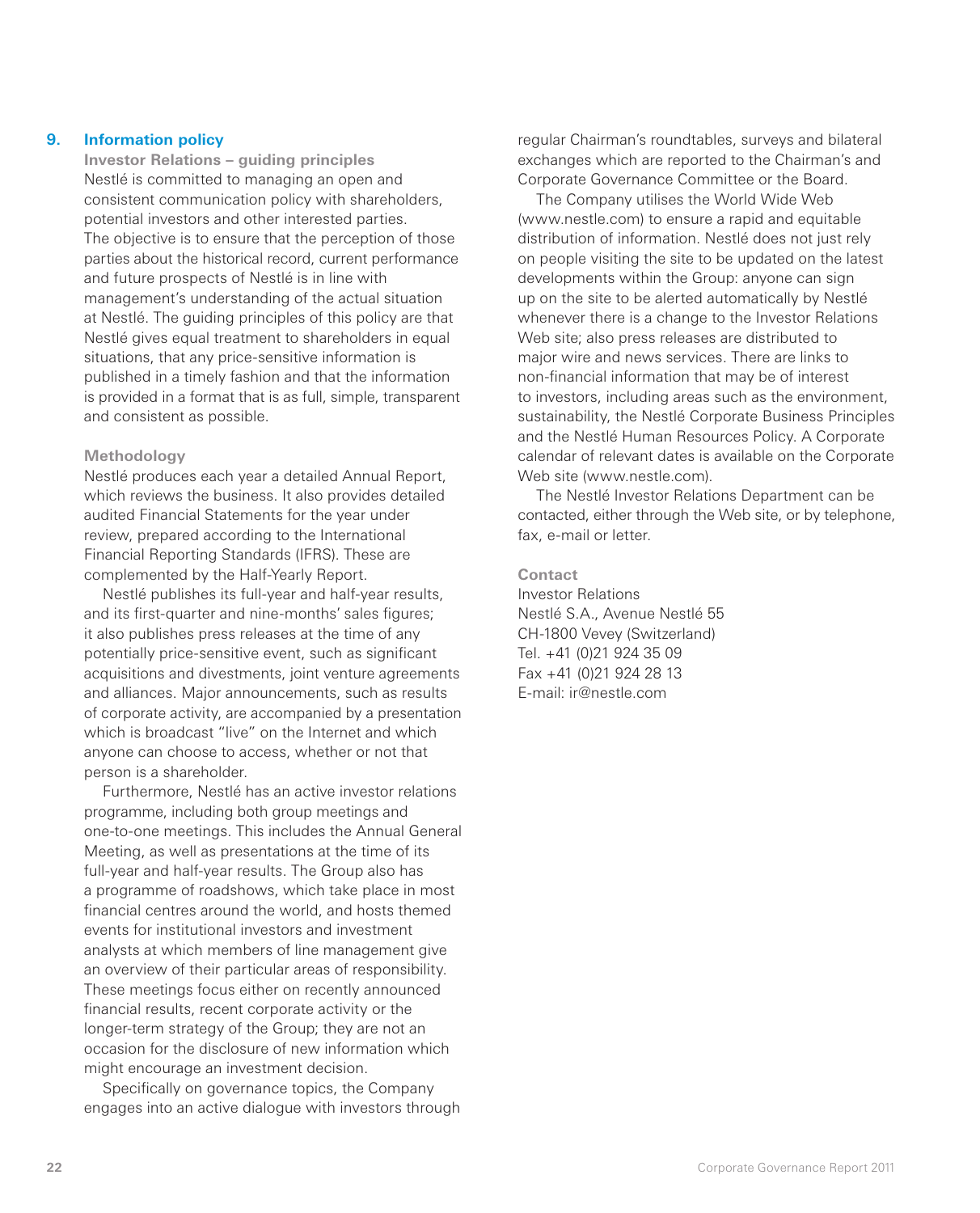# **General Organisation of Nestlé S.A.**

31 December 2011

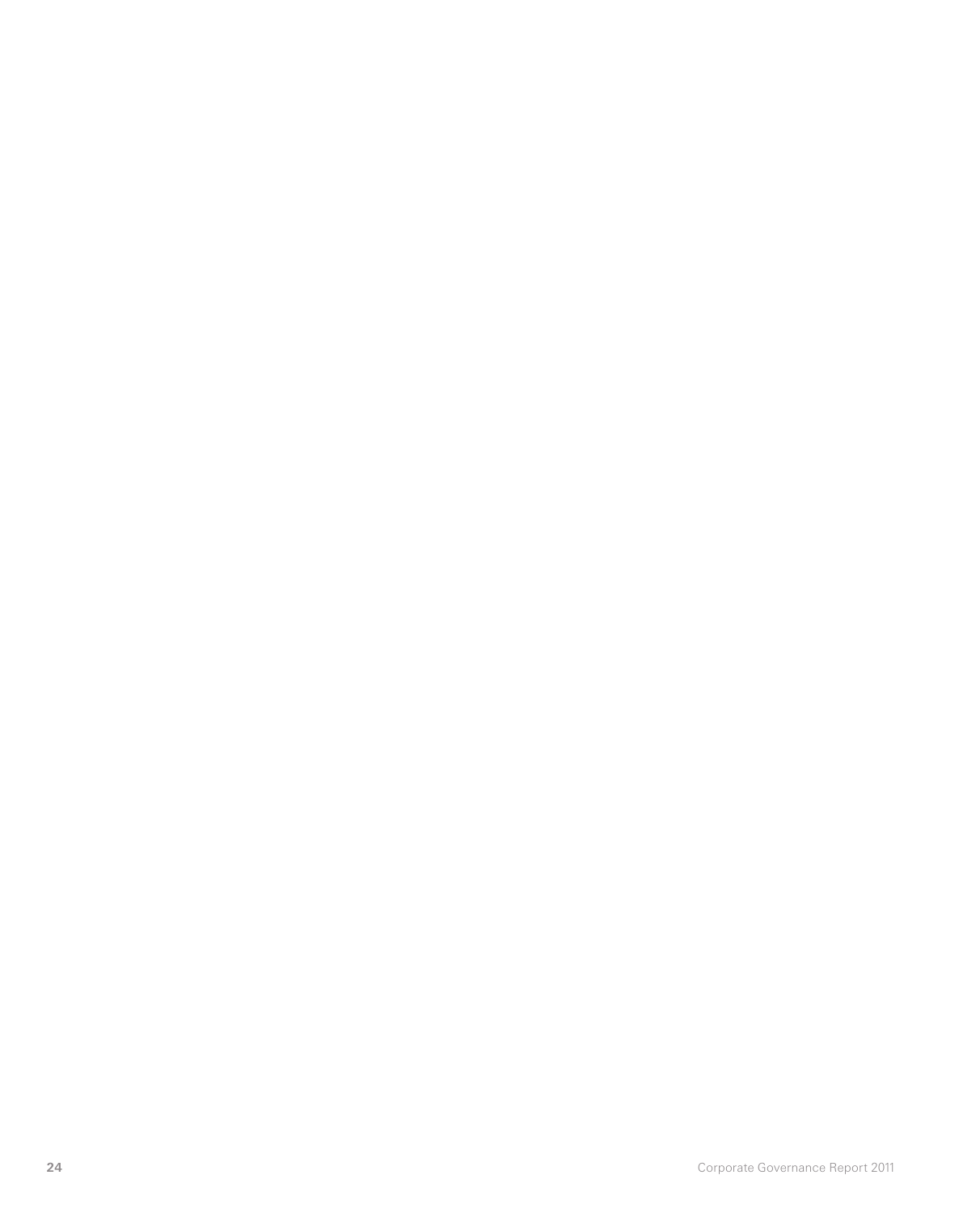Appendix 1: Compensation Report 2011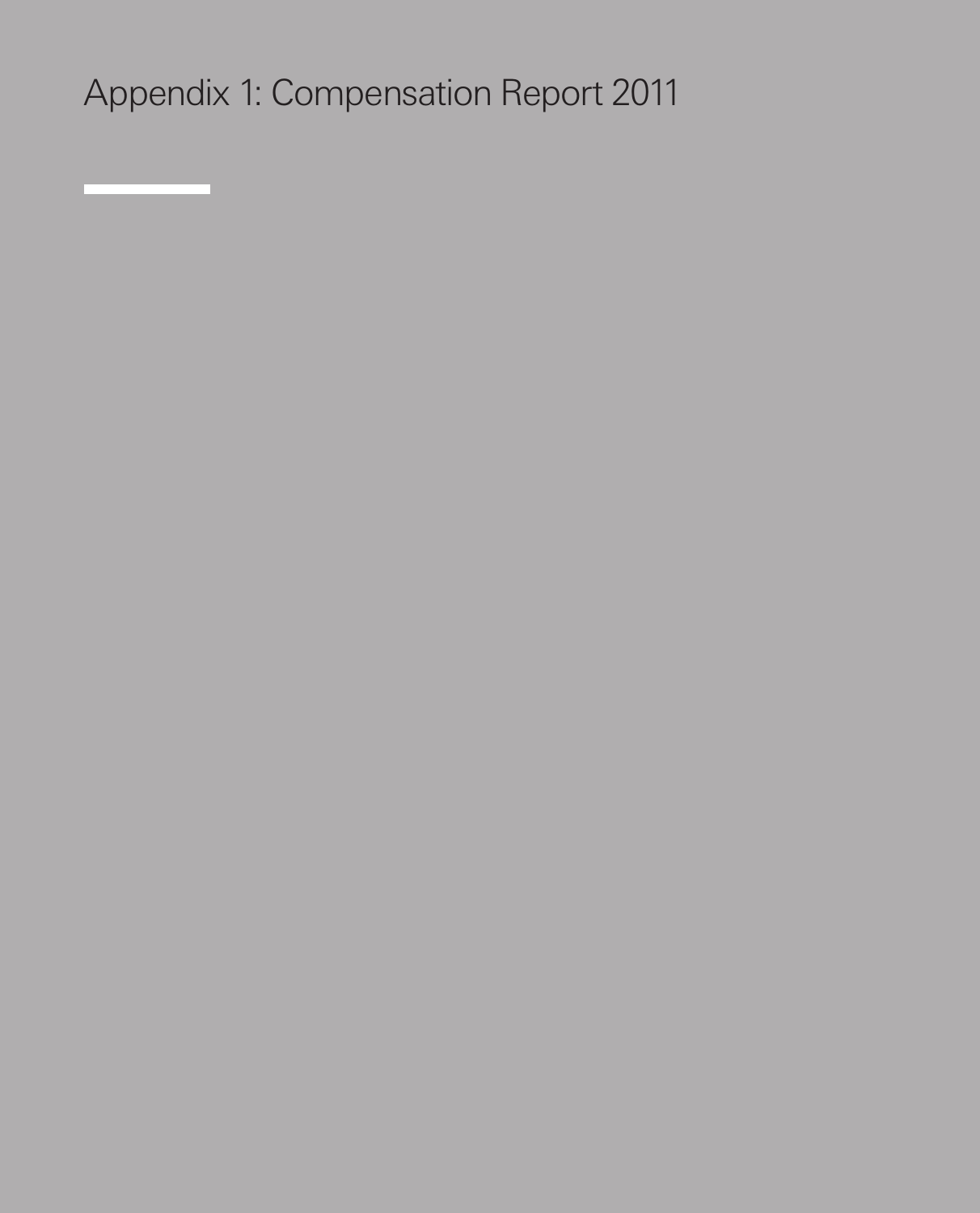# Compensation Report 2011

# **Introduction**

The future success of Nestlé is dependent on its ability to attract, motivate and retain good people. Among the various programmes to support this ambition is a competitive remuneration policy. Nestlé believes in a performance culture as well as good corporate governance and corporate social responsibility.

Therefore, remuneration at Nestlé is based on the following principles:

- pay for performance to support the short-term and long-term objectives;
- compensation aligned with long-term Group strategy and shareholders' interests;
- coherence in our remuneration plans and levels throughout the Company;
- appropriate balance of fixed and variable remuneration depending on hierarchical level to ensure a direct participation in results achieved.

As last year, the Compensation Report shall be submitted to the advisory vote of the shareholders at the next Annual General Meeting.

# **Changes to the compensation system**

The Compensation Committee has decided on the following material changes to our compensation system for 2012:

- as anticipated in last year's report, the Compensation Committee has decided to introduce a second performance measure to our Performance Share Unit Plan (PSUP). The currently used relative performance measure of Total Shareholder Return versus peers, which is an external one, will be supplemented by an absolute, internal performance measure in the form of Earnings per Share. The vesting level of the PSUP will be determined with equal weight by each of these two measures;
- the Board has decided to change the compensation structure of the CEO as from 2012. The target Short Term Bonus as well as the Long Term Incentives will be reduced from 200% to 150% of the Annual Base Salary, which will be increased proportionally. This change will result in a lower ratio between fixed and variable remuneration.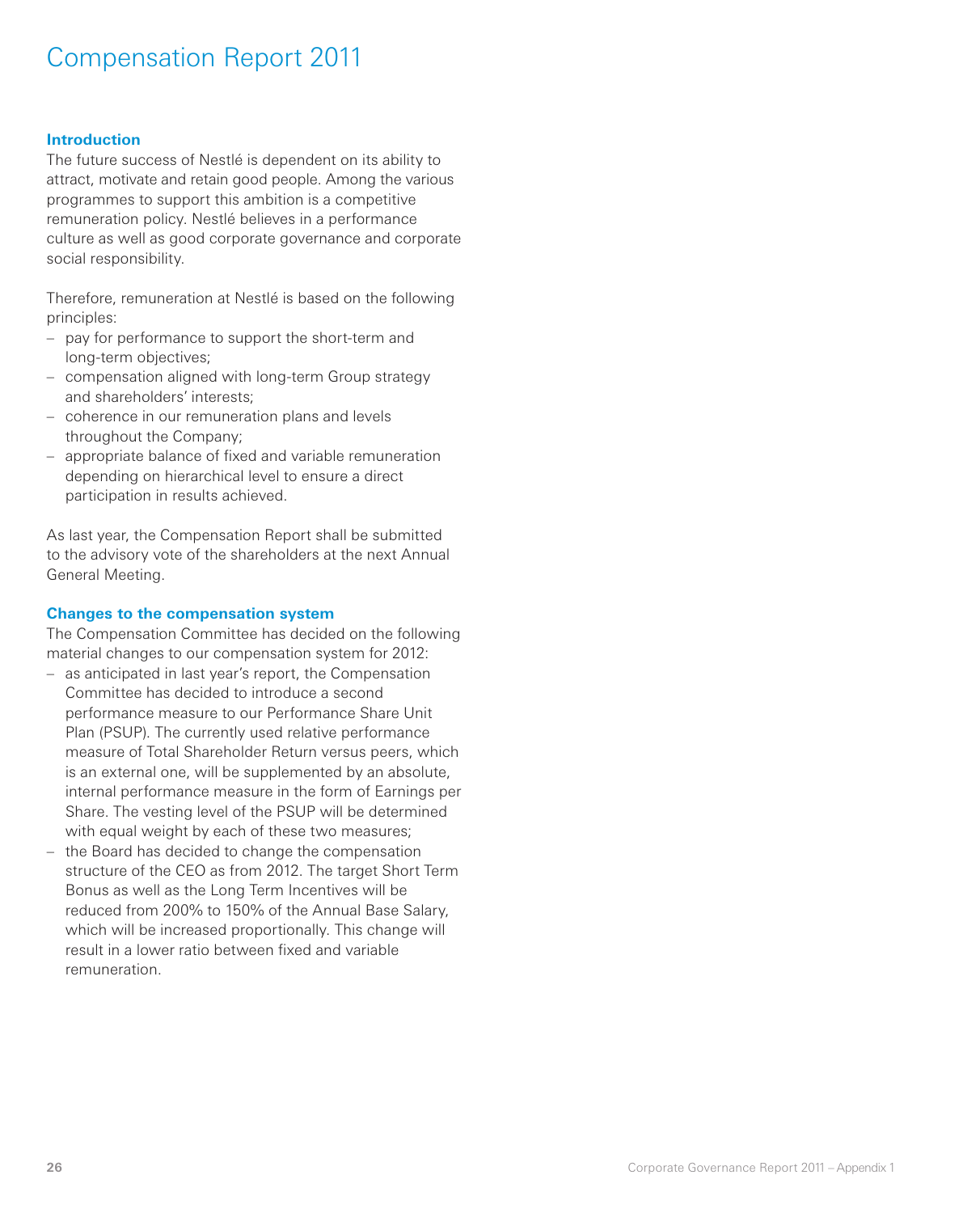#### **Governance**

The Board of Directors has the overall responsibility for defining the compensation principles used in the Group. It approves the compensation of the members of the Board, its Chairman, the CEO and the Executive Board as a whole.

The governance for setting the compensation of the members of the Board of Directors and the Executive Board is defined as follows:

| Compensation of                                              | Recommended by                | Approved by                   |
|--------------------------------------------------------------|-------------------------------|-------------------------------|
| Chairman of the Board, CEO and<br>Executive Board as a whole | <b>Compensation Committee</b> | Board of Directors (a)        |
| Non-executive members of the Board of Directors              | <b>Compensation Committee</b> | Board of Directors (b)        |
| Members of the Executive Board                               | CEO together with Chairman    | <b>Compensation Committee</b> |

(a) Chairman as well as CEO not voting on own compensation.

(b) Members not voting on own compensation to the extent that Committee fees are concerned.

#### **Compensation Committee (CC)**

The CC is governed by the Compensation Committee Charter. The Committee consists of the Chairperson who is an independent and non-executive member of the Board, one of the Vice Chairmen of the Board and two other non-executive members of the Board.

The members of the CC and its Chairperson are appointed by the Board of Directors for a period of one year. On 31 December 2011, the composition of the CC was as follows:

| Chairman        | Members               |
|-----------------|-----------------------|
| Mr Daniel Borel | Mr Andreas Koopmann   |
|                 | Mr Jean-René Fourtou  |
|                 | Mr Jean-Pierre Meyers |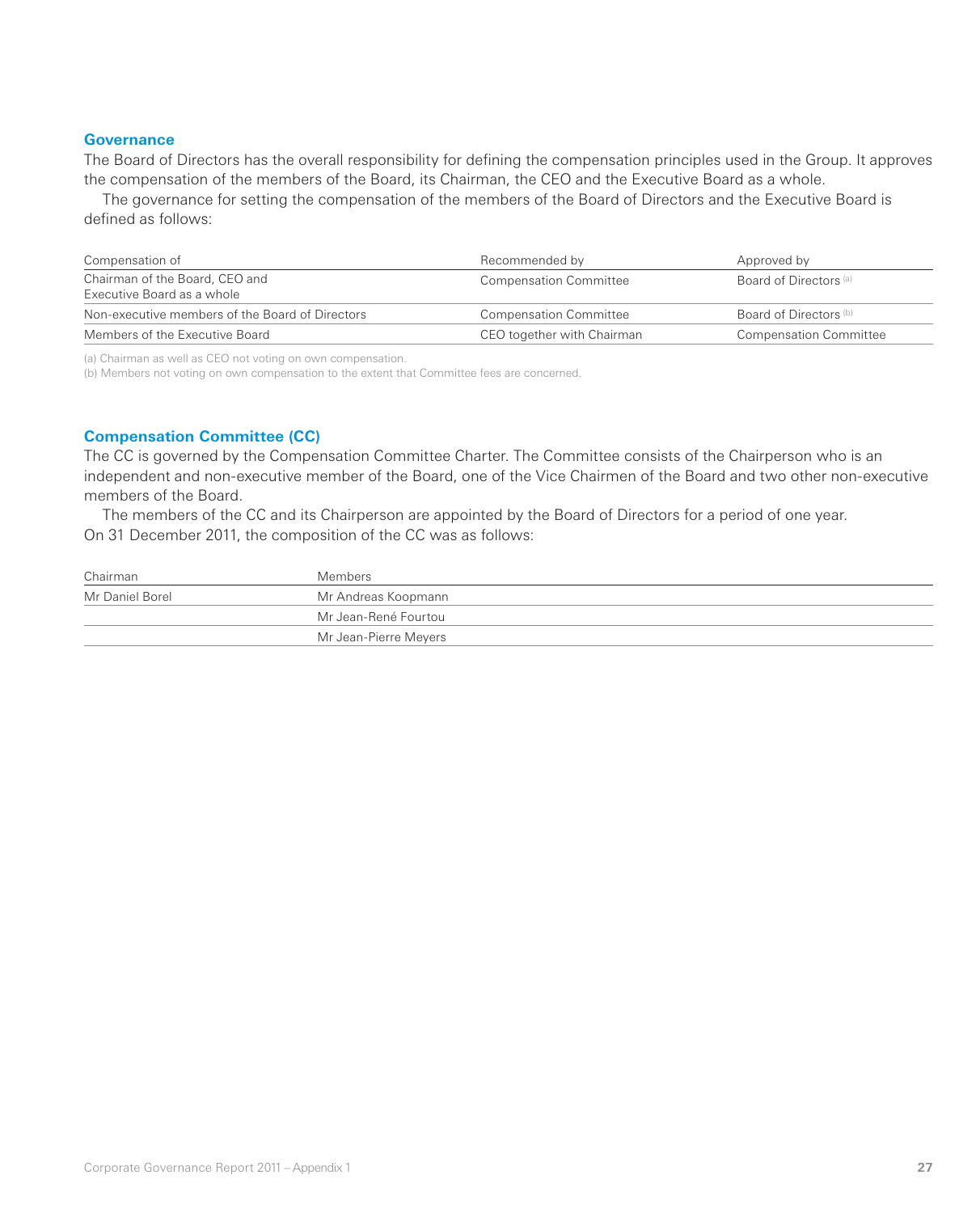# **Compensation 2011 for the members of the Board of Directors**

**Board membership fees and allowances**

With the exception of the Chairman and the CEO, each member of the Board of Directors receives a Board membership fee of CHF 280 000 and an Expense Allowance of CHF 15 000. These figures have remained unchanged since 2006. Members of a Board Committee receive the following additional fees:

|                                               | Chair       | Members     |
|-----------------------------------------------|-------------|-------------|
| Chairman's and Corporate Governance Committee | $=$ (a)     | CHF 200 000 |
| <b>Compensation Committee</b>                 | CHF 100 000 | CHF 40 000  |
| Nomination Committee                          | CHF 100 000 | CHF 40 000  |
| Audit Committee                               | CHF 150 000 | CHF 100 000 |

(a) The Chairman and the CEO receive no Committee fee.

#### **Committee membership on 31 December 2011**

|                        | Chairman's and Corporate | Compensation      | Nomination        | Audit             |
|------------------------|--------------------------|-------------------|-------------------|-------------------|
|                        | Governance Committee     | Committee         | Committee         | Committee         |
| Peter Brabeck-Letmathe | $\bullet$ (Chair)        |                   | ٠                 |                   |
| Paul Bulcke            |                          |                   |                   |                   |
| Andreas Koopmann       | ٠                        | $\bullet$         | $\bullet$ (Chair) |                   |
| Rolf Hänggi            |                          |                   |                   | $\bullet$ (Chair) |
| Jean-René Fourtou      |                          | ٠                 |                   |                   |
| Daniel Borel           |                          | $\bullet$ (Chair) |                   |                   |
| Jean-Pierre Meyers     |                          |                   |                   |                   |
| André Kudelski         |                          |                   |                   | ٠                 |
| Carolina Müller-Möhl   |                          |                   | $\bullet$         |                   |
| Steven G. Hoch         |                          |                   | $\bullet$         |                   |
| Naïna Lal Kidwai       |                          |                   |                   |                   |
| <b>Beat Hess</b>       |                          |                   |                   | ٠                 |
| Titia de Lange         |                          |                   |                   |                   |
| Jean-Pierre Roth       |                          |                   |                   |                   |
| Ann M. Veneman         |                          |                   |                   |                   |

The above fees and allowances cover the period between the Annual General Meeting 2011 and the Annual General Meeting 2012. Board membership and the Committee fees are paid 50% in cash and 50% in Nestlé S.A. shares, which are subject to a three-year blocking period. As anticipated in last year's report, the blocking period was extended from two years to three years.

The number of Nestlé S.A. shares is determined by taking the closing price of the share on the SIX Swiss Exchange on the ex-dividend date of the respective financial year, discounted by 16.038% to account for the blocking period of three years. In 2011 the value was CHF 43.83.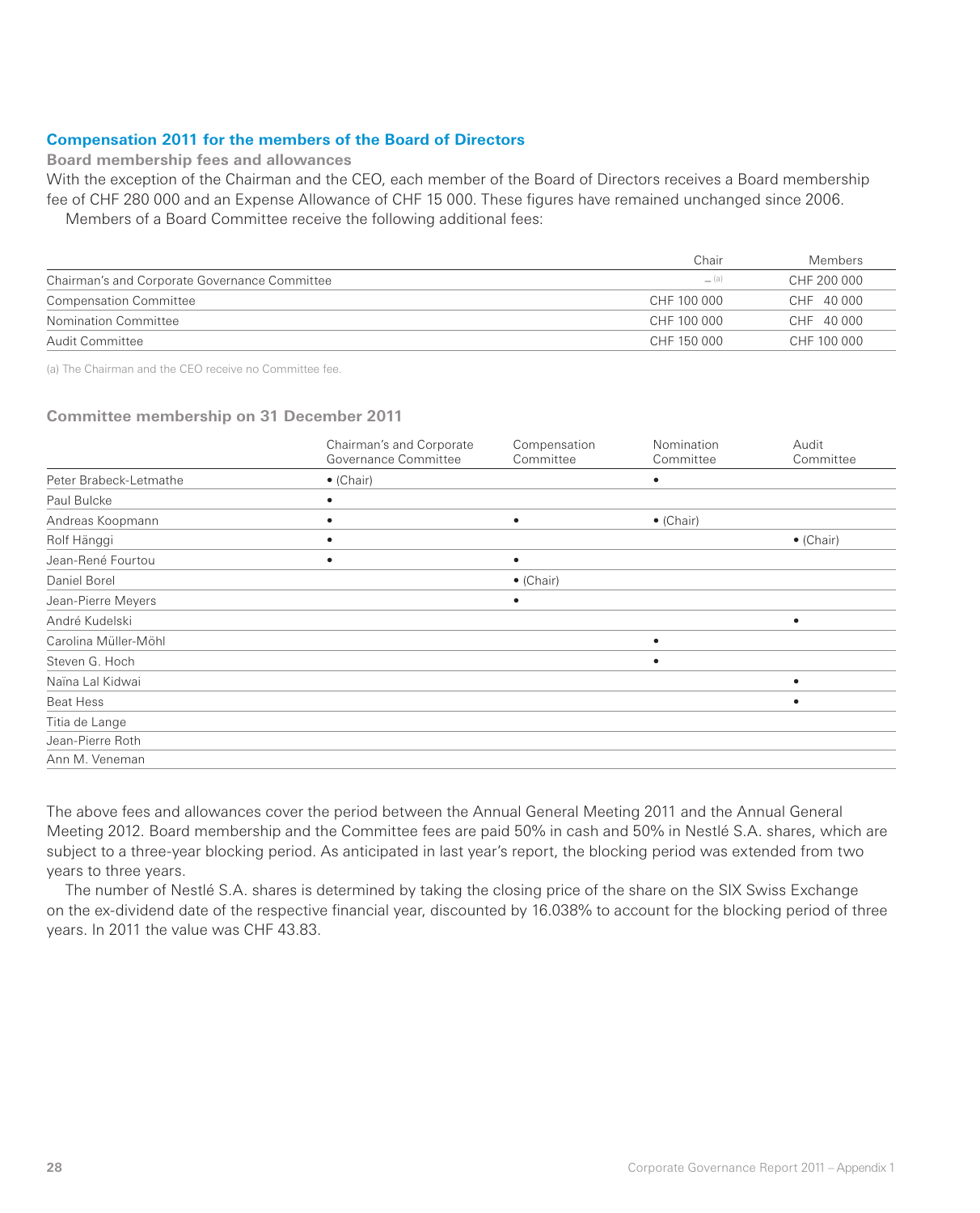#### **Summary of compensation**

|                                                     | Cash in CHF(a)           | Number<br>of shares | Discounted value<br>of shares in CHF b) | Total<br>remuneration |
|-----------------------------------------------------|--------------------------|---------------------|-----------------------------------------|-----------------------|
| Peter Brabeck-Letmathe, Chairman (c)                | 1 600 000                | 122 606             | 5 373 821                               | 6973821               |
| Paul Bulcke, Chief Executive Officer <sup>(c)</sup> | $\overline{\phantom{a}}$ |                     |                                         |                       |
| Andreas Koopmann, 1st Vice Chairman                 | 325 000                  | 5939                | 260 306                                 | 585 306               |
| Rolf Hänggi, 2nd Vice Chairman                      | 330 000                  | 6 0 35              | 264 514                                 | 594 514               |
| Jean-René Fourtou                                   | 275 000                  | 4 9 8 1             | 218 317                                 | 493 317               |
| Daniel Borel                                        | 205 000                  | 3640                | 159 541                                 | 364 541               |
| Jean-Pierre Meyers                                  | 175 000                  | 3 0 6 6             | 134 383                                 | 309 383               |
| André Kudelski                                      | 205 000                  | 3640                | 159 541                                 | 364 541               |
| Carolina Müller-Möhl                                | 175 000                  | 3 0 6 6             | 134 383                                 | 309 383               |
| Steven G. Hoch                                      | 175 000                  | 3 0 6 6             | 134 383                                 | 309 383               |
| Naïna Lal Kidwai                                    | 205 000                  | 3640                | 159 541                                 | 364 541               |
| <b>Beat Hess</b>                                    | 205 000                  | 3640                | 159 541                                 | 364 541               |
| Titia de Lange                                      | 155 000                  | 2682                | 117 552                                 | 272 552               |
| Jean-Pierre Roth                                    | 155 000                  | 2682                | 117 552                                 | 272 552               |
| Ann M. Veneman                                      | 155 000                  | 2682                | 117 552                                 | 272 552               |
| Total for 2011                                      | 4 340 000                | 171 365             | 7 510 927                               | 11 850 927            |
| Total for 2010                                      | 4 185 000                | 127 407             | 8 867 028 (d)                           | 13 052 028            |

(a) The cash amount includes the expense allowance of CHF 15 000. The Chairman receives no expense allowance.

(b) Nestlé S.A. shares received as part of the Board membership and the Committee fees are valued at the closing price of the share on the SIX Swiss Exchange on the ex-dividend date, discounted by 16.038% to account for the blocking period of three years.

(c) The Chairman and the Chief Executive Officer receive neither Board membership or Committee fees nor expense allowance.

(d) Including the fair value of stock options granted to the Chairman in 2010.

#### During 2011, one new Board member (Ms Ann M. Veneman) joined the Board.

Peter Brabeck-Letmathe, in his capacity as active Chairman, received a cash compensation as well as Nestlé S.A. shares, which are blocked for three years. This in particular reflects certain responsibilities for the direction and control of the Group including the Nestlé Health Science Company and the direct leadership of Nestlé's interests in L'Oréal, Galderma and Laboratoires innéov. He also represents Nestlé at the European Round Table of Industrialists and at the Foundation Board of the World Economic Forum (WEF). All corresponding compensation is included in the disclosed amount. His total compensation was:

|                                         |                          | 2011         |         | 2010         |
|-----------------------------------------|--------------------------|--------------|---------|--------------|
|                                         | Number                   | Value in CHF | Number  | Value in CHF |
| Cash compensation                       |                          | 1 600 000    |         | 1 600 000    |
| Blocked shares (discounted value)       | 122 606                  | 5 373 821    | 80 475  | 3 526 424    |
| Stock options (fair value at grant) (a) | $\overline{\phantom{a}}$ |              | 477 600 | 3 199 920    |
| <b>Total compensation</b>               |                          | 6973821      |         | 8 326 344    |

(a) As anticipated in last year's report, compensation for the Chairman of the Board is paid in the form of cash and Nestlé S.A. shares, which are blocked for three years. The use of stock options was discontinued.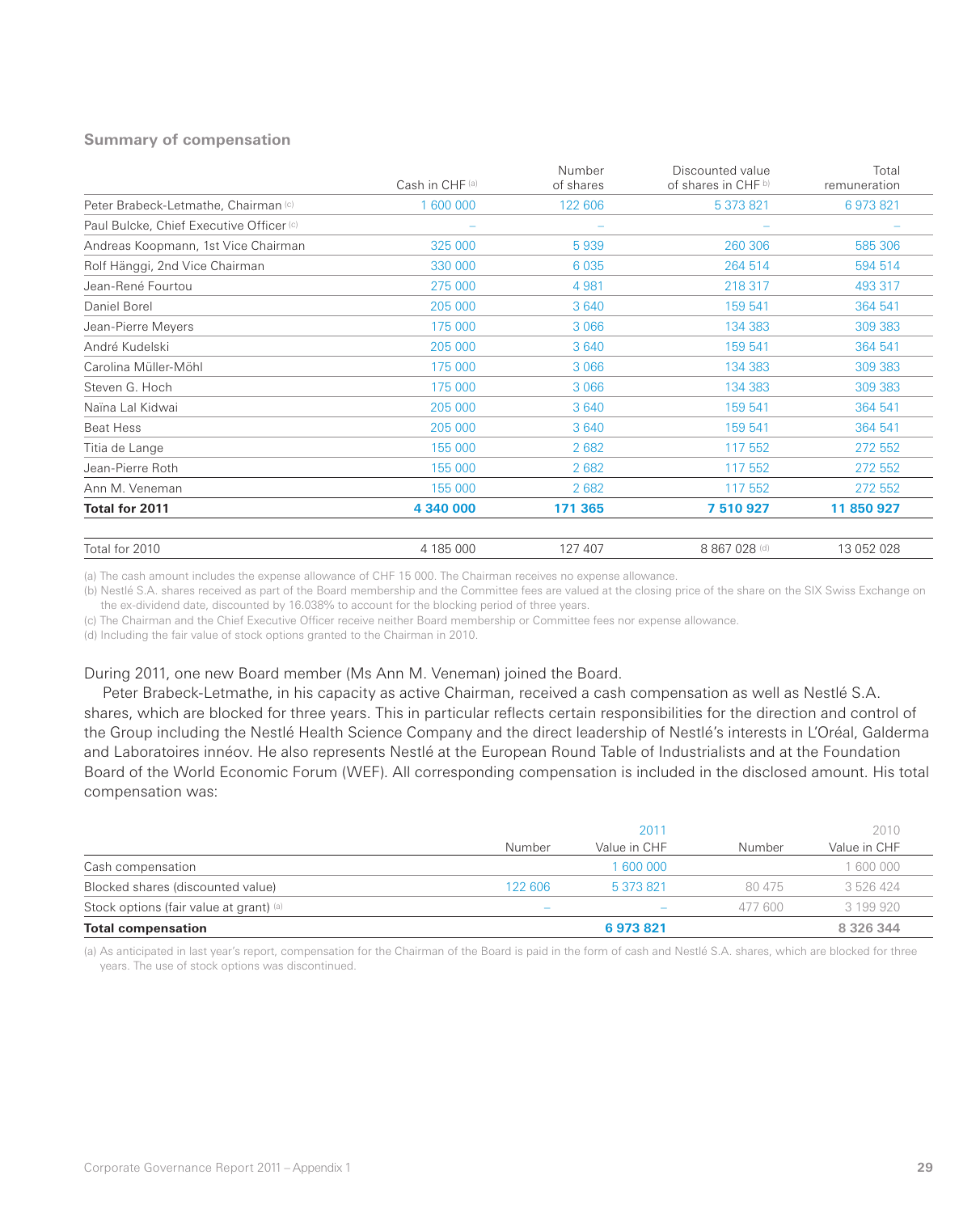**Shares and stock options ownership of the non-executive members of the Board of Directors and closely related parties on 31 December 2011**

|                                     | Number of<br>shares held (a) | Number of<br>options held (b) |
|-------------------------------------|------------------------------|-------------------------------|
| Peter Brabeck-Letmathe, Chairman    | 2 2 3 7 8 5 3                | 2 733 600                     |
| Andreas Koopmann, 1st Vice Chairman | 72 973                       |                               |
| Rolf Hänggi, 2nd Vice Chairman      | 72 440                       |                               |
| Jean-René Fourtou                   | 27 754                       |                               |
| Daniel Borel                        | 225 426                      |                               |
| Jean-Pierre Meyers                  | 1 425 574                    |                               |
| André Kudelski                      | 50 036                       |                               |
| Carolina Müller-Möhl                | 168 008                      |                               |
| Steven G. Hoch                      | 213 844                      |                               |
| Naïna Lal Kidwai                    | 16 216                       |                               |
| <b>Beat Hess</b>                    | 15816                        |                               |
| Titia de Lange                      | 5414                         |                               |
| Jean-Pierre Roth                    | 5414                         |                               |
| Ann M. Veneman                      | 2682                         |                               |
| Total as at 31 December 2011        | 4 539 450                    | 2 733 600                     |
| Total as at 31 December 2010        | 4 048 300                    | 3 093 600                     |

(a) Including blocked shares.

(b) The ratio is one option for one Nestlé S.A. share.

# **Loans**

There are no loans to non-executive members of the Board of Directors.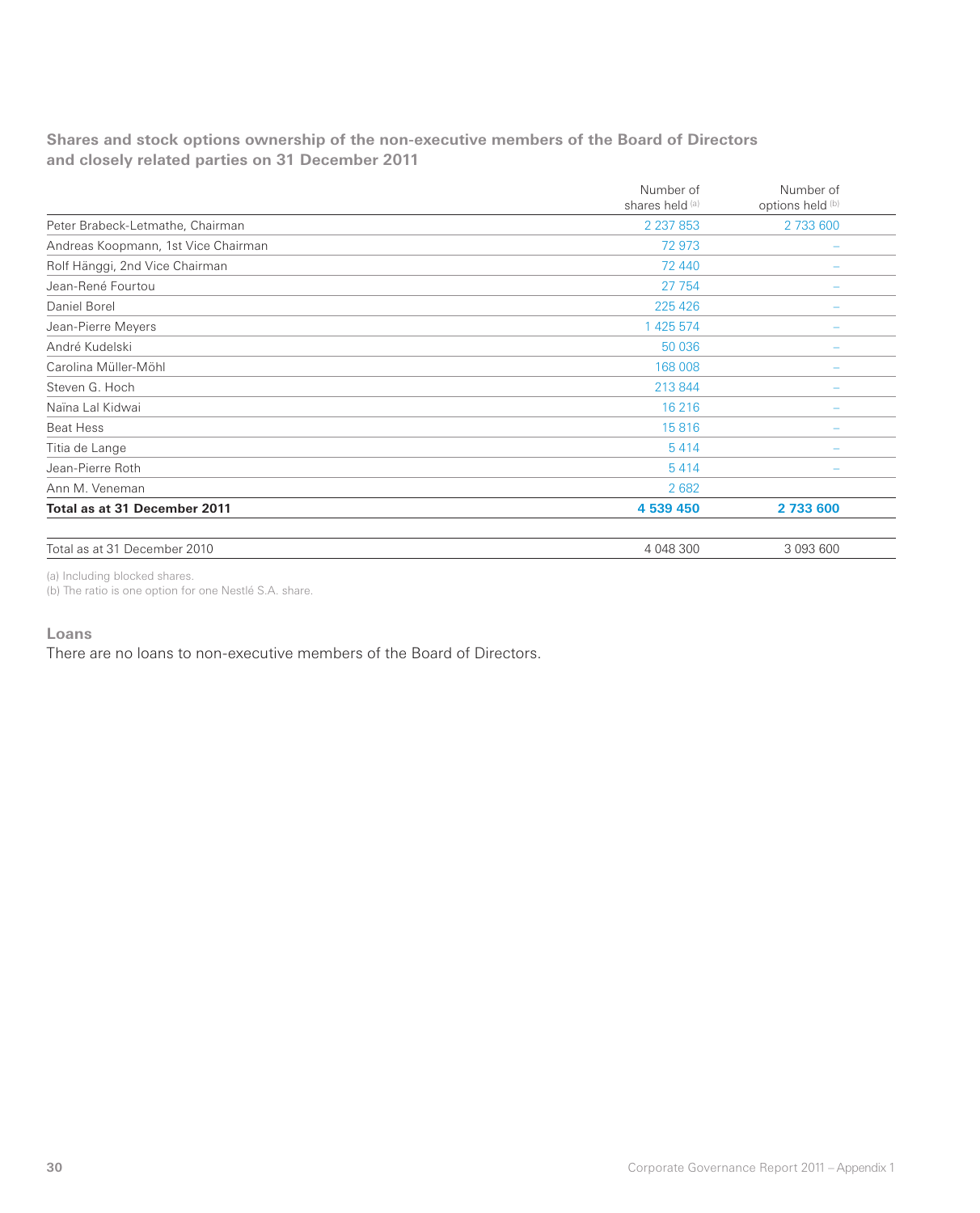# **Principles of compensation for members of the Executive Board**

**Principles**

The compensation programmes for members of the Executive Board are based on three major objectives:

# Pay for performance

As a direct reflection of this objective, the Total Direct Compensation package for the members of the Executive Board includes a fixed Annual Base Salary and a variable part, which is a combination of a Short-Term (Annual) Bonus and Long-Term Incentives. For the members of the Executive Board, the variable and performance-related part was between 50% and 75% of the Total Direct Compensation. The criteria and objectives which are used are reflecting performance as well as the quality and sustainability of such performance and risk considerations. All variable compensation includes maximum award limits.

# Alignment with long-term company strategy and shareholders' interests

Executive compensation is aligned with company strategy and shareholders' interests. Part or all of any Short-Term Bonus is paid in the form of Nestlé S.A. shares instead of cash. Long-Term Incentives are provided in the form of Performance Share Units (PSUs), Stock Options on Nestlé S.A. shares or Restricted Stock Units (RSUs). All share-based elements have restriction periods of three years. This way of compensating presents a balance between annual and Long-Term Incentives and underlines the close connection and alignment between the interests of the members of the Executive Board and the shareholders.

# Compensation to be internationally competitive

To ensure that the remuneration of the members of the Executive Board is internationally competitive, the Compensation Committee is using the following benchmarks:

- STOXX Europe 50 companies (without financial industry companies): this is our primary benchmark and includes the largest European companies which are of a size comparable to Nestlé;
- European Fast Moving Consumer Goods companies: this is a secondary benchmark and includes large and medium sized European companies which are operating in the same industry sector as Nestlé;
- Swiss Market Index (SMI) companies: as another secondary benchmark this index includes industrial companies which are headquartered in Switzerland and reflects Swiss remuneration practices.

Nestlé targets its remuneration to be between the median and the 75th percentile of the benchmark. Whenever appropriate, the benchmark values are adjusted for the size of Nestlé.

Periodically, the Compensation Committee uses the services of Towers Watson, a reputed international compensation consultancy, to provide a detailed market comparison. The results of the study confirmed that Total Direct Compensation is broadly in line with the market median, adjusted for the size of Nestlé.

# **Elements of Executive Board compensation**

The total compensation package consists of the following elements:

# 1. Annual Base Salary

The Annual Base Salary is the foundation of the total compensation. It also serves as the basis for determining the second element, the Short-Term Bonus, and the third element, the Long-Term Incentives. It is reviewed annually by the Compensation Committee based upon the individual contribution and with the objective to keep it competitive against our chosen peer groups.

# 2. Short-Term Bonus

The Short-Term Bonus or annual bonus is expressed as a bonus target, which is a percentage of the Annual Base Salary. The objectives to be reached are set at the beginning of each year; they include collective as well as individual objectives and reflect the Company's strategy. Collective objectives are Nestlé Group measurable operational objectives including most importantly organic growth, real internal growth (RIG), operating profit performance, market shares, capital expenditure and additional specific objectives used by the Board to evaluate performance. They also include certain non-financial targets related to elements of our strategic roadmap. Individual objectives are determined by the CEO for each member of the Executive Board related to that individual area of responsibility and again include financial and non-financial targets. In case an executive reaches all objectives in full, the bonus payout will correspond to the targeted level. If one or more objectives are not reached, the bonus is reduced. Accordingly, payment reflects the achievement of targets.

For the CEO, 100% of the target is made up by Nestlé Group objectives as described above. For the other members of the Executive Board, 30% of the target is allocated to Nestlé Group objectives and 70% is determined on the basis of individual (quantitative and qualitative) as well as other collective objectives (e.g. objectives of the Zone, Globally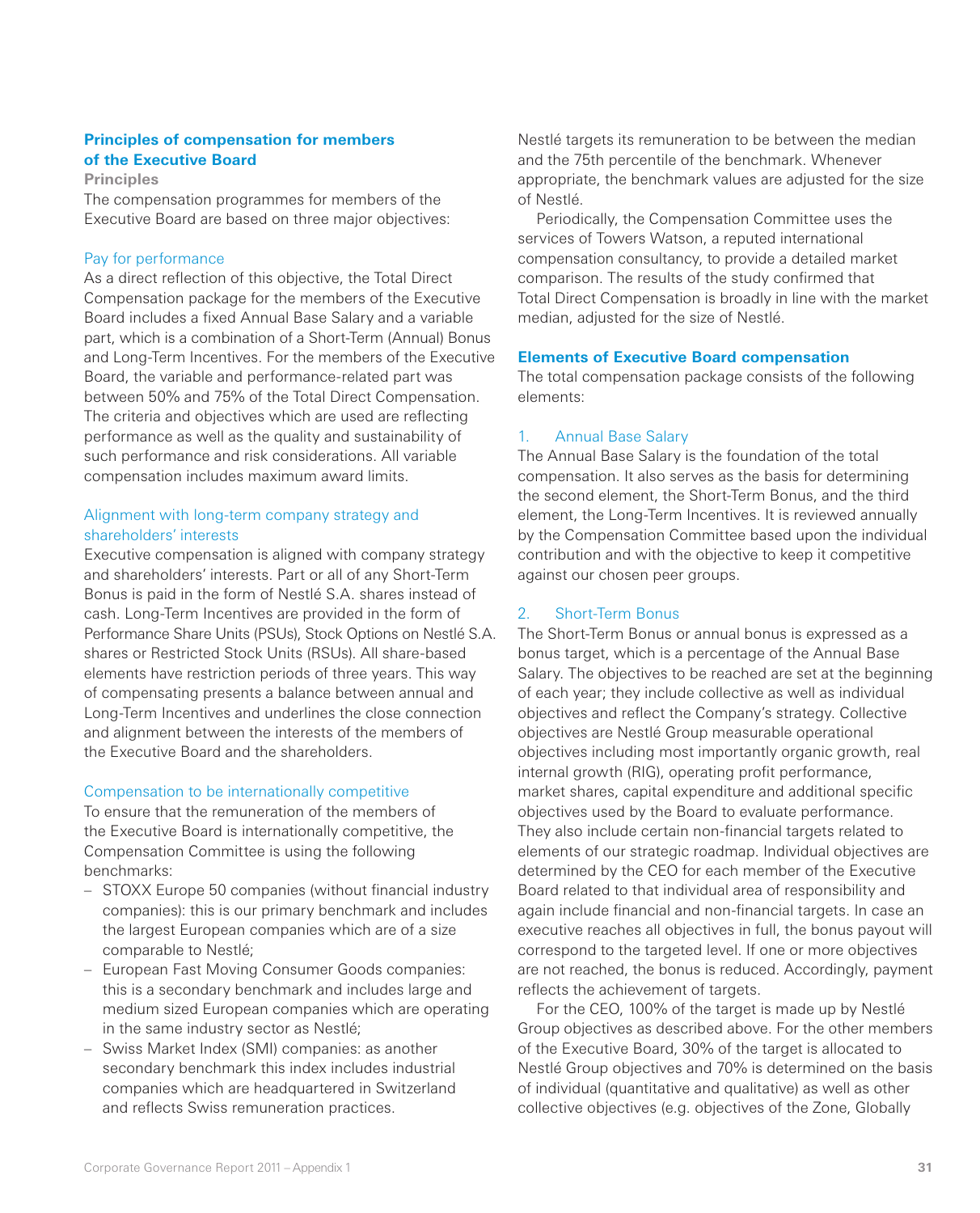Managed Business or Function). For competitive reasons Nestlé does not further specify the details of its objectives.

In 2011, the following target levels were applicable (expressed in % of Annual Base Salary):

- $-$  CEO: 200%
- Executive Vice President: 100%
- Deputy Executive Vice President: 80%.

The bonus payout can reach a maximum of 130% of the target. There is no guarantee for the payout of a minimum bonus.

A minimum of half of the CEO's bonus is payable in the form of Nestlé S.A. shares. Other members of the Executive Board can elect to receive part or all of their bonus in the form of Nestlé S.A. shares instead of cash. Nestlé S.A. shares taken instead of cash are subject to a three-year blocking period. For purposes of the conversion of cash into shares, the conversion value of a Nestlé S.A. share is determined as the average closing price of the last ten trading days of January of the year of the payment of the bonus. The value of these shares is determined by taking the conversion value discounted by 16.038% to account for the three-year blocking period.

# 3. Long-Term Incentives

Members of the Executive Board are eligible to receive Long-Term Incentives in the form of Stock Options under the Management Stock Option Plan (MSOP) and Performance Share Units under the Performance Share Unit Plan (PSUP). The target grant value for Long-Term Incentives in 2011 was 200% of the Annual Base Salary for the CEO and 100% of the Annual Base Salary for the other members of the Executive Board. One half of the Long-Term Incentives grant was provided in the form of Stock Options and the other half in the form of Performance Share Units. The fair value of Long-Term Incentives at grant is determined by using generally accepted pricing models.

The Management Stock Option Plan (MSOP) provides nontradable options on Nestlé S.A. shares. Each option gives the right to purchase at the exercise price one Nestlé S.A. share. The exercise price for the Stock Options corresponds to the average Nestlé S.A. share price of the last ten trading days preceding the grant date. The Stock Options vest three years after the grant. Upon vesting, the options have an exercise period of four years before they expire.

The Performance Share Unit Plan (PSUP) was introduced at the beginning of 2009 and provides units which entitle participants to receive freely disposable Nestlé S.A. shares at the end of the three-year restriction period.

The level at which PSUs vest is determined by the degree by which the performance measure of the PSUP has been met. For 2011, the performance measure was the relative Total Shareholder Return of the Nestlé S.A. share compared to the STOXX Europe 600 Food & Beverage Index. In 2011 the range at which PSUs shall vest was between 0% to 200% of the initial grant, thus providing alignment with strategy and shareholders' interests.

The Restricted Stock Unit Plan (RSUP) provides units which entitle participants to receive freely disposable Nestlé S.A. shares at the end of the three-year restriction period on a one for one ratio.

#### 4. Other benefits

The Company limits other benefits to a minimum. Typical elements are a car allowance (there are no Company cars provided to the members of the Executive Board), a contribution towards health insurance premiums as well as long-service awards in line with Company policy, as offered to other employees. Those Executive Board members who have been transferred to Switzerland from other Nestlé locations can receive benefits in line with the Nestlé Corporate Expatriation Policy.

# 5. Pension benefits

Executive Board members domiciled in Switzerland are affiliated to the Nestlé Pension Plan in Switzerland like all other employees. The Plan is designed as a defined contribution plan with a retirement pension objective, expressed as a percentage of the Annual Base Salary.

This means that the pensionable earnings include the Annual Base Salary, but not the variable compensation (Short-Term Bonus or Long-Term Incentives). Any part of the Annual Base Salary which exceeds the ceiling prescribed by the Swiss Pension Law is covered directly by the Company.

#### **Share ownership policy**

The Company does not have a share ownership policy requiring members of the Executive Board to own and hold Nestlé S.A. shares.

# **Loans**

The Company does not, as a rule, grant loans, except that it may provide advances free of interest and generally repayable over a three-year period to members of the Executive Board who have been transferred to Switzerland from other Nestlé locations in line with the Nestlé Corporate Expatriation Policy.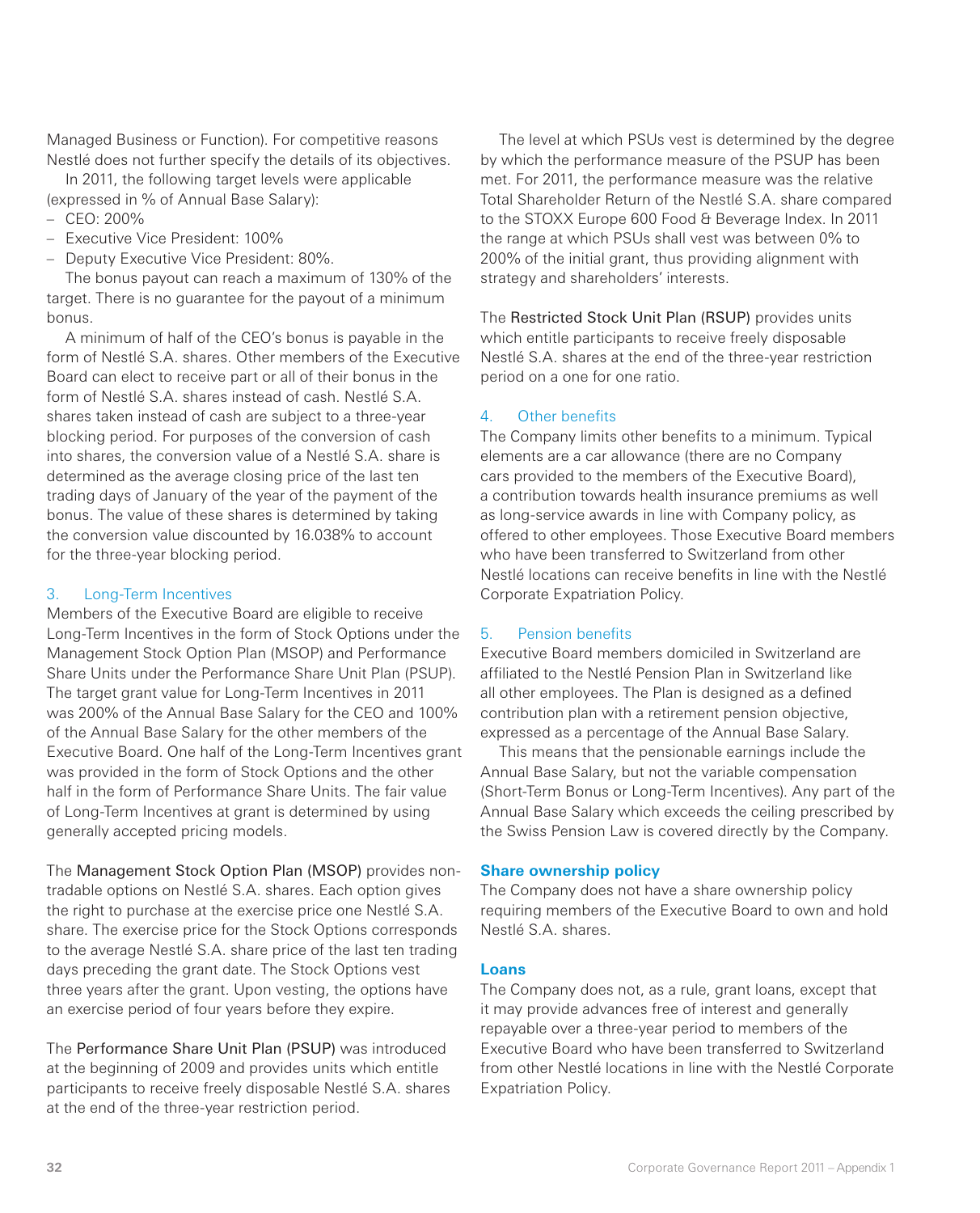# **Contracts of employment and severance payments**

Members of the Executive Board are normally subject to a generally applicable notice period of six months. During this time, unless there was termination for cause, entitlement to Annual Base Salary and pro-rated Short-Term Bonus continue. There are no severance or change of control provisions ("golden parachutes").

#### **Benchmarks**

See above principles of compensation for members of the Executive Board.

#### **Compensation 2011 for members of the Executive Board**

The total compensation paid to members of the Executive Board in 2011 was CHF 43 513 350.

**Compensation for members of the Executive Board in CHF**

|                                                          | 2011          | 2010          |
|----------------------------------------------------------|---------------|---------------|
| Annual Base Salary                                       | 13 059 165    | 13 481 667    |
| Short-Term Bonus (cash)                                  | 8 147 915     | 10 407 086    |
| Short-Term Bonus (discounted value of Nestlé S.A. share) | 6 173 378     | 7 199 363     |
| Stock Options (fair value at grant)                      | 7 050 204     | 7 217 910     |
| Performance Share Units (fair value at grant)            | 7 196 609     | 7 563 929     |
| Restricted Stock Units (fair value at grant)             | 447 864       | 379819        |
| Other benefits                                           | 1 438 215     | 2 559 678     |
| <b>Total</b>                                             | 43 513 350    | 48 809 452    |
| % Fixed/Variable                                         | $33.3 - 66.7$ | $32.9 - 67.1$ |

The Company also made contributions of CHF 3 883 588 towards future pension benefits of the Executive Board's members in line with Nestlé's Pension Benefit Policy described above (2010: CHF 3 689 774).

The above compensation table includes the following:

|                                                          | 2011      | 2010      |
|----------------------------------------------------------|-----------|-----------|
| Number of Nestlé S.A. shares granted                     | 137 645   | 164 294   |
| Number of Stock Options granted under the MSOP           | 1 272 600 | 1 077 300 |
| Number of Performance Share Units granted under the PSUP | 134 190   | 135 530   |
| Number of Restricted Stock Units granted under the RSUP  | 9475      | ' 560     |

# **Explanations**

- On 31 December 2011, the Executive Board consisted of fourteen members.
- Mr Chris Johnson was appointed member of the Executive Board effective 1 January 2011.
- Mr Patrice Bula was appointed member of the Executive Board effective 1 May 2011.
- Mr Kurt Schmidt was appointed member of the Executive Board effective 1 September 2011.
- Ms Wan Ling Martello was appointed member of the Executive Board effective 1 November 2011.
- Mr Luis Cantarell left the Executive Board to take over the position of President and CEO of Nestlé Health Science, effective 1 January 2011.
- Mrs Petraea Heynike retired on 1 May 2011.
- Mr Frits van Dijk retired on 1 October 2011.
- Other benefits include car allowance, contribution towards health insurance premiums, long-term service awards and expatriate benefits.
- Nestlé S.A. shares received as part of the Short-Term Bonus are valued at the average closing price of the last ten trading days of January 2012, discounted by 16.038% to account for the three-year blocking period.
- Stock Options granted in 2011 are disclosed at the fair value at grant date which corresponds to CHF 5.54.
- Performance Share Units granted in 2011 are disclosed at the fair value at grant, which corresponds to CHF 53.63.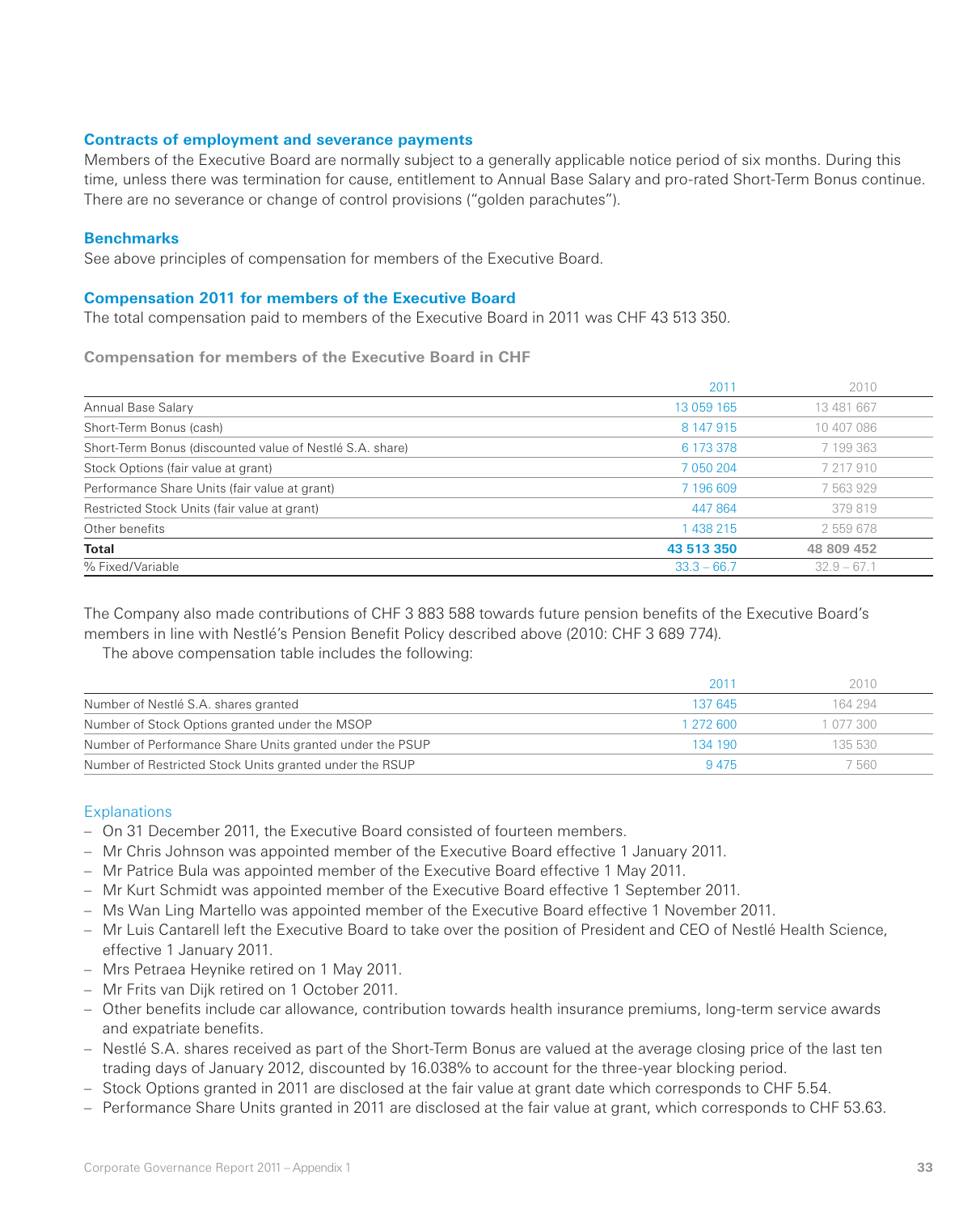- Restricted Stock Units granted in 2011 are disclosed at the fair value at grant, which correspond to CHF 48.75 and CHF 44.98 for the grants in March and October respectively.
- The valuation of equity compensation plans mentioned in this report differs in some respect from compensation disclosures in Note 11 of the 2011 Consolidated Financial Statements of the Nestlé Group, which have been prepared in accordance with International Financial Reporting Standards (IFRS).
- Please also refer to Note 20.1 of the 2011 Consolidated Financial Statements of the Nestlé Group.

# Compensation for former members of the Executive Board

A fee of CHF 300 000 was conferred during 2011 to a former member of the Executive Board in compensation for ongoing services provided to the Company.

# **Highest total compensation for a member of the Executive Board**

In 2011, the highest total compensation for a member of the Executive Board was conferred to Paul Bulcke, the CEO.

|                                                          |         | 2011            |         | 2010            |
|----------------------------------------------------------|---------|-----------------|---------|-----------------|
|                                                          | Number  | Value<br>in CHF | Number  | Value<br>in CHF |
| Annual Base Salary                                       |         | 2 000 000       |         | 2 000 000       |
| Short-Term Bonus (cash)                                  |         | 856 045         |         | 520 019         |
| Short-Term Bonus (discounted value of Nestlé S.A. share) | 64 095  | 2 874 661       | 89 672  | 3 929 427       |
| Stock Options (fair value at grant)                      | 361 000 | 999 940         | 298 500 | 1999950         |
| Performance Share Units (fair value at grant)            | 38 040  | 2 040 085       | 37 530  | 2 094 549       |
| Other benefits                                           |         | 28 8 84         |         | 28 548          |
| Total                                                    |         | 9799615         |         | 10 572 493      |
| % Fixed/Variable                                         |         | $20.7 - 79.3$   |         | $19.2 - 80.8$   |

The Company also made a contribution in 2011 of CHF 949 676 towards future pension benefits in line with Nestlé's Pension Benefit Policy described above (2010: CHF 1 031 504).

# **Explanations**

- Other benefits include a car allowance and a contribution towards health insurance premiums.
- Nestlé S.A. shares received as part of the Short-Term Bonus are valued at the average closing price of the last ten trading days of January 2012, discounted by 16.038% to account for the three-year blocking period.
- Stock Options 2011 are disclosed at fair value at the time of grant which corresponds to CHF 5.54.
- Performance Share Units 2010 are disclosed at fair value at grant, which corresponds to CHF 53.63.
- Please also refer to Note 20.1 of the 2011 Consolidated Financial Statements of the Nestlé Group.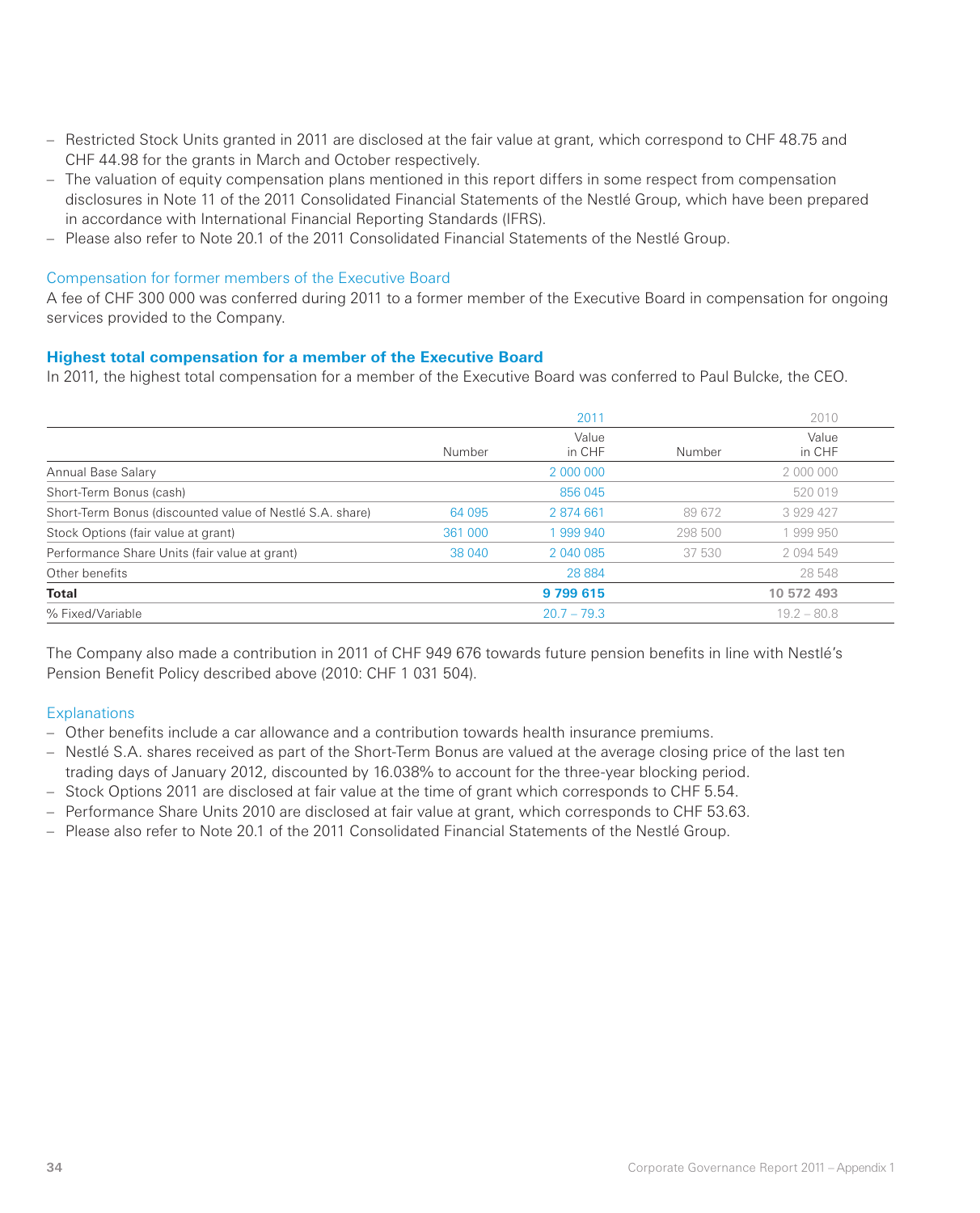# **Shares and stock options held by members of the Executive Board**

**Total number of management stock options held on 31 December 2011 by members of the Executive Board**

|              |              |             | Exercise     | Stock options |
|--------------|--------------|-------------|--------------|---------------|
| Grant date   | Vesting date | Expiry date | price in CHF | outstanding   |
| 03.03.2011   | 03.03.2014   | 02.03.2018  | 52.58        | 1 170 700     |
| 05.03.2010   | 05.03.2013   | 04.03.2017  | 53.29        | 775 050       |
| 01.02.2009   | 01.02.2012   | 31.01.2016  | 40.53        | 985 500       |
| 01.02.2008   | 01.02.2011   | 31.01.2015  | 47.38        | 342 000       |
| 01.02.2007   | 01.02.2010   | 31.01.2014  | 44.50        | 155 000       |
| 01.02.2006   | 01.02.2009   | 31.01.2013  | 37.95        | 60 000        |
| <b>Total</b> |              |             |              | 3 488 250     |

**Shares and stock options ownership of the members of the Executive Board and closely related parties on 31 December 2011**

|                                      | Number of<br>shares held (a) | Number of stock<br>options held (b) |  |
|--------------------------------------|------------------------------|-------------------------------------|--|
| Paul Bulcke, Chief Executive Officer | 325 853                      | 1 396 800                           |  |
| Werner Bauer                         | 210 288                      | 362 200                             |  |
| José Lopez                           | 53 001                       | 347 500                             |  |
| John J. Harris                       | 16759                        | 279 800                             |  |
| James Singh                          | 47 357                       | 306 700                             |  |
| Laurent Freixe                       | 29 16 6                      | 240 700                             |  |
| Chris Johnson <sup>(c)</sup>         | 5 3 5 0                      | 81 300                              |  |
| Patrice Bula (d)                     | 28 950                       | 69 600                              |  |
| Doreswamy (Nandu) Nandkishore        | 47 080                       | 68 600                              |  |
| Wan Ling Martello <sup>(e)</sup>     |                              |                                     |  |
| Marc Caira                           | 39 100                       | 245 350                             |  |
| Jean-Marc Duvoisin                   | 43 862                       | 115 200                             |  |
| Kurt Schmidt (f)                     |                              |                                     |  |
| David P. Frick                       | 25 707                       |                                     |  |
| Total as at 31 December 2011         | 872 473                      | 3 513 750                           |  |
| Total as at 31 December 2010         | 1 033 203                    | 3 257 500                           |  |

(a) Including shares subject to a three-year blocking period.

(b) The ratio is one option for one Nestlé S.A. share.

(c) As from 1 January 2011

(d) As from 1 May 2011

(e) As from 1 November 2011

(f) As from 1 September 2011

# Loans to members of the Executive Board

On 31 December 2011, there was an outstanding amount of CHF 91 192 for advances granted to two members of the Executive Board in line with the Nestlé Corporate Expatriation Policy (of which CHF 66 664 to Chris Johnson, Head of Zone Americas).

#### Additional fees and remuneration

No additional fees and remunerations were conferred to any member of the Executive Board during 2011.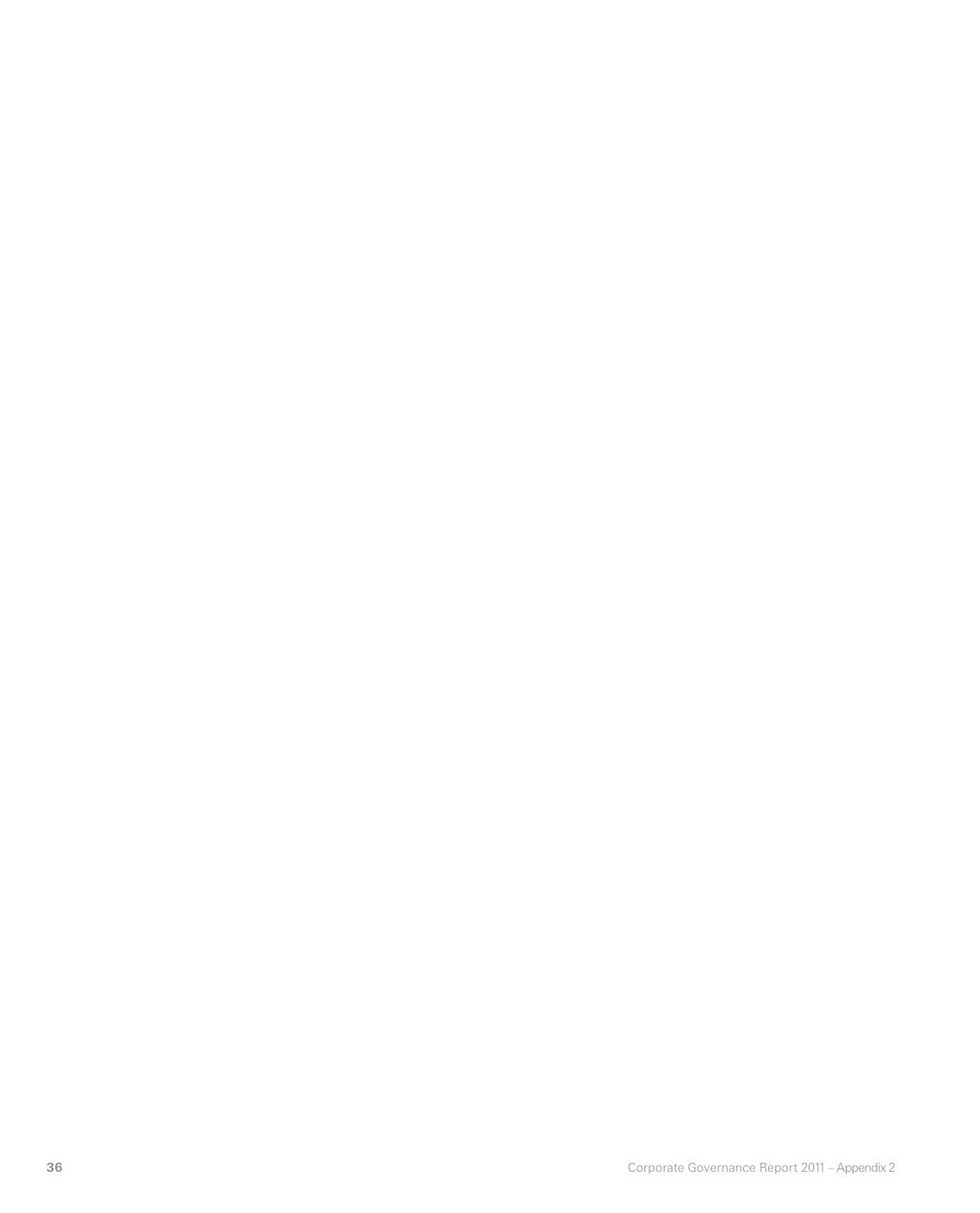# Appendix 2: Articles of Association of Nestlé S.A.

As revised on 14 April 2011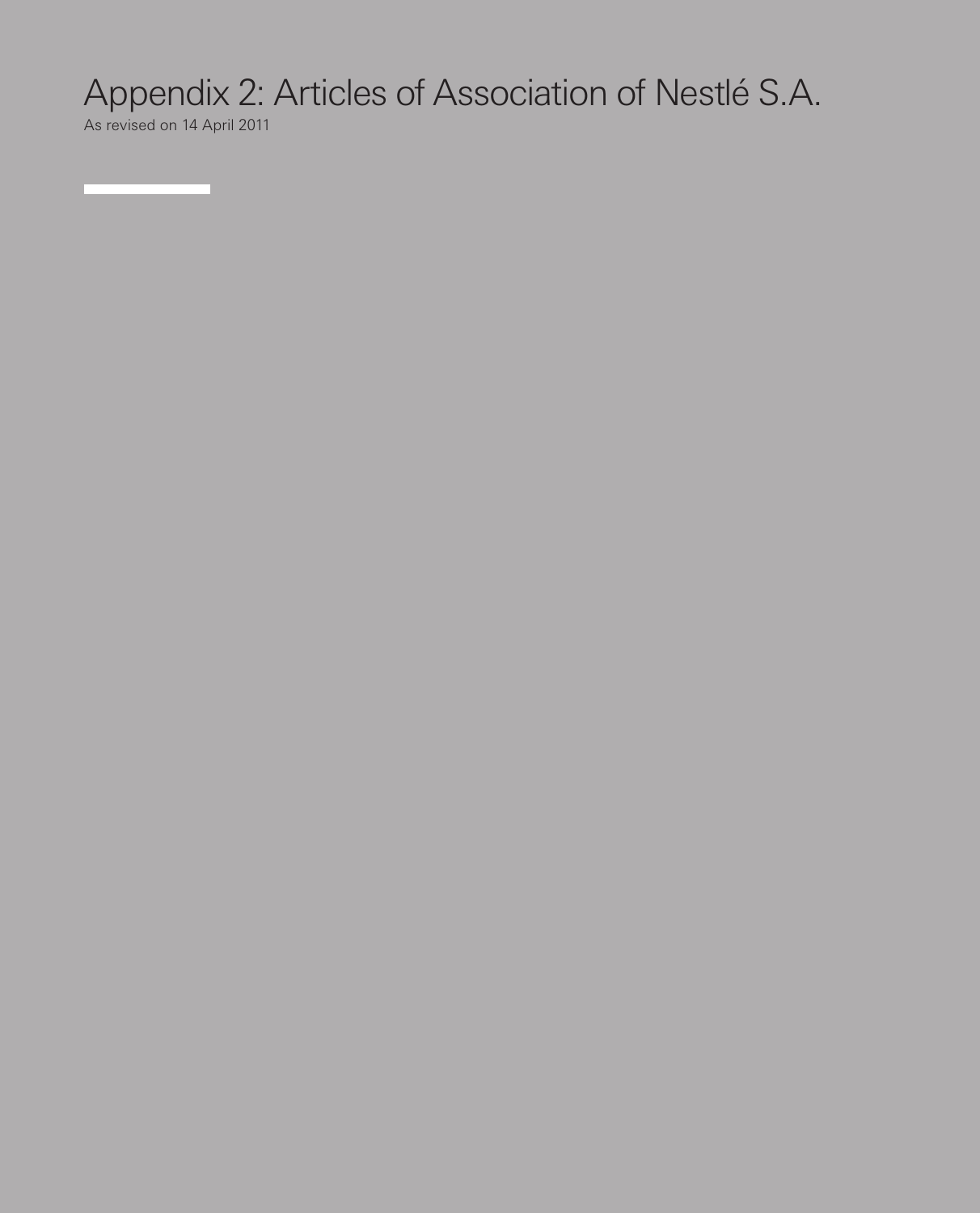# Articles of Association of Nestlé S.A.

As revised on 14 April 2011. Translation\*

# **I. General**

# Article 1

**Corporate name; registered offices; duration**

1 Nestlé S.A. (Nestlé AG) (Nestlé Ltd.) (hereinafter "Nestlé") is a company limited by shares incorporated and organised in accordance with the Swiss Code of Obligations.

2 The registered offices of Nestlé are in Cham and Vevey, Switzerland.

3 The duration of Nestlé is unlimited.

# Article 2

# **Purpose**

1 The purpose of Nestlé is to participate in industrial, service, commercial and financial enterprises in Switzerland and abroad, in particular in the food, nutrition, health, wellness and related industries.

2 Nestlé may itself establish such undertakings or participate in, finance and promote the development of undertakings already in existence.

3 Nestlé may enter into any transaction which the business purpose may entail. Nestlé shall, in pursuing its business purpose, aim for long-term, sustainable value creation.

# **II. Share capital**

# Article 3

# **Share capital**

The share capital of Nestlé is CHF 330 000 000 (three hundred and thirty million Swiss francs) divided into 3 300 000 000 fully paid up registered shares with a nominal value of CHF 0.10 each.

# Article 3bis

**Conditional share capital**

1 The share capital of Nestlé may be increased in an amount not to exceed CHF 10 000 000 (ten million Swiss francs) by issuing up to 100 000 000 registered shares with a nominal value of CHF 0.10 each, which shall be fully paid up, through the exercise of conversion rights and/or option rights granted in connection with the issuance by Nestlé or one of its subsidiaries of newly or already issued convertible debentures, debentures with option rights or other financial market instruments.

\*This is an unofficial translation. In case of doubt of differences of interpretation, the official French and German versions of the Articles of Association shall prevail over the English text.

2 The shareholders have no preferential rights to subscribe for these new shares. The current owners of conversion rights and/or option rights shall be entitled to subscribe for the new shares.

3 The new shares shall be subject, as soon as they are issued following the exercise of conversion and/or option rights, to the restrictions set forth in art. 5.

4 The Board of Directors may limit or withdraw the right of the shareholders to subscribe in priority to convertible debentures, debentures with option rights or similar financial market instruments when they are issued, if:

- a) an issue by firm underwriting by a consortium with subsequent offering to the public without preferential subscription rights seems to be the most appropriate form of issue at the time, particularly in terms of the conditions for issue; or
- b) the financial market instruments with conversion or option rights are issued in connection with the financing or refinancing of the acquisition of an enterprise or parts of an enterprise or participations or new investments.

5 Any financial market instruments with conversion or option rights which the Board of Directors decides not to offer directly or indirectly for prior subscription to the shareholders shall be subject to the following conditions:

- a) Conversion rights may be exercised only for up to 15 years, and option rights only during 7 years from the date of issue of the relevant financial market instruments.
- b) The new shares shall be issued according to the applicable conversion or option conditions. The respective financial instruments must be issued at the relevant market conditions.
- c) The issue of new shares upon exercise of option or conversion rights shall be made at conditions taking into account the market price of the shares and/or comparable instruments with a market price at the time of issuance of the relevant convertible debenture, debenture with option rights or similar financial market instrument.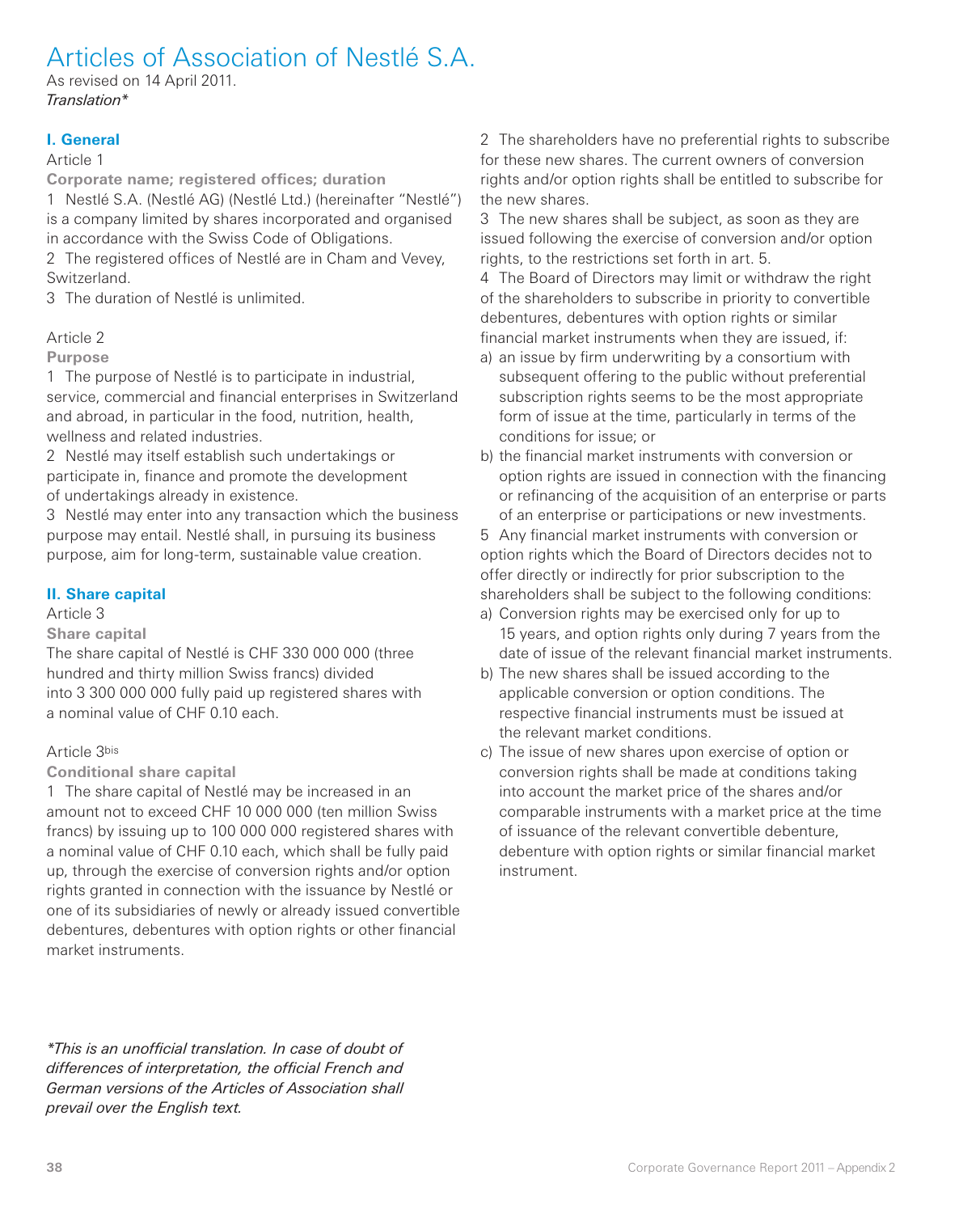**Share certificates; intermediated securities** 1 Nestlé may issue its registered shares in the form of single certificates, global certificates or uncertificated securities. Under the conditions set forth by statutory law, Nestlé may convert its registered shares from one form into another form at any time and without the approval of the shareholders. Nestlé shall bear the cost of such conversion.

2 If registered shares are issued in the form of single certificates or global certificates, they shall be signed by two members of the Board of Directors. Both signatures may be affixed in facsimile.

3 The shareholder has no right to demand a conversion of the form of the registered shares. Each shareholder may, however, at any time request a written confirmation from Nestlé of the registered shares held by such shareholder, as reflected in the share register.

4 Intermediated securities based on registered shares of Nestlé cannot be transferred by way of assignment. A security interest in any such intermediated securities cannot be granted by way of assignment.

#### Article 5

**Share register**

1 Nestlé shall maintain a share register showing the name and address of the holders or usufructuaries. Any change of address must be reported to Nestlé.

2 Only persons entered in the share register as shareholders with voting rights may exercise the voting rights or the other rights related thereto.

3 After the acquisition of shares, upon request of the shareholder to be recognised as such, any acquiring party shall be considered as a shareholder without voting rights, until it is recognised by Nestlé as a shareholder with voting rights. If Nestlé does not refuse the request to recognise the acquiring party within twenty days, the latter shall be deemed to be a shareholder with voting rights.

4 An acquirer of shares shall be recorded in the share register as a shareholder with voting rights provided he expressly declares to have acquired the shares in his own name and for his own account.

5 No person or entity shall be registered with voting rights for more than 5% of the share capital as recorded in the commercial register. This limitation on registration also applies to persons who hold some or all of their shares through nominees pursuant to this article. All of the foregoing does not apply in the case of the acquisition of an enterprise, or parts of an enterprise or participations through exchange of shares or in the cases provided in art. 685d par. 3 of the Swiss Code of Obligations.

6 The Board of Directors shall promulgate regulations relating to the registration of fiduciaries or nominees to ensure compliance with these Articles of Association. 7 Legal entities that are linked to one another through capital, voting rights, management or in any other manner, as well as all natural persons or legal entities achieving an understanding or forming a syndicate or otherwise acting in concert to circumvent the regulations concerning the limitation on registration or the nominees, shall be counted as one person or nominee within the meaning of paragraphs 4 and 5 of this article.

8 After hearing the registered shareholder or nominee, the Board of Directors may cancel, with retroactive effect as of the date of registration, the registration of such shareholder or nominee if the registration was effected based on false information. The respective shareholder or nominee shall be informed immediately of the cancellation of the registration. 9 The Board of Directors shall specify the details and promulgate the necessary regulations concerning the application of this art. 5. Such regulations shall specify the cases in which the Board or a corporate body designated by the Board may allow exemptions from the limitation on registration or the regulation concerning nominees. 10 The limitation on registration provided for in this article shall also apply to shares acquired or subscribed by the exercise of subscription, option or conversion rights.

# **III. Organisation of Nestlé**

# A. General Meeting

Article 6

**Powers of the General Meeting**

1 The General Meeting of shareholders is the supreme authority of Nestlé.

2 The following powers shall be vested in the General Meeting:

- a) to adopt and amend the Articles of Association;
- b) to elect and remove the members of the Board of Directors and the Auditors of Nestlé;
- c) to approve the annual report and the consolidated financial statements;
- d) to approve the annual financial statements as well as the resolution on the use of the balance sheet profit, in particular, the declaration of dividends;
- e) to grant release to the members of the Board of Directors and the persons entrusted with management; and
- f) to take all decisions which by law or under these Articles of Association are within the powers of the General Meeting.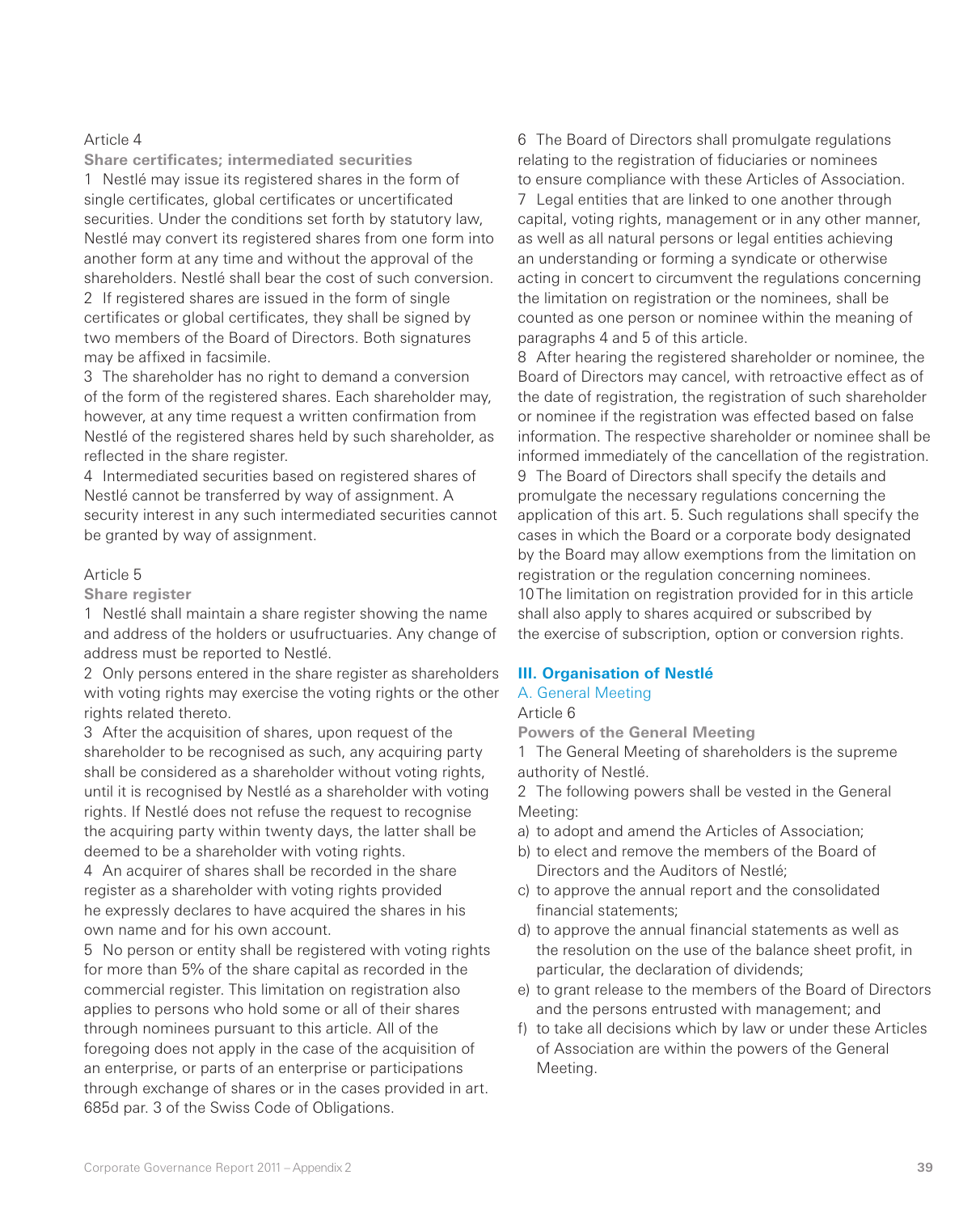**Annual General Meeting**

The Annual General Meeting shall be held each year within six months of the close of the financial year of Nestlé. The meeting shall be convened by the Board of Directors.

# Article 8

# **Extraordinary General Meeting**

1 Extraordinary General Meetings shall be convened by the Board of Directors or, if necessary, by the Auditors, as well as in the other cases foreseen by law.

2 The Board of Directors shall, if so requested by a General Meeting or at the request in writing, specifying the items and proposals to appear on the agenda, of one or more shareholders with voting rights whose combined holdings represent at least one tenth of the share capital as recorded in the commercial register, convene an Extraordinary General Meeting. The Extraordinary General Meeting shall be held as promptly as practicable following such request.

# Article 9

**Notice of General Meetings; Agenda**

1 Annual or Extraordinary General Meetings shall be convened by notice in the "Swiss Official Gazette of Commerce" not less than twenty days before the date fixed for the meeting. Shareholders may in addition be informed by ordinary mail.

2 The notice of a meeting shall state the items on the agenda and the proposals of the Board of Directors and of the shareholders who requested that a General Meeting be convened (art. 8 par. 2) or that items be included in the agenda (art. 9 par. 3).

3 One or more shareholders with voting rights whose combined holdings represent at least 0.15% of the share capital of Nestlé as recorded in the commercial register may request that an item be included in the agenda of a General Meeting. Such a request must be made in writing to the Board of Directors at the latest 45 days before the meeting and shall specify the agenda items and the proposals made.

4 No resolution shall be passed at a General Meeting on matters which do not appear on the agenda except for:

- a) a resolution convening an Extraordinary General Meeting; or
- b) the setting up of a special audit.

# Article 10

# **Presiding officer; Minutes**

1 The Chairman or any member of the Board of Directors shall preside at General Meetings and carry all procedural powers.

2 Minutes of General Meetings shall be kept by the Secretary of the Board of Directors.

# Article 11

**Voting rights; Proxies**

1 Each share recorded in the share register as share with voting rights confers one vote on its holder.

2 At General Meetings no person may exercise, directly or indirectly, voting rights, with respect to own shares or shares represented by proxy, in excess of 5% of the share capital as recorded in the commercial register. Legal entities that are linked to one another through capital, voting rights, management or in any other manner, as well as all natural persons or legal entities achieving an understanding or forming a syndicate or otherwise acting in concert to circumvent such a limit, shall be counted as one shareholder.

3 The foregoing limit does not apply to shares received and held by a shareholder pursuant to an acquisition of an enterprise, or parts of an enterprise or participations as referred in art. 5 par. 5.

4 In order to permit the exercise of voting rights in respect of shares deposited with banks, the Board of Directors may by means of regulations or agreements with banks depart from the limit foreseen in this article.

It may also depart from such a limit within the framework of the regulations referred to in art. 5 par. 6 and par. 9. In addition, this limit shall not apply to the exercise of voting rights pursuant to the statutory rules on institutional shareholder representatives.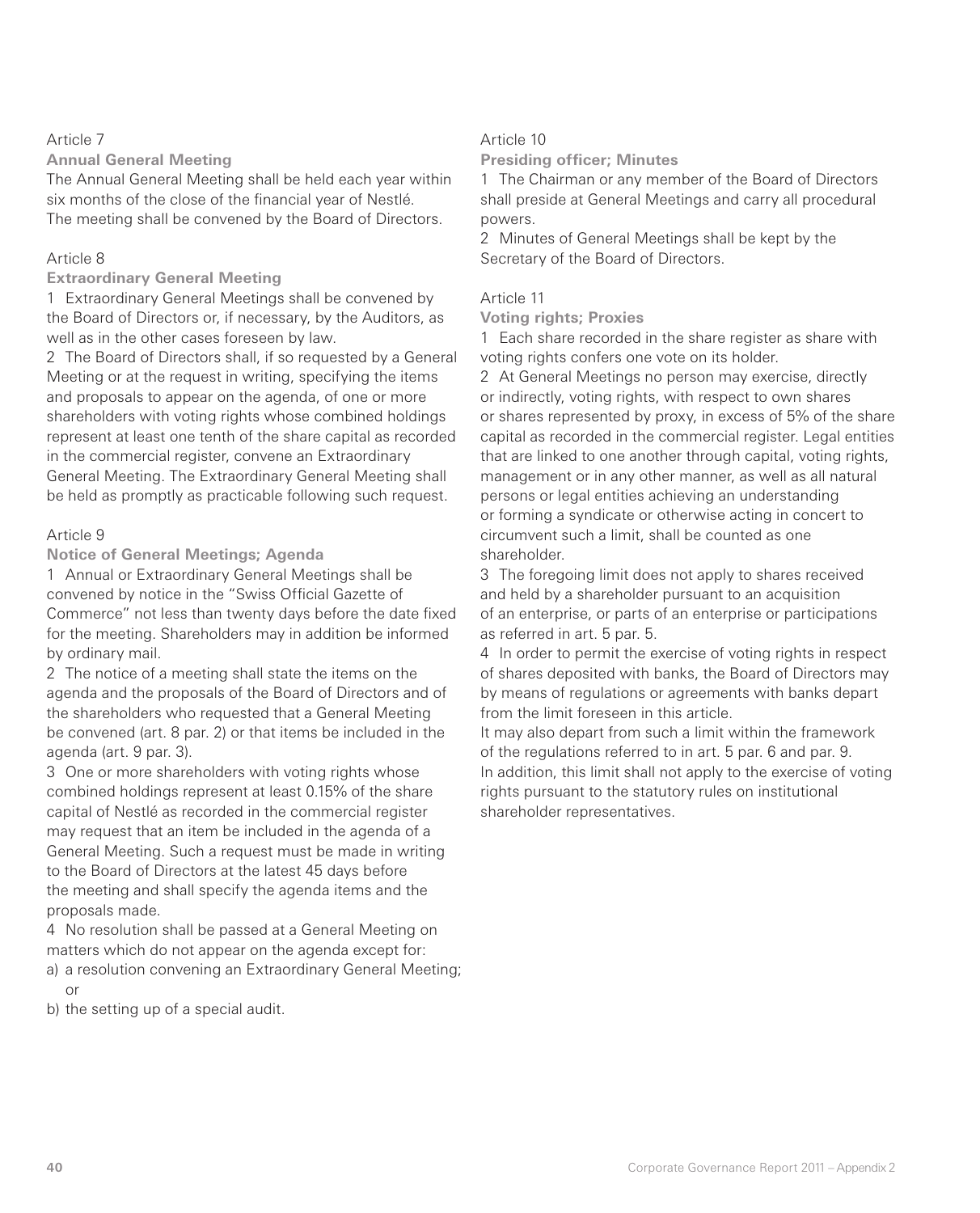**Quorum and decisions**

1 General Meetings shall be duly constituted irrespective of the number of shareholders present or of shares represented. 2 Unless provided otherwise by law or the Articles of Association, shareholders' resolutions and elections shall be decided by an absolute majority of the shares represented. 3 Votes shall be taken either on a show of hands or by electronic voting unless a vote by written ballot is ordered by the Presiding officer of the meeting. The Presiding officer may at any time order to repeat an election or resolution, if he doubts the results of the vote. In this case, the preceding election or resolution is deemed not having taken place. 4 If the first ballot fails to result in an election and more than one candidate is standing for election, the Presiding officer shall order a second ballot, in which a relative majority shall be decisive.

# Article 13

#### **Special quorum**

The approval of at least two thirds of the shares represented and the absolute majority of the nominal value represented at a General Meeting shall be required for resolutions with respect to:

- a) a modification of the purpose of Nestlé;
- b) the creation of shares with increased voting powers;
- c) restrictions on the transfer of registered shares and the change or removal of such restrictions;
- d) an authorised or conditional increase in share capital;
- e) an increase in share capital through the conversion of capital surplus, through a contribution in kind or for the purpose of an acquisition of assets, or a grant of special benefits upon a capital increase;
- f) the restriction or withdrawal of the right to subscribe;
- g) a change of the registered offices of Nestlé;
- h) the dissolution of Nestlé;
- i) restrictions on the exercise of voting rights and the change or removal of such restrictions;
- j) the limitation on registration (art. 5 par. 4 to 7) and the limitation on voting rights (art. 11 par. 2, 3 and 4) and the change or removal of such limitations;
- k) the change of the corporate name of Nestlé; and
- l) other matters as provided by statutory law.

# B. Board of Directors

#### Article 14

**Number of Directors**

The Board of Directors shall consist of at least seven members.

# Article 15

# **Term of office**

1 The members of the Board of Directors shall be elected for a term of office of three years by the General Meeting. Each year the Board shall be renewed by rotation, to the extent possible in equal numbers and in such manner that, after a period of three years, all members will have been subject to re-election. Directors shall be elected individually. 2 In the event of an increase or a decrease in the number of Directors, the Board of Directors shall establish a new order of rotation. It follows that the term of office of some members may be less than three years.

3 Members of the Board of Directors whose term of office has expired shall be immediately eligible for re-election. 4 A year shall mean the period running between one

Annual General Meeting and the next.

# Article 16

**Organisation of the Board; Remuneration**

1 The Board of Directors shall elect its Chairman and one or two Vice-Chairmen. It shall appoint a Secretary and his substitutes, neither of whom need be members of the Board of Directors.

2 The Board of Directors shall define in the Board regulations pursuant to art. 19 par. 2 its organisation and the assignment of responsibilities.

3 The members of the Board of Directors are entitled to a directors' fee for their activities the amount of which is fixed by the Board of Directors.

# Article 17

**Powers of the Board in general**

The Board of Directors shall conduct all the business of Nestlé to the extent that it is not within the powers of the General Meeting or not delegated pursuant to the Board regulations as set forth in art. 19 par. 2.